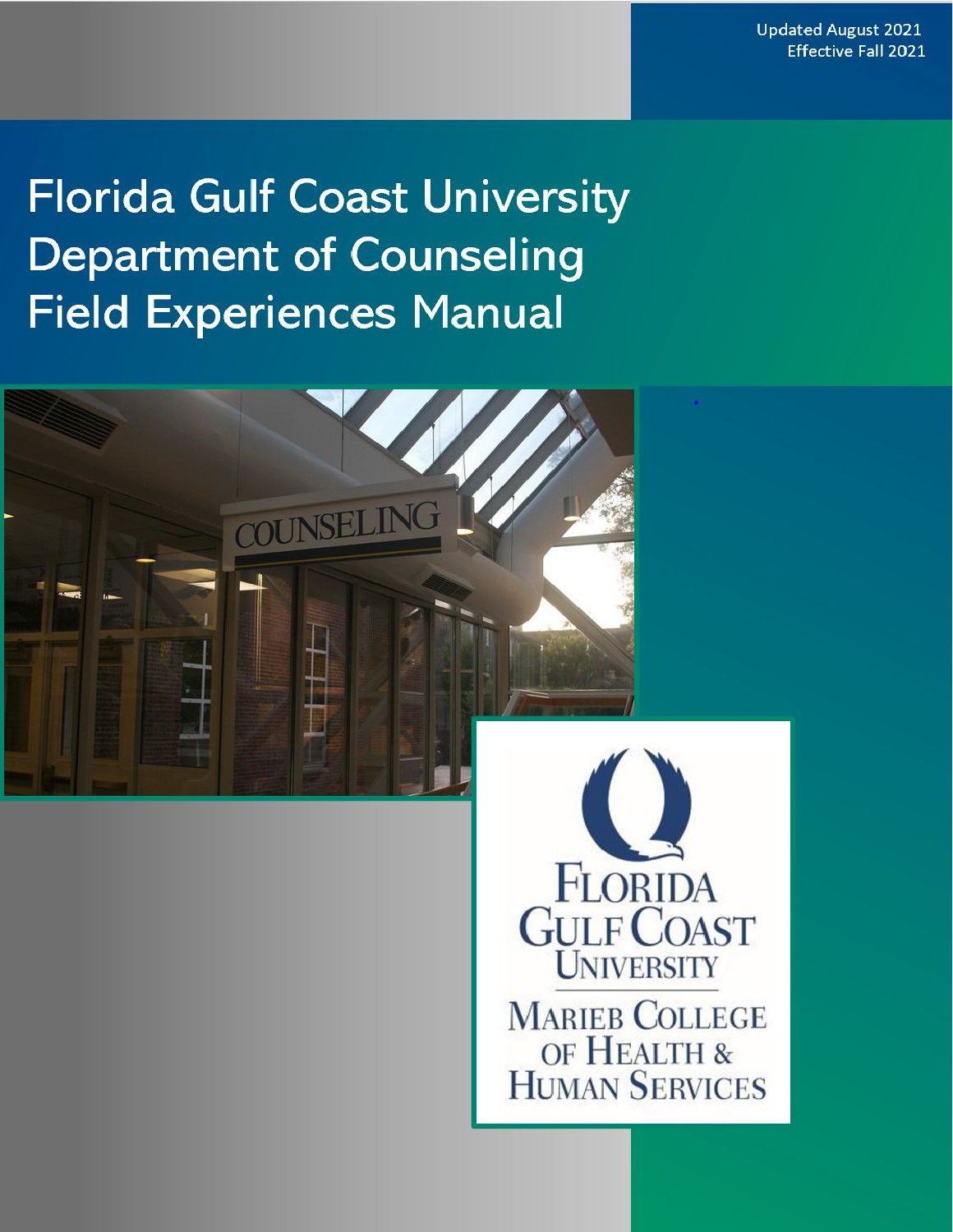# **TABLE OF CONTENTS**

<span id="page-1-0"></span>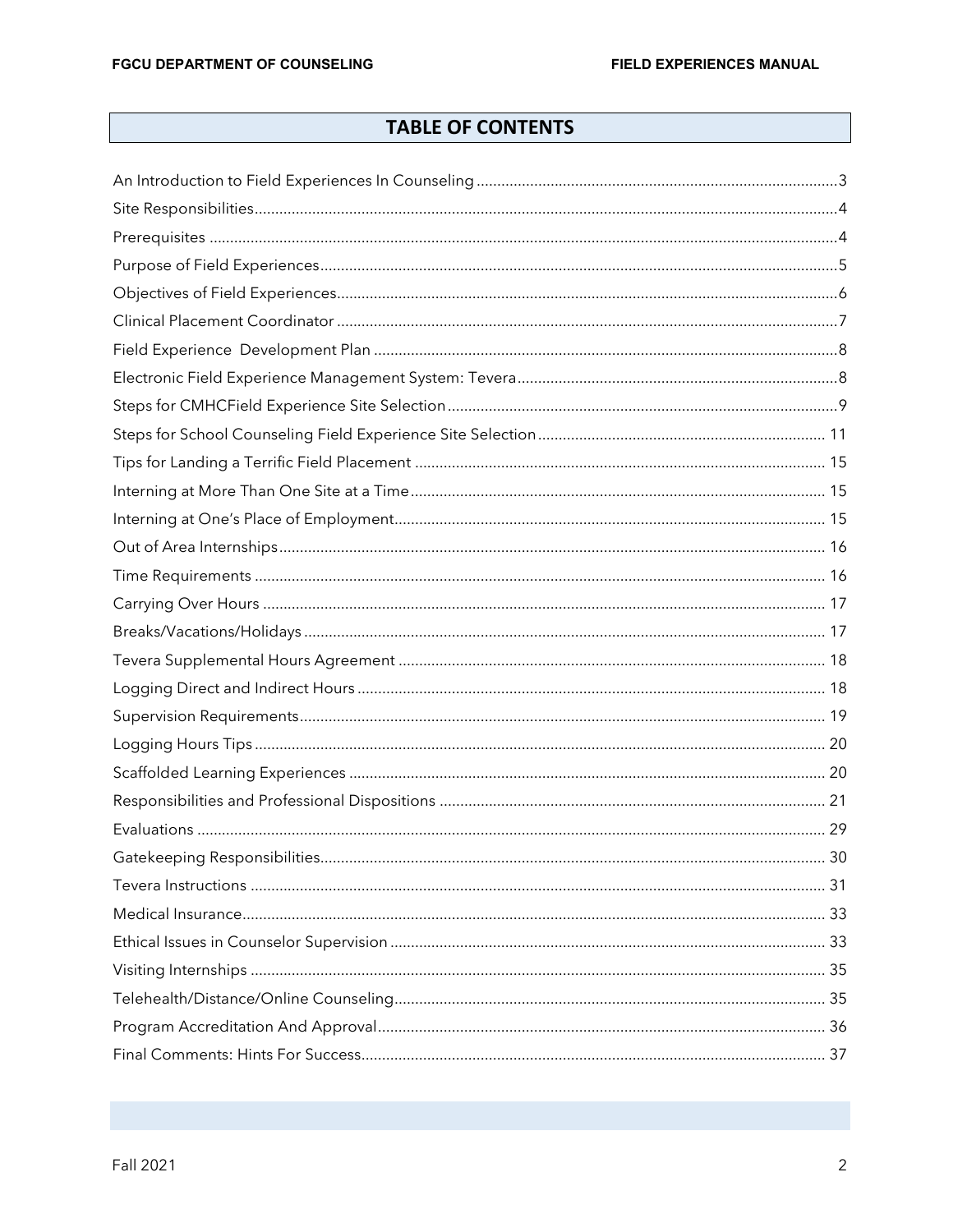# **AN INTRODUCTION TO FIELD EXPERIENCES IN COUNSELING**

This manual is required for all field experiences (advanced practicum and internship) within the School Counseling and Clinical Mental Health Counseling programs in the Department of Counseling at Florida Gulf Coast University. This manual is designed to introduce Counselors-in-Training and their Site Supervisors to program expectations and requirements for satisfactory completion of practicum and internship courses. It provides guidelines, policies, procedures, and other information about the completion of the necessary field experiences, supervision, and

The Counseling Faculty considers supervised field experiences (i.e., practica and internships) to be among the most important professional preparation activities in which Counselors-in-Training participate.

paperwork. Included are recommendations for ensuring good communication between the Counselorin-Training, Clinical Placement Coordinator, Site Supervisor, and University Supervisor. This manual concentrates on the field experience mechanics, thereby freeing the intern to focus on maximizing their learning from the field experience.

It is the responsibility of the Counselor-in-Training to follow established procedures for application for and enrollment in Advanced Practicum and Internship courses; be familiar with site policies for field experience placements and program requirements; follow all ethical, legal, and site parameters/guidelines; and adhere to CACREP standards/licensure/certification requirements. In addition, all Counselors-in-Training must have individual professional liability insurance activated at the onset and effective for the duration of their advanced practicum and internship experiences. Documentation of the current liability insurance must be uploaded into Tevera each semester.

Counselors-in-Training complete their field experiences in settings appropriate to their program (school counseling or clinical mental health counseling). These may include community settings such as mental health centers, community agencies, or corporate units; public or private schools; and higher education settings. Field experiences are intended to allow Counselors-in-Training to synthesize and apply knowledge learned in other academic experiences as well as refine previously learned skills and develop new skills. These field experiences are designed to be progressive, with each one requiring greater levels of skills, knowledge, and dispositions than the last. Throughout these field experiences, students must demonstrate self-knowledge and reflective practice, clarity of written and oral communication, a balance of theory and the application to practice, and a combination of knowing and applying evidence-based interventions and practices.

Following the policies and procedures described in this manual and maintaining close contact with the Clinical Placement Coordinator, site supervisors and faculty supervisors will help students get a clear focus on their field experience goals. A student's University Supervisor (course instructor) will provide a syllabus containing specific details about each practicum and internship course. The student is encouraged to read the syllabus and this manual to become familiar with the forms, policies, and procedures in advance.

The Practicum and Advanced Practicum experiences provide opportunities for Counselors-in-Training to develop the required skills and knowledge for the setting and population of their internship placement. The Internship is a more intensive experience, and the Counselor-in-Training is expected to demonstrate progressively stronger knowledge and skills in all aspects of professional functioning. Internship experiences should be at sites that are appropriate to each student's respective career goals. Counselors-in-Training will want to work closely with the department's Clinical Placement Coordinator to navigate the site selection process and carefully consider their professional goals, interests, needs,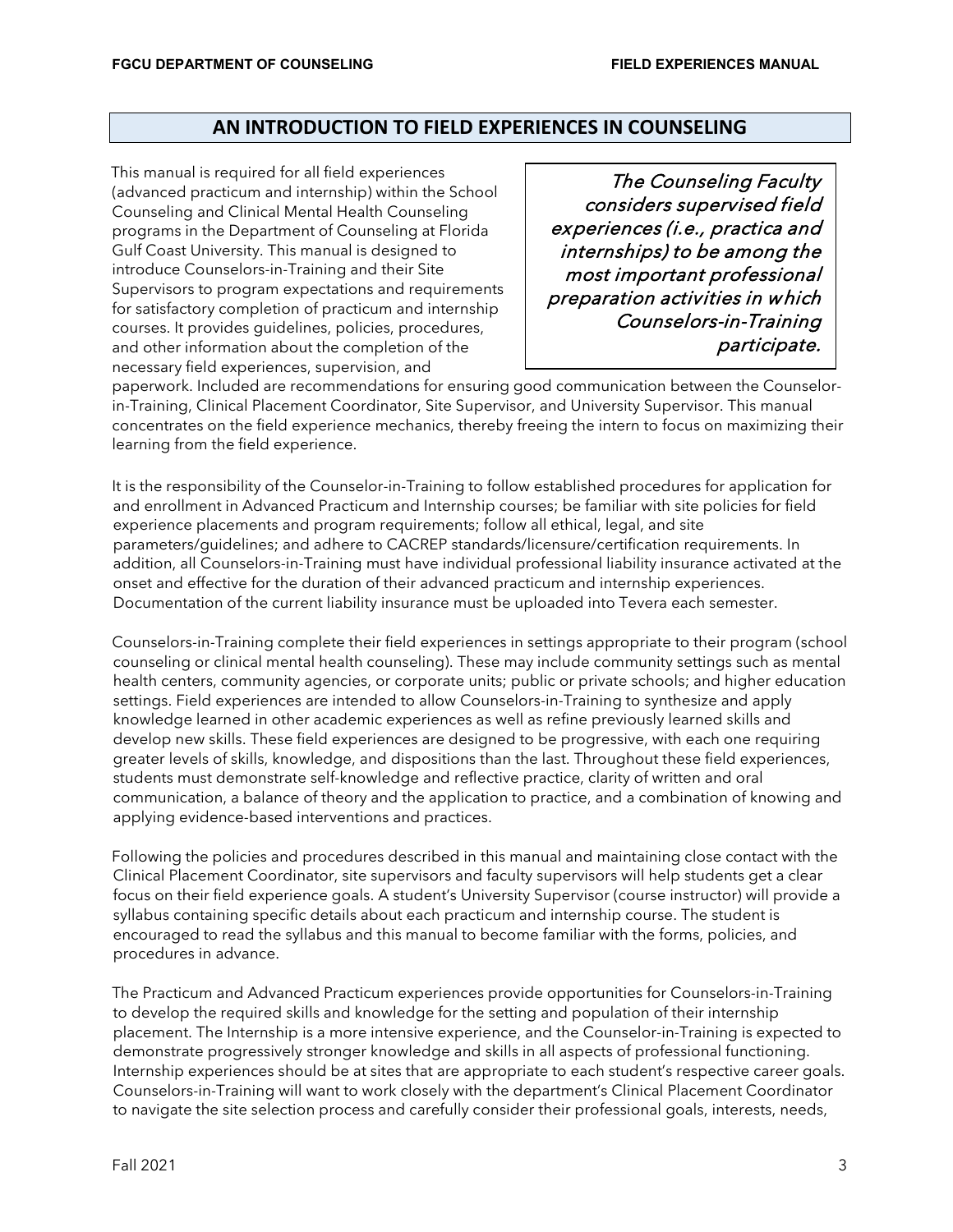and expectations for their clinical/field experiences. Whenever possible, Counselors-in-Training should complete multiple internships reflecting a diversity of experiences with different sites, agencies, populations, school levels, and activities. When selecting a site, Counselors-in-Training should consider the educational and work opportunities that may arise from the clinical field experiences. In addition, Counselors-in-Training should aim for site placements that represent a "good fit" with their personal and professional needs, values, interests, degree requirements, and licensure/certification requirements. Sites are chosen for both the service they provide to their clients and for the learning opportunities provided to the Counselors-in-Training. Counselors-in-Training can expect placement at sites that provide appropriate challenges that often require them to work outside of their "comfort zones." In other words, a "good fit" is not synonymous with going to a site that is convenient and comfortable.

### **SITE RESPONSIBILITIES**

<span id="page-3-0"></span>When sites agree to a Counselor-in-Training's placement with them, they agree and understand their responsibility to promote the Counselor-in-Training's professional development. These training experiences have dual goals, and sites work diligently to ensure that the needs of the site and Counselors-in-Training are met during the field experience. Interns are expected to be involved in those activities in which the regular staff is engaged. During the course of practicum and internships, Counselors-in-Training should assume all duties of a staff counselor while they are on-site (for instance, intake interviews, individual counseling, and group counseling) as limited by the parameters set by each level of internship. Sites that severely limit the Counselors-in-Training' activities will lose the intern and will not be used in the future.

# **PREREQUISITES**

<span id="page-3-1"></span>Counselors-in-Training are only permitted to enroll in field experiences when they have completed all previous counseling course requirements and are in good standing academically with a cumulative program GPA of at least 3.0, and passed previous field experiences. The course sequence of the cohort model at FGCU is deliberate and presumes successful completion of courses in the order in which they appear. Recognizing that there are periodically situations beyond the Counselor-in-Training's or the department's control, the department will consider exceptions on an individual basis. Counselors-in-Training who request exceptions to their respective programs must submit a detailed proposal to the department faculty, through their advisor, for how they will otherwise complete program requirements. Faculty will carefully review and either accept, deny, or provide alternate suggestions. Students who seek alternative schedules or site arrangements may be required to complete an updated Plan of Study.

Regardless of the order of courses taken, students are expected to perform only the counseling skills and tasks for which they have been trained in the sequential plan of study. For example, before taking the group counseling course, students may not co-facilitate or run process groups as a leader, but they may facilitate or run psychoeducational groups. Standard program students normally take Group Counseling before or during their Clinical Internship I or School Internship Ia. Before that, students are only allowed to observe process groups, take notes, or assist with planning before.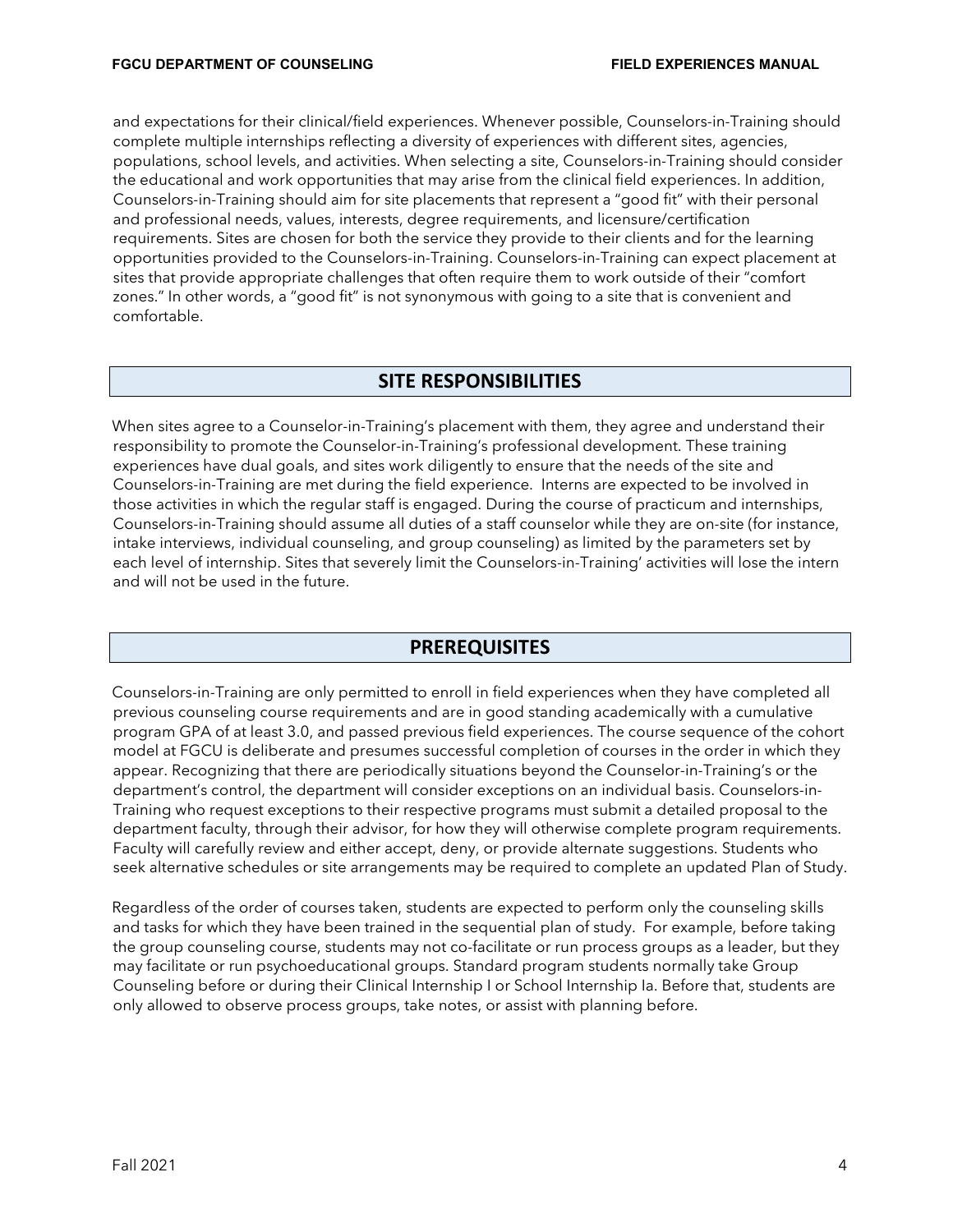### **PURPOSE OF FIELD EXPERIENCES**

<span id="page-4-0"></span>Field experiences are part of all graduate-level counseling programs, with internships marking the synthesis and culmination of the academic preparation to become a professional counselor. These field experiences provide Counselors-in-Training with an opportunity to demonstrate and improve knowledge and skills learned in the classroom setting. During the Practicum course, the focus is on developing individual counseling micro-skills and interviewing skills. The Advanced Practicum field experience requires a total of 100 hours, 40 of which must be in direct service (counseling services provided directly to actual clients). Counselors-in-Training must receive a passing grade in Advanced Practicum to progress to Internship.

Internships provide supervised learning experiences to meet the professional needs and goals of the Counselor-in-Training while providing a service to the school or agency. During internships, the focus is on face-to-face direct service including individual, group, couple, and/or family counseling as well as indirect service hours that enable the intern to learn about site operations and practices including assessment, staff meetings, professional development, budgets, and reimbursement, record keeping, and other contextual information that helps a student move toward becoming a professional in the field. Students in both the School Counseling Program and the Clinical Mental Health Counseling Program must complete a total of at least 600 internship hours, 240 of which must be direct counseling hours.

Interns must also have an opportunity to perform various other professional activities, such as the opportunity to make audio or video recordings with clients/students for supervision or be directly observed and evaluated, and the opportunity to be exposed to professional literature, research, information, assessment instruments, technology, data, student/client records, and print and non-print media. On-site experiences should include but are not limited to:

• Coordinating and communicating with the FGCU Clinical Placement Coordinator (In-Person, Email,

Zoom, Phone Call)

- Using Tevera to track the entire field experience [https://fgcu.tevera.app](https://fgcu.tevera.app/)
- Participating in orientation to the agency/school (building, grounds, administration, secretarial, programs, etc.)
- Providing individual and group counseling (as appropriate with course preparation) consulting with other professionals or client systems engaging in intake and/or initial assessment procedures providing psychoeducational (or guidance) activities
- Engaging in other activities specific to the setting (such as presentations, or coordination for school counselors) Training for site or specialized counseling techniques (e.g. attend in-service training sessions, if available)

All Counselors-in-Training are expected to provide audio and/or video recordings of their counseling sessions with clients for review by their University Supervisors (faculty), Site Supervisors, and sometimes other Counselors-in-Training enrolled in their field experience course. Where sites have specific prohibitions about recording counseling sessions or where recordings may not leave the site, Site Supervisors are asked to perform five live observations each semester. The site supervisor will complete and sign the live observation form using Tevera.

NOTE: Throughout this manual, direct service includes individual and group counseling in person, via Telehealth, or – occasionally – on the phone. However, students may only lead/facilitate process groups if they are currently enrolled in or have completed a course in Group Counseling.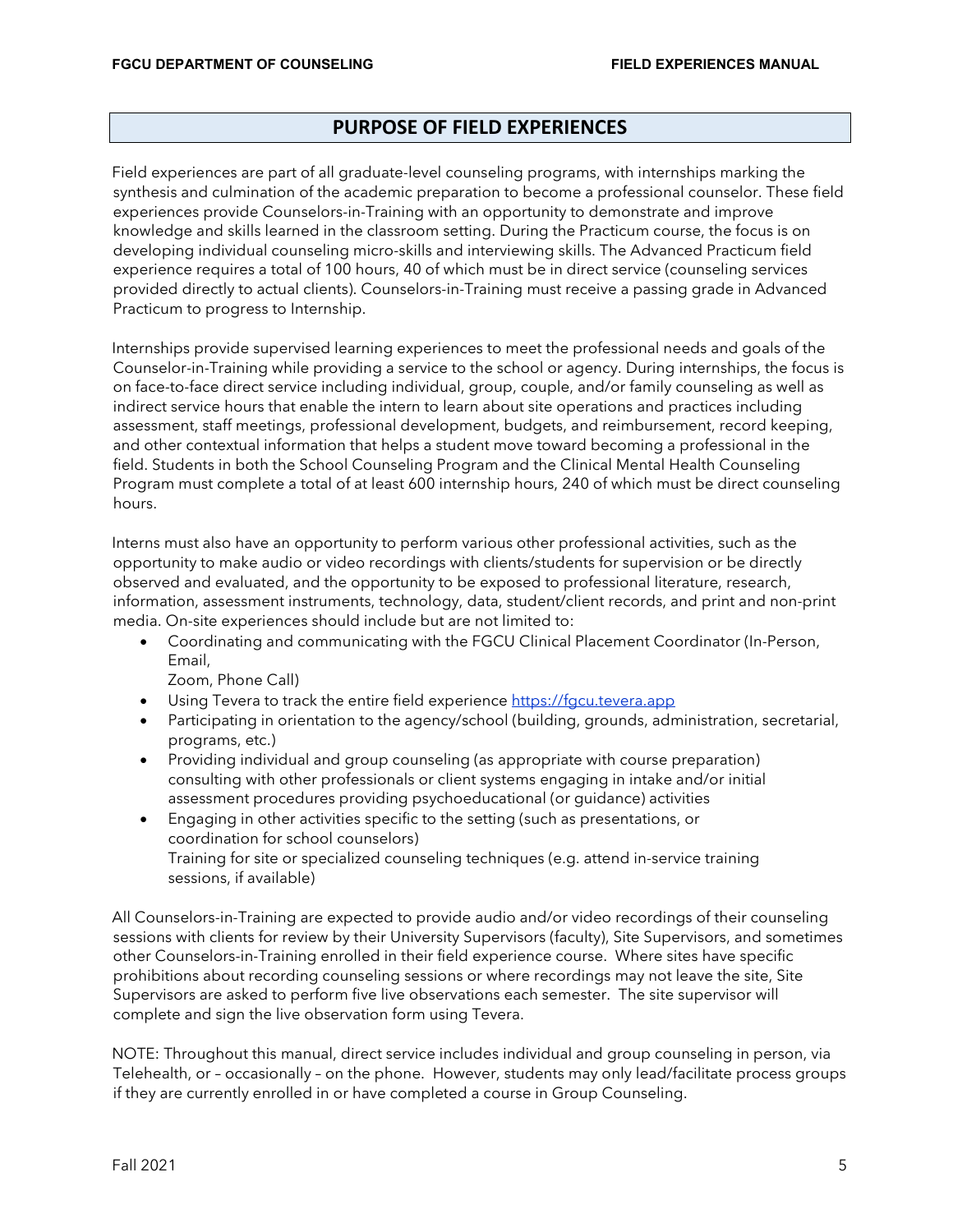# **OBJECTIVES OF FIELD EXPERIENCES**

<span id="page-5-0"></span>The primary objectives of field experiences are the acquisition of competence in the skills required by the work role of the counselor in a specific setting. The internship requires the Counselor-in-Training to Provide individual and group counseling from the beginning of the counseling relationship to the termination. In doing so, the Counselor-in-Training needs to:

### **Demonstrate skills in developing a counseling relationship**

- Establish a therapeutic alliance with clients/students
- Demonstrate mastery of basic counseling and communication skills

### **Demonstrate skills in assessing and understanding clients/students**

- Conceptualize client/student problems, concerns, and issues
- Assess clients from a multicultural perspective to understand their worldview, values, family structure, and behavioral norms
- Assess clients/students from a developmental perspective
- Demonstrate the appropriate use of assessment instruments
- Conceptualize clients/students from a theoretical perspective
- When appropriate, conceptualize clients/students from a diagnostic perspective
- CMHC only: Demonstrate familiarity with and an understanding of the current DSM classification of disorders and the various diagnostic categories
- SC only: Demonstrate familiarity with and an understanding of IDEA classifications and implications for counseling interventions with students

### **Develop appropriate counseling plans**

• Develop a counseling plan for clients/students based on available data

### **Utilize helping strategies**

- Demonstrate mastery of basic and advanced counseling techniques to assist clients/students
- When appropriate, demonstrate effective referral and collaboration skills
- When appropriate, educate clients/students and/or caretakers on such issues as self-care, daily living skills, parenting, education, and other support services

### **Appropriately end counseling relationships**

- Evaluate client/student achievement of counseling goals
- Evaluate professional effectiveness

### **Demonstrate Professionalism**

- Conduct themselves professionally and ethically at all times
- Demonstrate sensitivity to legal and ethical dilemmas, consulting with supervisors and using ethical decision-making models when appropriate
- Demonstrate verbal communications that are clear and concise in daily interactions with coworkers and other professionals
- Consult with counseling and non-counseling professionals
- Engage in interdisciplinary team meetings
- Communicate with other professionals using appropriate terminology about counseling, education, psychopathology, special services, and psychotropic medication
- Write reports required by the Site Supervisor, including progress notes and written client records
- Demonstrate an ability to provide information to a group through a presentation, workshop, or classroom guidance program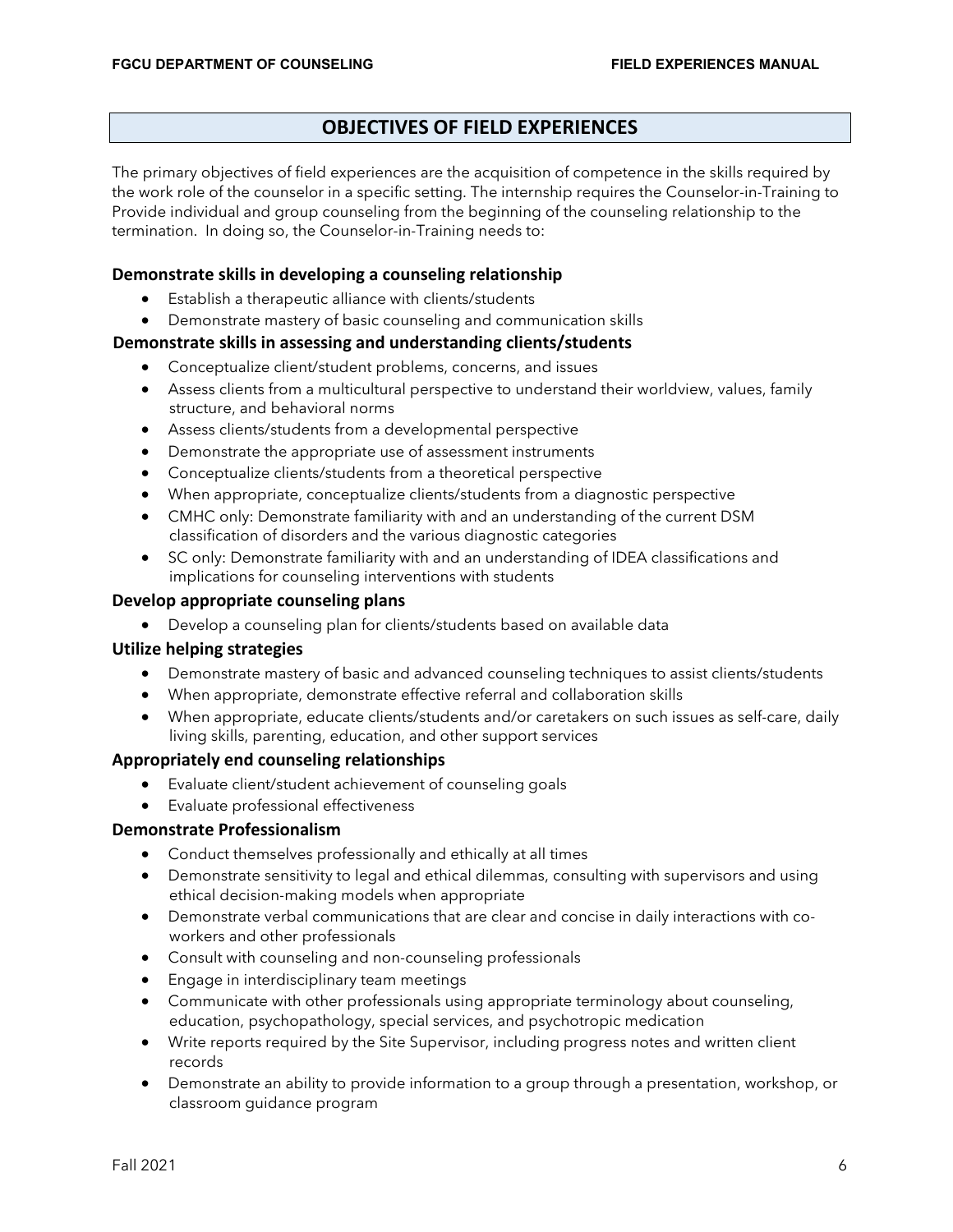- Demonstrate technology skills for word processing, specialized software application, web, email, communication/collaboration media, data, and search
- Generally, learn about the operation, roles, and functions of clinical mental health counseling or school counseling departments and sites.
- SC only: Demonstrate the competencies as described by the [ASCA School Counselor](http://www.schoolcounselor.org/files/sccompetencies.pdf)  [Competencies.](http://www.schoolcounselor.org/files/sccompetencies.pdf)
- SC only: Develop plans for a comprehensive school counseling program (specifically for school counselors)
- Adhere to FGCU field experience course specifications and requirements

# **CLINICAL PLACEMENT COORDINATOR**

<span id="page-6-0"></span>Dr. Yaro Garcia serves as the Clinical Placement Coordinator in the Department of Counseling at Florida Gulf Coast University. She:

- Is available to students for consistent and frequent contact via email, phone, Zoom, and/or inperson meetings
- Is available to students for required meetings to initiate, continue, and finish the process of selecting and participating in field experiences
- Acts as the primary liaison among students, faculty, and field experience site personnel
- Coordinates the application review and approval process
- Coordinates with sites regarding the numbers of students to be placed at each site and with each supervisor
- Maintains appropriate contacts throughout the process with student, advisor, and faculty/university and Site Supervisors
- Consults as needed with site and faculty/University Supervisors regarding problems with the student's placement and performance
- Coordinates Site Supervisor training
- Takes responsibility for helping students secure a site
- Works as a liaison between the counseling program, the faculty/University Supervisor, the student, and the field experience site should problems arise
- Maintains comprehensive student's field experience files in an organized and easily accessible manner
- Visits and reviews potential new sites for approval as an field experience site
- Ensures that counseling Site Supervisors receive FGCU fee waivers when applicable

Students are required to meet with Dr. Garcia to initiate, continue, and finish the process of their selecting and being approved for their field experience. As part of this process, students must create an Field experience Development Plan. The development of this plan will require several meetings, orientations, and ongoing communication with the FGCU Clinical Placement Coordinator from the time the student starts in a Counseling Program.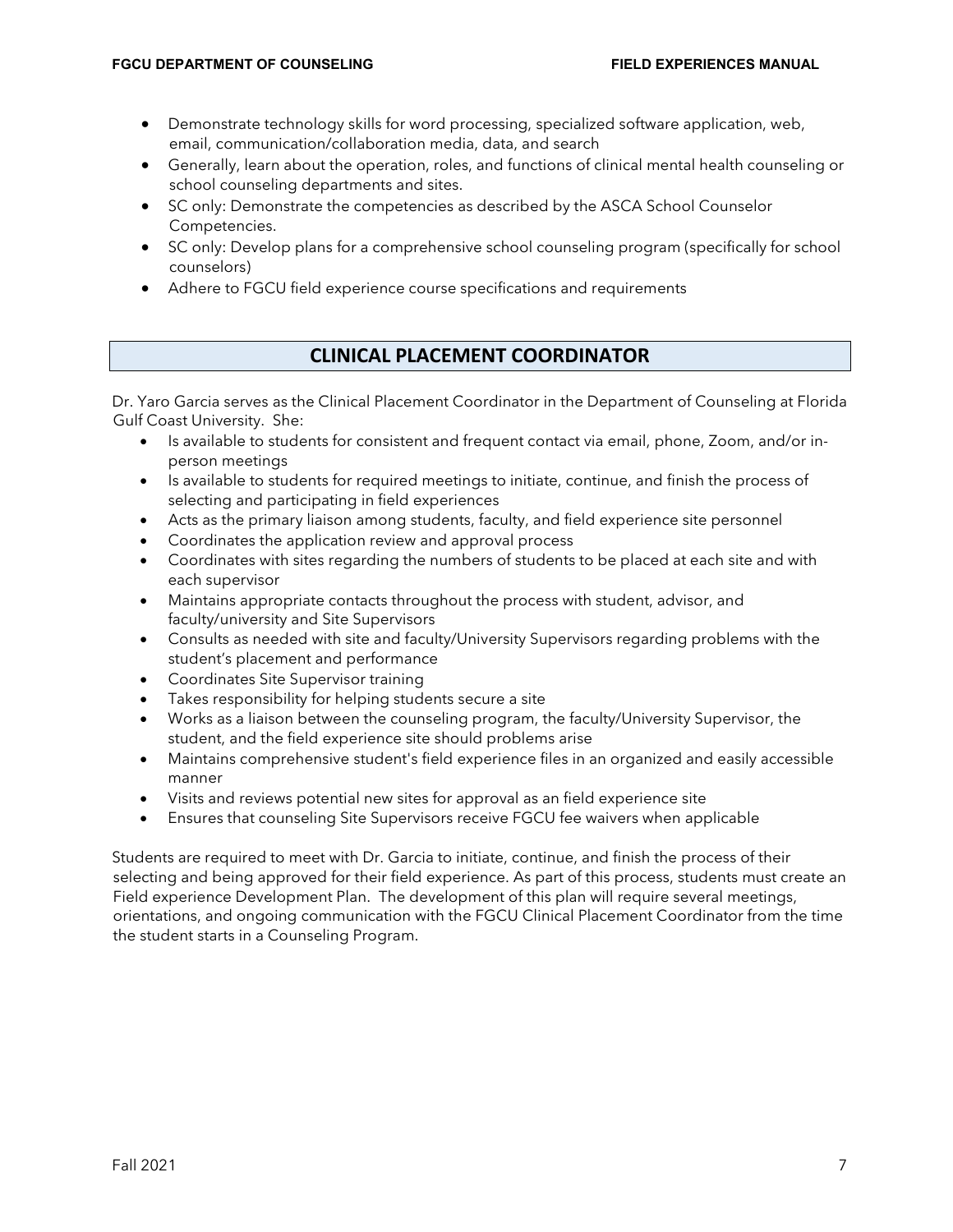### **FIELD EXPERIENCE DEVELOPMENT PLAN**

<span id="page-7-0"></span>Each time students progress into another semester of field experience, they are moving closer to coming a professional counselor. The intern role therefore demands a higher level of self-supervision, personal accountability, and self-reliance than the role of student in the classroom. The Field experience Development Plan is an opportunity for each Counselor-in-Training to begin to make this transition by identifying specific goals and objectives they would like to develop as they prepare for a launch into the professional setting.

Overall, each intern will develop the plan on an individual basis. However, it is appropriate for the intern to seek assistance in developing the plan. The student's supervisors, both on-campus and on-site, are excellent resources to assist in determining goals and needs for the coming semester.

As students' progress through their field experiences, the requirements for professional development will include an increase of skills through the creation of a comprehensive project as part of their requirements. School counseling students are required to participate in the 'Closing the Gap' project as assigned by the counseling faculty. Clinical mental health counseling students are required to participate in the 'Impact Project' as assigned by the counseling faculty.

# **ELECTRONIC FIELD EXPERIENCE MANAGEMENT SYSTEM: TEVERA**

<span id="page-7-1"></span>Tevera is the FGCU Counseling Department electronic tracking system for the entire field experience (Advanced Practicum and Internships). The link to access Tevera is [https://fgcu.tevera.app](https://fgcu.tevera.app/). Tevera is required of students during their first courses and field experiences (Advanced Practicum and Internship) and used throughout the program. It is used for placement, assignments, evaluations, performance tracking, and document storage. Tevera is a lifetime subscription, and students will be able to apply for certifications and licenses using Tevera portals and documents. Tevera is a one-time purchase.

Tevera is used by the student, site supervisors, and the university supervisors to assist with every aspect of the field experience process. Students, site supervisors, and faculty will track student's progress through Tevera. Tevera is also used to track all standards met by students in program courses and experiences. Students must follow the following instructions to purchase Tevera:

- Students will receive an invitation in their Eagle mail. If a student ignores the email invite in Tevera, the invitation link will expire. Please click on the Tevera invitation as soon as it gets to your email.
- After clicking on the link, students will be guided to set their password and agree to the terms and conditions. There will be an additional screen that asks if they are paying via credit card or bookstore code. Once that other page is completed, students will then be successfully logged into the software.
- Each semester, students enrolled in a practicum or internship will complete field experience assignments, placement process, enter their hours, and upload/create any other documents related to the field experience onto Tevera [https://fgcu.tevera.app](https://fgcu.tevera.app/)
- At the end of each semester (Starting with Practicum), students must complete every assignment in Tevera. All assignments must be marked 'Completed.'
- Also, each semester students complete a didactic course, their instructor will assess their performance on the rubrics associated with that course.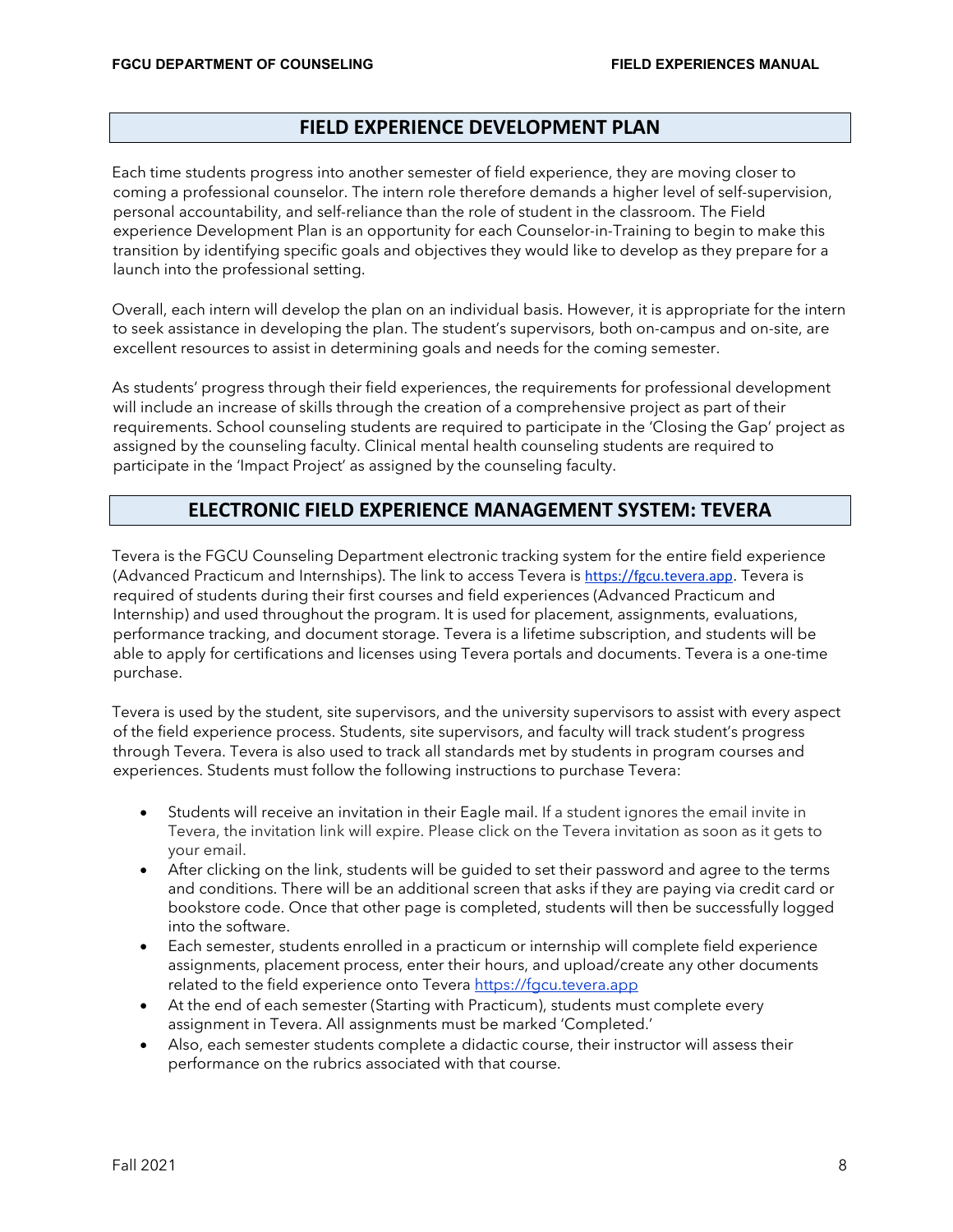# **Tevera Help**

Detailed instructions about how to use Tevera are included later in this manual, but if you need help with a process in Tevera or if something is not working in Tevera, log into Tevera and do the following:

- Click on the Help button on the right-hand top corner
- Click on support
- <span id="page-8-0"></span>• Follow instructions to start a ticket

# **STEPS FOR CMHC FIELD EXPERIENCE SITE SELECTION**

The process of identifying field experience sites is collaborative and involves Counselors-in-Training and the Department of Counseling's Clinical Placement Coordinator, Dr. Yaro Garcia. To engage in this process, students will need to complete the following steps:

### **1. Watch for and accept email invitations from Dr. Garcia.**

Dr. Garcia will initiate this process by sending meeting invitations to each clinical mental health counseling and school counseling student's Eagle mail address during the fall semester of the student's first year in the program. It is essential that students are attentive to these emails and accept the meeting invitations. It is also critical that students regularly use their Eagle mail system as this is the only method of communication that will be utilized by the program and sites.

### **2. Meet with Dr. Garcia to discuss your interests and aspirations.**

During initial meetings, Dr. Garcia will become acquainted with students and learn about their professional aspirations and career goals. Also, Dr. Garcia will review the site placement process, provide instructions, recommended sites, and get to know each student. Particularly important will be learning each student's preferences, their schedules, and their locations. She will take this information into account in recommending potential sites for each student. Very important, students in the counseling program are prohibited from initiating contact with potential field experience sites without permission from Dr. Garcia. Doing so will be considered a violation of the program's key professional dispositions and may be cause for a disciplinary review.

### **3. Review the list of potential clinical mental health counseling field experience sites.**

A continually updated directory of field experience sites that includes a variety of placements in Tevera a[t https://fgcu.tevera.app](https://fgcu.tevera.app/)[.](https://fgcu.clinicaltm.com/) These are sites that have been approved by FGCU's Clinical Placement Coordinator, that have licensed and vetted Site Supervisors who have already been trained for supervising FGCU Counselors-in-Training, and that been used in student training in the recent past. If your site is not on the Tevera list, please email Dr. Garcia to coordinate adding the site.

### **4. Carefully consider the potential fit and benefit of each field experience site.**

Students will want to consider all of the following:

### **A. Program Fit**

School counseling students must complete their field experiences in K-12 settings, and students in the clinical mental health counseling program need to complete their internship in settings consistent with this specialization. Examples include counseling agencies, hospitals, residential treatment centers, and non-profit human service organizations.

### **B. Types of Clients**

Potential sites will vary with regard to the types of clients with whom interns may work. Students should consider how each site's clientele aligns with their personal interests and goals. More specific questions worth pondering include: Will there be exposure to a heterogeneous group of people? Or will the focus be on a particular population (for example children, adolescents, adults, or the elderly)? Will the problems be of clinical interest (for example, children and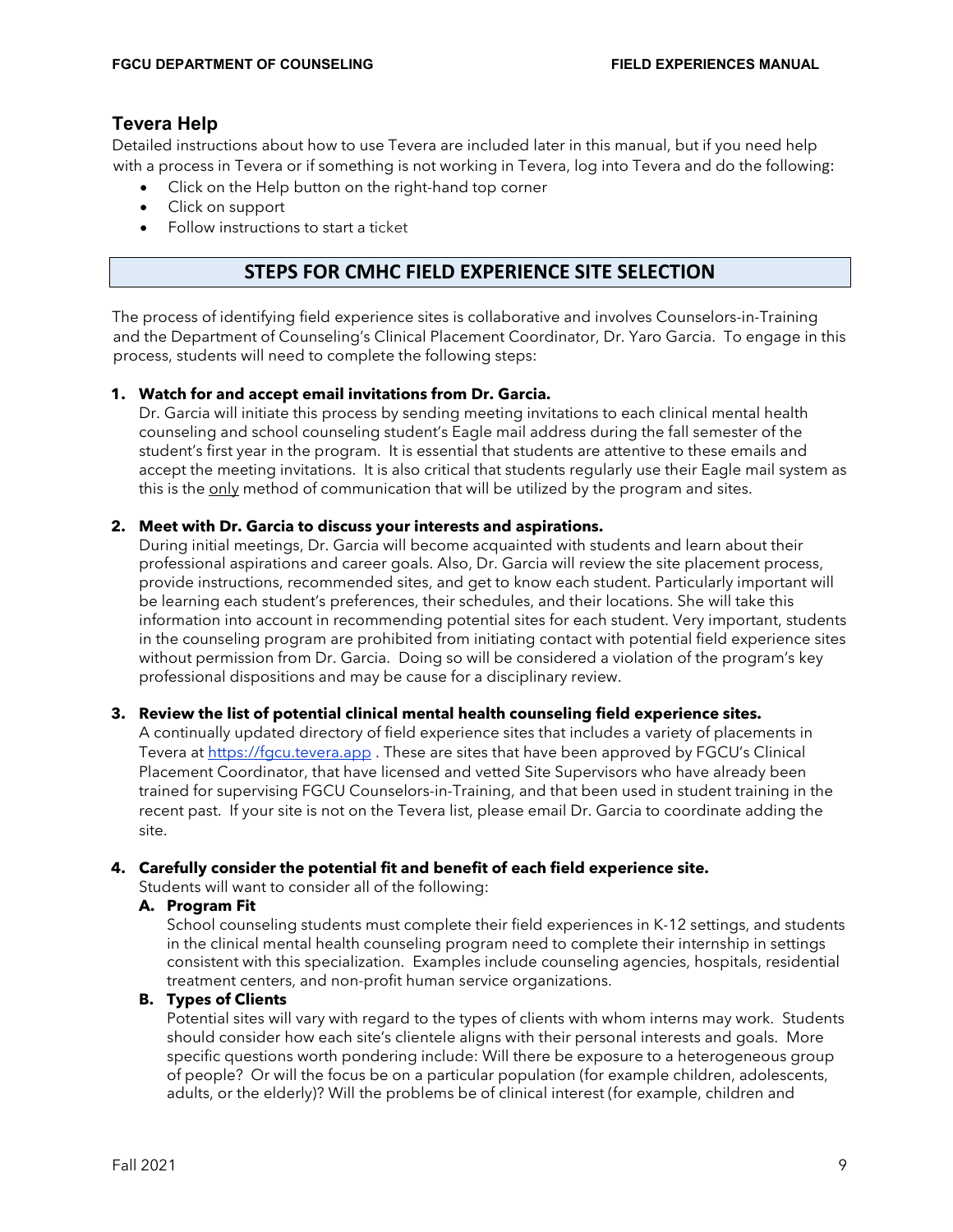families, AIDS, chronically ill, or career counseling)? Will the clients represent varied socioeconomic and ethnic backgrounds?

### **C. Types of Services**

Students should consider the types of services offered by each potential field experience site. For example, does the site offer interns opportunities to engage in individual, group, and couple/family counseling services? If exploring clinical sites, does the site offer out-patient, inpatient, and/or residential treatment options? Will interns have opportunities to do assessments, consultations, etc.?

### **D. Scheduling Possibilities**

Students with scheduling constraints should consider the hours the site is open, the hours the site needs interns, and the number of clients they would be allowed to see. Students should keep in mind that, although the didactic courses in the counseling programs are generally offered in the evening to accommodate the scheduling needs of working adults, field experiences often require interns to be present during daytime hours. As such, Counselors-in-Training should not expect to be able to complete field experiences, in whole or in part, depending on the site, exclusively during nights and/or weekends.

### **E. Diversity of Experiences**

As they progress through their field experiences, students should plan to diversify their internship experiences in terms of counseling issues/goals, populations, school levels, and settings. For example, students in the school counseling program should plan to have field experiences in at least two levels (e.g., elementary, middle, high). Similarly, clinical mental health counseling students must complete field experiences in at least two sites to familiarize themselves with multiple populations and settings.

### **5. Apply for permission to interview with a site.**

The next step is for students to apply for permission to interview with a potential site. The application is submitted within Tevera, which includes a listing of approved sites. As part of the application, students will prioritize their list of preferred sites by identifying first choice, second choice, etc. Note: Students interested in a site not listed in the directory of approved sites should contact the Clinical Placement Coordinator to begin the process of exploring whether or not the site may be added to the list. Students may also make a supervisor or site suggestion through Tevera.

### **6. Wait for permission.**

Remember, students in the counseling program are prohibited from initiating contact with potential field experience sites without permission from Dr. Garcia. Doing so will be considered a violation of the program's key professional dispositions and may be cause for a disciplinary review. Thus, after applying, students will need to wait for permission to contact a site to arrange for an interview.

### **7. Interview with one site at a time.**

After receiving permission to contact the site, students should arrange for an interview at the site and with the potential Site Supervisor. Ultimately, sites are responsible for selecting and managing interns. Sites have the option of accepting or declining to have an intern at their site. Therefore, Counselors-in-Training should make the best possible impression and professionally conduct themselves when they visit sites on an informal or formal basis.

### **8. Wait for feedback.**

After visiting or interviewing at a prospective field experience site, students will wait to hear from the individual at the site who conducted the interview. Students must wait to hear the site's decision before interviewing with the next site. Some students in the accelerated program will apply and interview to two sites at the same time. This is because accelerated students have more hours to complete in a single semester, therefore, a second site may be needed to ensure the student gets all of the required hours.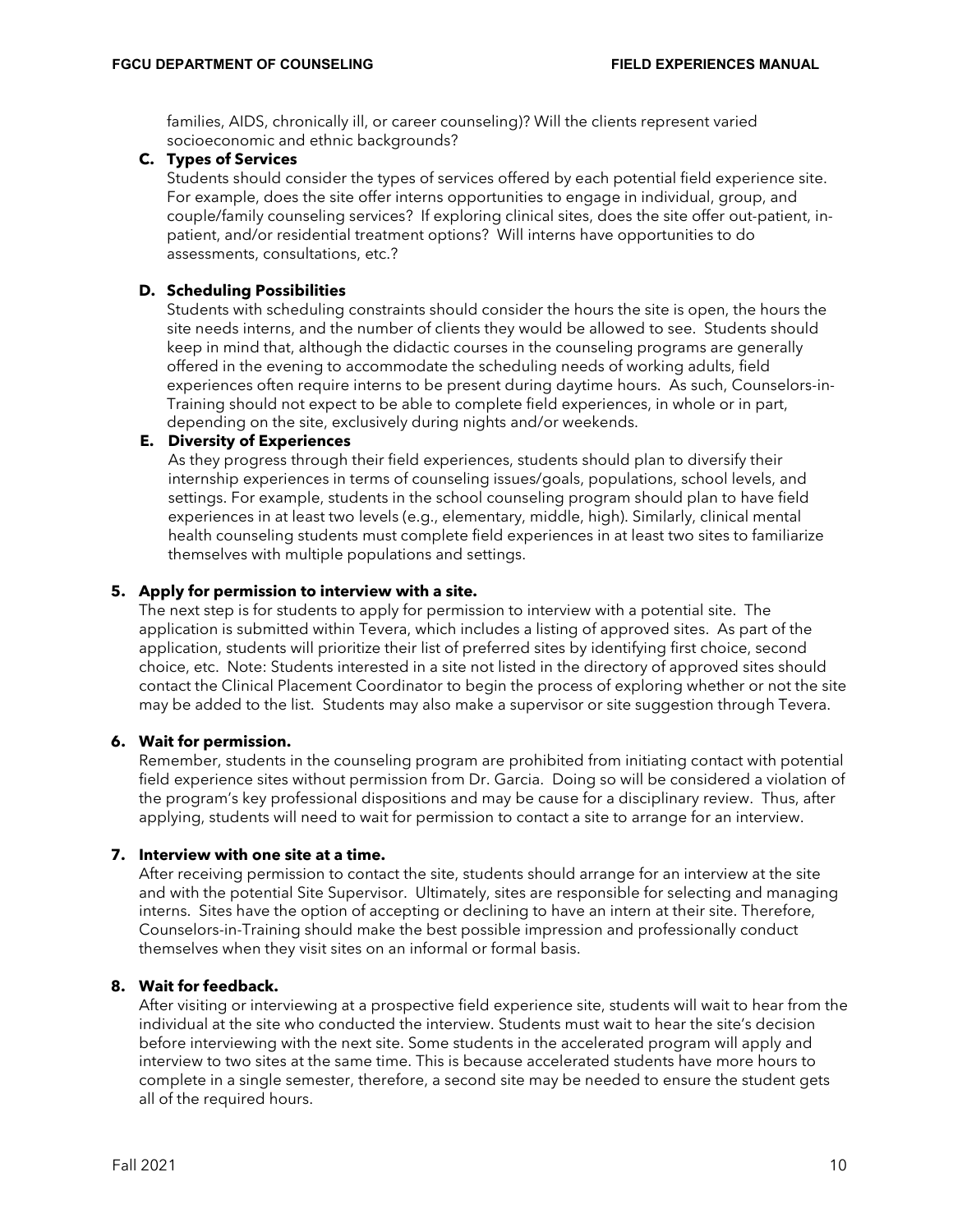### **9. Confirm selection of a site or decline the invitation and return to Step 5.**

If a student is accepted at a site, the student continues to the next steps in Tevera. If the student declines a site or is not accepted at a site, the student will request permission to apply to other sites in Tevera. Dr. Garcia will communicate, sign, and direct students regarding their site placement process in Tevera and via email. Keep in mind that acceptance at a field placement site is based, in part, on the site's ability and agreement to provide an organized and varied training experience in which Counselors-in-Training receive consistent, qualified, individual supervision during their placement. Counselors-in-Training may not be used as clerical or support staff. Internship experiences are intended to mirror the work of professional counselors. A licensed site supervisor (or, on occasion, their qualified designee) must be on-site whenever the Counselor-in-Training is working with clients as part of the internship. Counselors-in-Training who decline a site placement will receive consideration for other sites only after all other Counselors-in-Training have been placed. Note: The deadline for selecting a placement for Fall placement is March 15 and October 15 for the Spring semester.

### **10. Celebrate!**

Once a student has been accepted at a site, the student can begin the process of staying closely connected with the site supervisor, completing all required documents by the assigned site, completing all documents required for the placement process in Tevera, and look forward to starting at the site.

### **11. Meet again with Site Supervisor**

After Counselors-in-Training and sites finalize the placement, they should meet to discuss their specific plans and be prepared to provide a current resume or updates on training. Note that completion of the degree depends on successful completion of each field experience which may require a positive background check, fingerprint review, drug screening, and site orientation at each location and/or school district.

### **12. Complete Site Placement Documents in Tevera.**

Before the field placement begins, students must complete all the site placement documents in Tevera. Students must carefully read the signature lines of every document in Tevera to ensure documents are being sent to the correct person for signature. For example, the student supervision agreement document needs to be signed by the Student, the Site Supervisor, and the University Supervisor. The University Supervisor is the faculty member teaching your section of Advanced Practicum or internship. This may or may not be Dr. Garcia. HINT: A good way to determine if you have successfully completed this step is to check to see if your site appears in your timesheet. If it does not, then you have not completed the site placement process correctly or in its entirety.

# **STEPS FOR SCHOOL COUNSELING FIELD EXPERIENCE SITE SELECTION**

<span id="page-10-0"></span>The process of identifying field experience sites is collaborative and involves Counselors-in-Training and the Department of Counseling's Clinical Placement Coordinator, Dr. Yaro Garcia. To engage in this process, students will need to complete the following steps:

### **1. Watch for and accept email invitations from Dr. Garcia.**

Dr. Garcia will initiate this process by sending meeting invitations to each school counseling student's Eagle mail address during the fall semester of the student's first year in the program. It is essential that students watch for these emails and accept the meeting invitations. It is also critical that students regularly use their Eagle mail system as this is the only method of communication that will be utilized by the program and sites.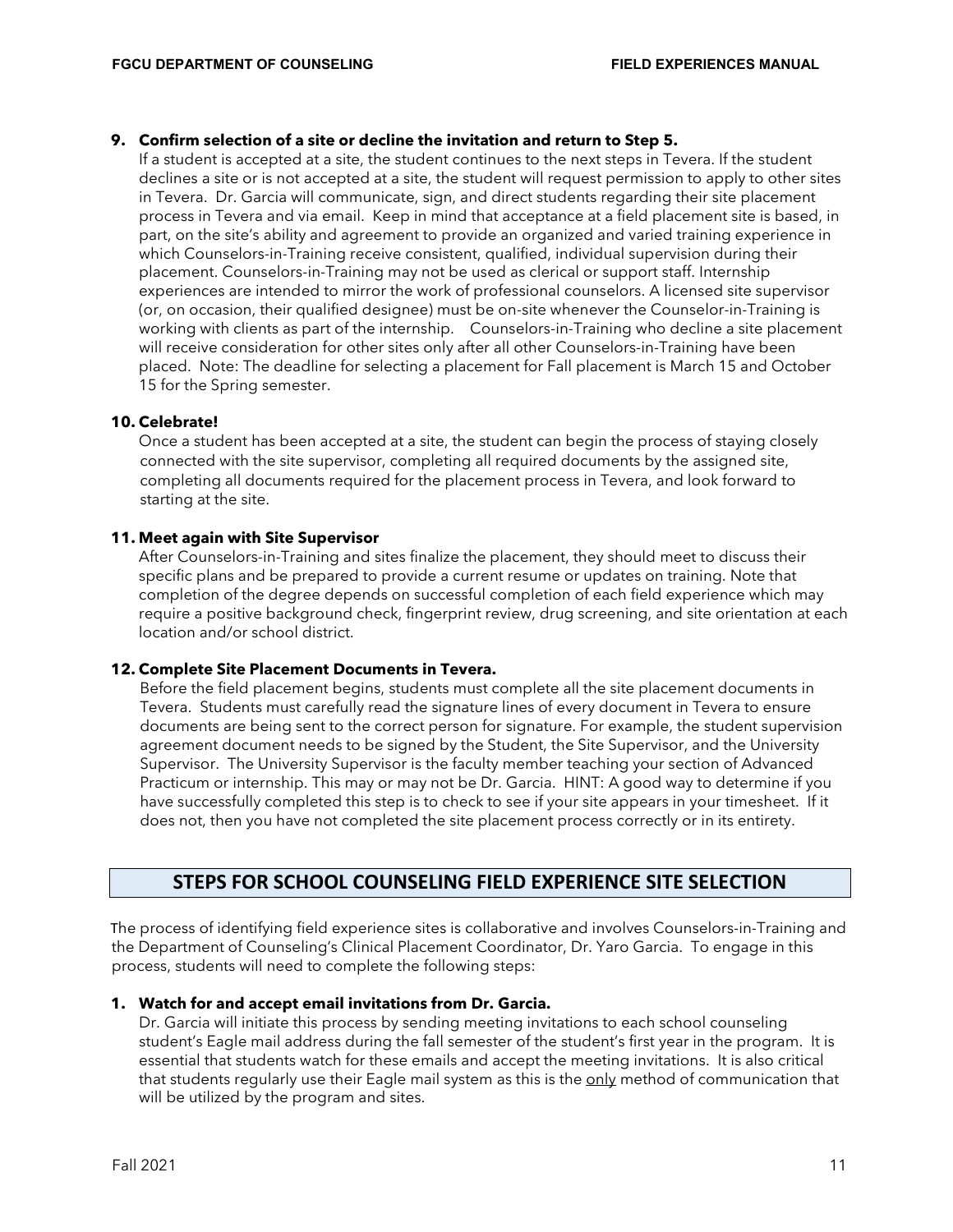### **2. Meet with Dr. Garcia to discuss your interests and aspirations.**

During initial meetings, Dr. Garcia will become acquainted with students and learn about their professional aspirations and career goals. Also, Dr. Garcia will review the site placement process, provide instructions, recommended sites, and get to know each student. Particularly important will be learning each student's preferences, their schedules, and their locations. She will take this information into account in recommending potential sites for each student. Very importantly, students in the counseling program are prohibited from initiating contact with potential field experience sites without permission from Dr. Garcia. Doing so will be considered a violation of the program's key professional dispositions and may be cause for a disciplinary review.

### **3. Review the list of potential school counseling field experience sites.**

A continually updated directory of field experience sites that includes a variety of placements in Tevera a[t https://fgcu.tevera.app](https://fgcu.tevera.app/)[.](https://fgcu.clinicaltm.com/) These are sites that have been approved by FGCU's Clinical Placement Coordinator, that have certified school counselor-supervisors who have already been trained for supervising FGCU Counselors-in-Training, and that been used in student training in the recent past. If your site is not on the Tevera list, please email Dr. Garcia to coordinate adding the site.

### **4. Carefully consider the potential fit and benefit of each field experience site.**

Students will want to consider all of the following:

### **A. Program Fit**

School counseling students must complete their field experiences in K-12 settings and must do at least two separate levels during the advanced practicum and internship. Examples of 2 levels include high school and elementary or middle school and high school. Examples of schools include public, private, and charter elementary, middle, and high schools.

### **B. Types of School**

Public Schools: Potential sites will include public schools within Lee County and Collier County, both of which manage field experience placements through central office departments. Examples of other schools include public, private, and charter elementary, middle, and high schools. Each of these examples requires an information form/application that triggers placement conversations and required fingerprinting. For placements in Charlotte, Hendry, and Glades counties, Counselors-in-Training must work directly with schools that meet the criteria for an approved school counseling site. School sites outside of the local five-county areas (i.e., Lee, Collier, Charlotte, Hendry, Glades) may be considered for placement. Please contact the Clinical Placement Coordinator.

Non-Public Schools: It is possible to complete the internship in a non-public school (e.g., parochial, charter, or private school). Know that school districts maintain only public-school sites and so Counselors-in-Training must work with the Clinical Placement Coordinator to secure a site at a non-public school. All School Counseling Internship sites must meet the following conditions:

- The school meets the state accreditation criteria
- The FGCU counseling Clinical Placement Coordinator approves
- The school accepts the Counselor-in-Training and can provide the full range of counseling activities required of the internship experience
- The school employs a full-time certified school counselor
- The school site supervisor has completed the state-approved Clinical Educator training or a course in supervision AND has completed at least three years as a School Counselor
- The Counselor-in-Training has the opportunity to meet university requirements for recording/live observation, accessing student data, and conducting appropriate guidance and counseling activities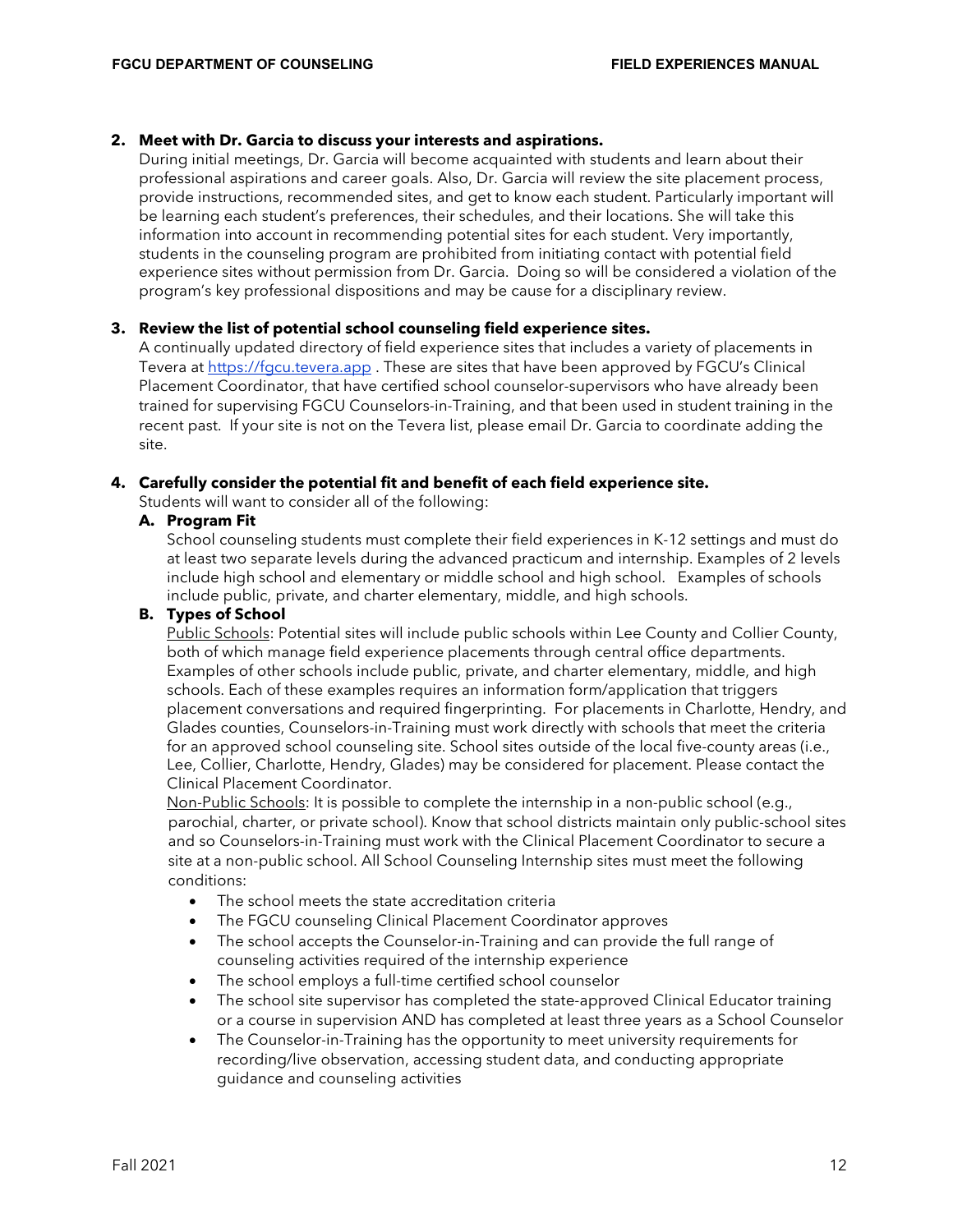### **C. Types of Services**

Students should consider the types of services offered by each potential field experience site. For example, does the site offer interns opportunities to engage in individual and group counseling, consultations with teachers and parents, assessments, academic, career, and personal/social classroom guidance lessons, analyze data and develop closing the gap projects, assist students with postsecondary planning, and learn the school's scheduling system?

### **D. Scheduling Possibilities**

Students with scheduling constraints should consider the hours/days they could intern at the school. Students should keep in mind that, although the didactic courses in the FGCU counseling programs are generally offered in the evening to accommodate the scheduling needs of working adults, school counseling field experiences require interns to be present during daytime hours when P-12 schools are in session. As such, Counselors-in-Training should not expect to be able to complete field experiences, in whole or in part, depending on the site, exclusively during nights weekends, and/or summers.

### **E. Diversity of Experiences**

As they progress through their field experiences, students should plan to diversify their internship experiences in terms of counseling issues/goals, populations, school levels, and settings. For example, students in the school counseling program should plan to have field experiences in at least two levels (e.g., elementary, middle, high). Most school counselors complete each successive internship at a different school and/or level. Students whose site and learning might be best accommodated by remaining at a site for the year, must consult with the appropriate District and school personnel as well as consult with the sites and Clinical Placement Coordinator as well as faculty advisors as well as a thoughtful approach to a rationale.

### **5. Submit the field experience application and identify the desired site.**

The next step is for students to apply to be placed in the field experience and identify the desired site. As part of this application, the student will contact the desired school district when Dr. Garcia permits. The instructions and permission to contact a school district to begin the process of finding a school site will be provided via email by Dr. Garcia. The student will begin the process of contacting the school district (next step below).

### **6. Contact the school district.**

After receiving permission from Dr. Garcia, school counseling students are to contact the respective district level counseling director or school-based personnel, as appropriate, to be placed in an approved site. Both Lee and Collier County School Districts manage student placement through central office departments. Each district requires an information form/application that triggers placement conversations and required fingerprinting.

| Lee County                             | <b>Collier County</b>                   |
|----------------------------------------|-----------------------------------------|
| 2855 Colonial Boulevard                | Department of Human Resources           |
| Fort Myers, FL 33966-1012              | <b>Collier County Public Schools</b>    |
| (239) 337-8132                         | 5775 Osceola Trail Naples, FL 34109     |
| http://studentservices.leeschools.net/ | $(239)$ 377-0001                        |
|                                        | http://www.collierschools.net/Page/4962 |

For placements in Charlotte, Hendry, and Glades counties, Counselors-in-Training must work directly with schools that meet the criteria for an approved school counseling site. School sites outside of the local five-county areas (i.e., Lee, Collier, Charlotte, Hendry, Glades) may be considered for placement. Please contact the Clinical Placement Coordinator.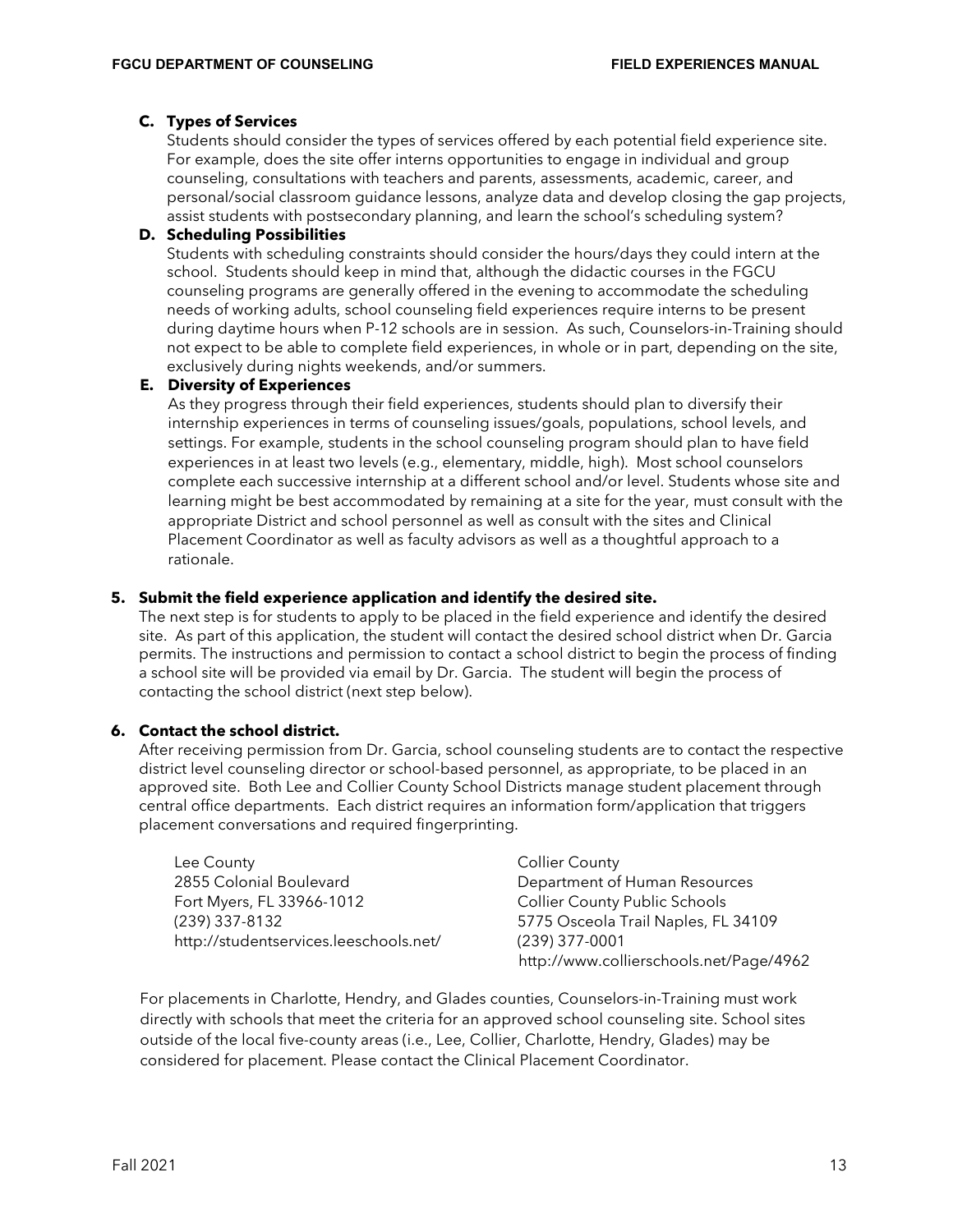### **7. Interview with one site at a time.**

After receiving permission to contact the site, students should arrange for an interview at the site and with the potential Site Supervisor. Ultimately, sites are responsible for selecting and managing interns. Sites have the option of accepting or declining to have an intern at their site. Therefore, Counselors-in-Training should make the best possible impression and conduct themselves in a professional manner when they visit sites on an informal or formal basis.

### **8. Wait for feedback.**

After visiting a prospective field experience site, students must wait for feedback from the site supervisor. If the site supervisor agrees to work with the student, the school district will assign the student to that school. Once the school district assigns the student to a school, the student begins the site placement process within Tevera. After Dr. Garcia reviews the placement, she will provide permission to continue the site placement steps in Tevera. Keep in mind that acceptance at a field placement site is based, in part, on the site's ability and agreement to provide an organized and varied training experience in which Counselors-in-Training receive consistent, qualified, individual supervision during their placement. Counselors-in-Training may not be used as clerical or support staff. Internship experiences are intended to mirror the work of professional counselors. A qualified supervisor (or, on occasion, their qualified designee) must be on-site whenever the Counselor-in-Training is working with clients as part of the internship.

### **9. Confirm selection of a site or decline the invitation and return to Step 5.**

If they are accepted by the site, students then decide whether to accept the placement. Counselorsin-Training who decline a site placement will receive consideration for other sites only after all other Counselors-in-Training have been placed. Note: The deadline for selecting a placement for Fall placement is March 15 and October 15 for the Spring semester. All site selections must be done by starting the site placement in Tevera.

### **10. Celebrate!**

Once a student has been accepted at a site, the student can begin the process of staying closely connected with the site supervisor, completing all required documents by the assigned school district and school, completing all documents required for the placement process in Tevera, and look forward to starting at the site.

### **11. Meet again with Site Supervisor**

After Counselors-in-Training and sites finalize the placement, they should meet to discuss their specific plans and be prepared to provide a current resume. Note that completion of the degree depends on successful completion of each internship which may require a positive background check, fingerprint review, drug screening, and site orientation at each location and/or school district.

### **12. Complete Site Placement Documents in Tevera.**

Before the field placement begins, students must complete all the site placement documents in Tevera. Students must carefully read the signature lines of every document in Tevera to ensure documents are being sent to the correct person for signature. For example, the student supervision agreement document needs to be signed by the Student, the Site Supervisor, and the University Supervisor. The University Supervisor is the faculty member teaching your section of Advanced Practicum or internship. This may or may not be Dr. Garcia. HINT: A good way to determine if you have successfully completed this step is to check to see if your site appears in your timesheet. If it does not, then you have not completed the site placement process correctly or in its entirety.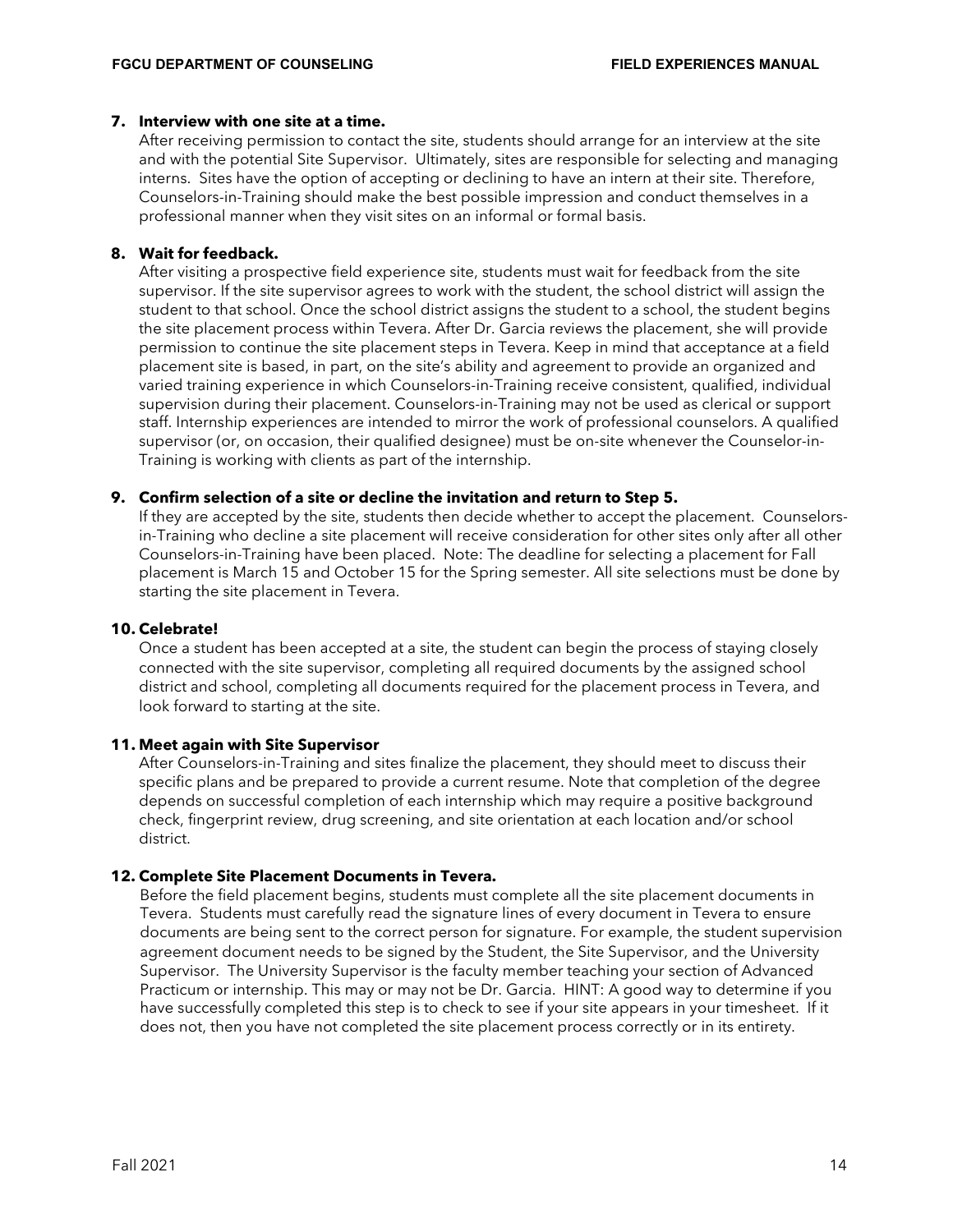### **TIPS FOR LANDING A TERRIFIC FIELD PLACEMENT**

- <span id="page-14-0"></span>• Check your Eagle email account every day.
- Carefully read and respond to every email from Dr. Garcia.
- Follow instructions carefully.
- Never, ever contact a potential field experience site without permission.
- Familiarize yourself early with Tevera. This is the software system within which students apply for field experiences, track their progression through field experiences, and communicate with Dr. Garcia.
- Start early! The deadline for selecting, changing, or adding a site is March 15 for a Summer placement, April 15 for Fall placement, and October 15 for the Spring semester. You will need to complete Steps 1-9 by this deadline.

# **INTERNING AT MORE THAN ONE SITE AT A TIME**

<span id="page-14-1"></span>Students in the accelerated program typically seek to complete internships at split sites. In these situations, students must submit a proposal to Dr. Garcia and, if approved, interview with and be accepted by each site. Their proposals must demonstrate a compelling reason for splitting the experience and articulate how they will be evaluated and receive supervision as directed at both sites. These must be arranged and approved before the beginning of the term in which the student plans to complete the split internship.The student must add both sites to the site placement process in Tevera and complete all of the required documents for each site. Additionally, students must enter the field experience hours for each site separately and provide separate 514 Track hours reports for each site. Instructions on generating these reports is included later in this manual.

# **INTERNING AT ONE'S PLACE OF EMPLOYMENT**

<span id="page-14-2"></span>Under special conditions, a Counselor-in-Training may be approved to conduct their internship at their place of employment. One typical condition is that the Counselor-in-Training is placed in a different department and/or be supervised by someone other than their work supervisor. Such a placement should be carefully considered and planned and requires department approval. To make this request, the student must contact the Clinical Placement Coordinator, Dr. Yaro Garcia, to set up a meeting to discuss this. In these instances, internship students should consider potential complications that include:

- Dual supervisory responsibilities
- Overlapping and/or conflicting requirements for the site and the university
- Overlapping or conflicting procedures and policies
- Conflicting roles/expectations of site and university (When conflicts arise in an internship, employment could be compromised.)
- Challenges setting boundaries between one's employment and private lives
- The need for new and diverse learning experiences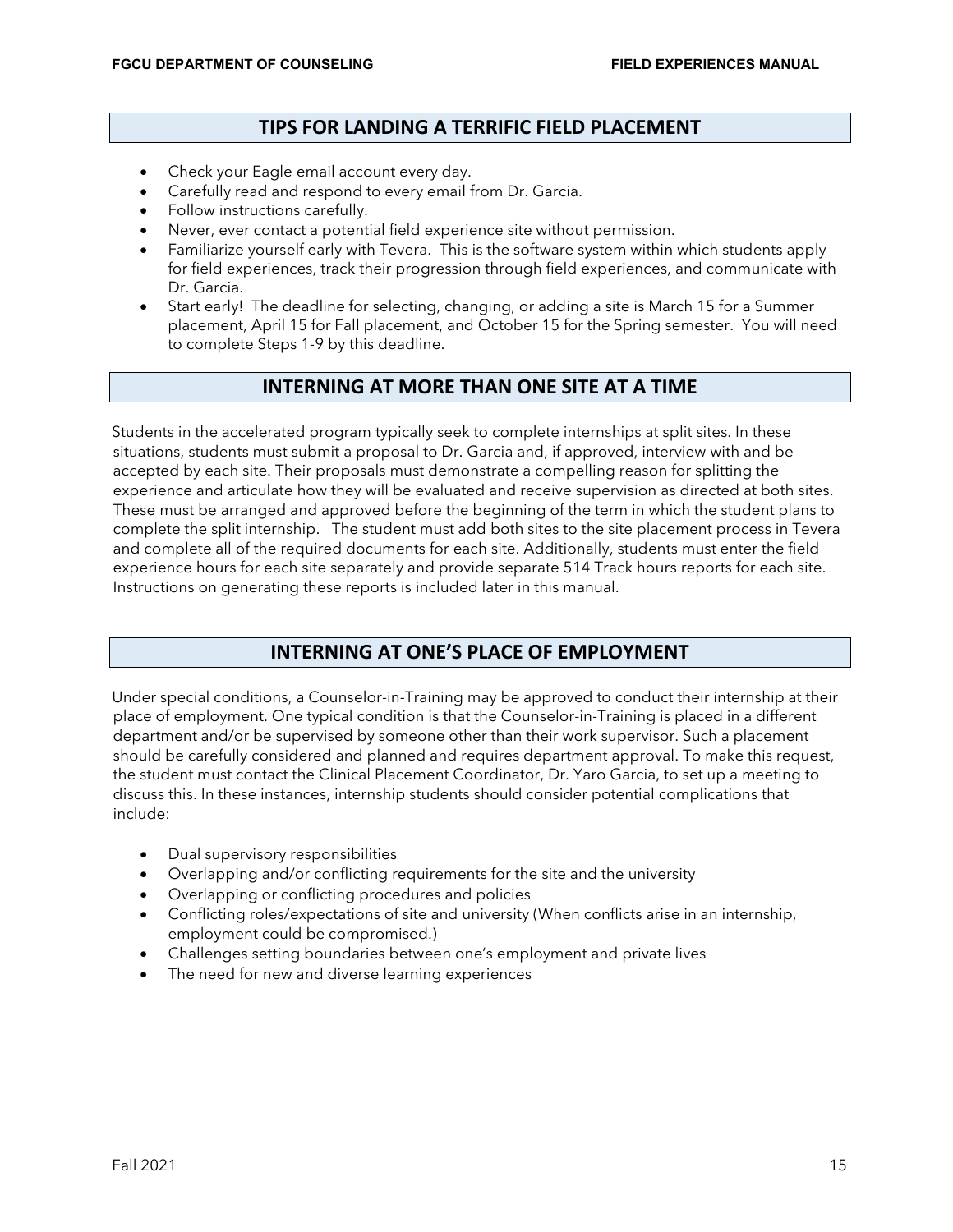# **OUT OF AREA INTERNSHIPS**

<span id="page-15-0"></span>FGCU Counseling department students can request to complete an internship outside of FGCU's. Students can in certain and rare conditions complete their internships in other areas within the state of Florida. These may include students who seek approval to complete an internship under the registration and supervision of another CACREP accredited master's degree program and transfer back such internship credit to FGCU, students who locate a unique or unusual field experience opportunity, or students whose life circumstances have forced them to be unable to complete field experiences in locally assigned placements. Students who wish to be considered for such an internship must apply to the department at least six (6) months in advance and provide information regarding their rationale, site information (or University information if proposed as a visiting intern under the supervision of another institution,) be prepared to work with the Clinical Placement Coordinator to fully vet, train, and approve sites and supervisors, and make appropriate arrangements for university supervision during that term. In no circumstances will students be allowed to complete initial internship experiences at a distance. Students who complete internships at a distance may be required to register for credits at FGCU (in addition to their registration at another University) and/or pay an out of area internship fee.

# **TIME REQUIREMENTS**

<span id="page-15-1"></span>In accordance with CACREP accreditation standards, the FGCU field experiences in counseling are subject to specific time requirements. NOTE: CACREP is quite specific in its definition of what constitutes Direct Service, for its 2016 standards, under which we are currently accredited:

DIRECT SERVICE – interaction with clients that include the application of counseling or human development skills. In general, the term is used in these standards to refer to time spent by practicum or internship students working directly with clients.

The Counseling Department adheres to this definition which holds that direct service is interactive with clients or client systems (couples, families, teachers, administrators solving specific client problems). All other related activities have value but are considered Indirect Services as they accrue to minimal course requirements. In other words, direct service "consulting" is not simply asking another professional for information or researching in the library about a client's problem. It is applying one's counseling interactive skills to the activity. Attending to group supervision on campus is a requirement that is separate from site hour requirements and may NOT be included in direct or indirect hour calculations.

| <b>Field Experience</b> | <b>Total Hours</b> | <b>Direct Hours</b> | <b>Indirect Hours</b> |
|-------------------------|--------------------|---------------------|-----------------------|
| Advanced Practicum      | 100                | 40                  | 6U                    |
| Internship Total        | 600                | 240*                | 360                   |

\* At least 20 of the 240 direct hours during the internships must be group counseling hours. Group counseling may involve solo or co-facilitation of groups, and the group counseling may be therapeutic or psychoeducational in nature.Before taking the group counseling course, students may not cofacilitate or run process groups as a leader, but they may facilitate or run psychoeducational groups.

Because the internship experience is completed over multiple semesters, the following guidelines identify the time requirements for each possible configuration. It is important for interns and their site supervisors to use this table at the beginning of each semester to identify the number of hours the intern will need to complete that semester.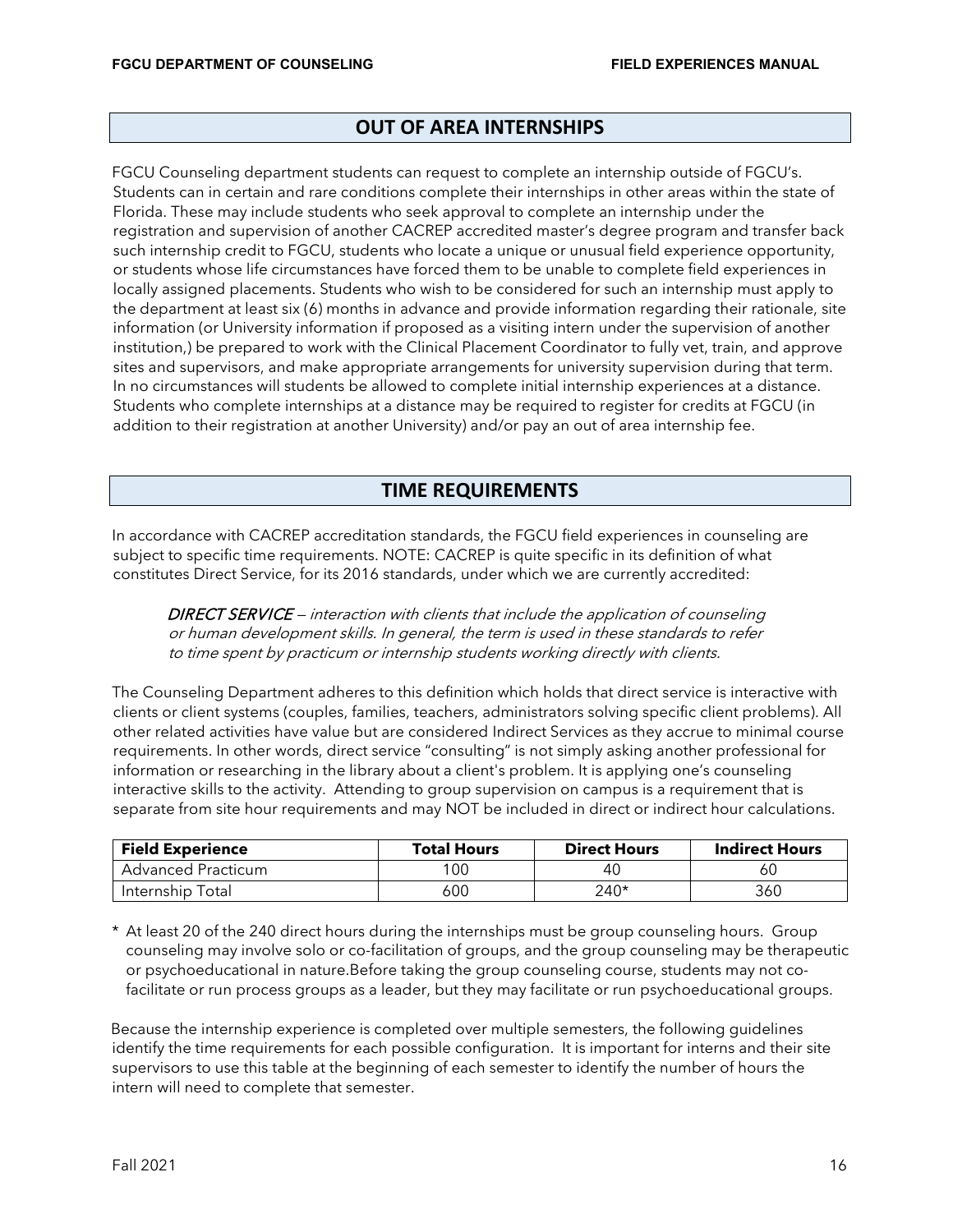| <b>Clinical Mental Health</b> | <b>Total Hours</b> | <b>Direct Hours</b> | <b>Indirect Hours</b> |
|-------------------------------|--------------------|---------------------|-----------------------|
| <b>Counseling Internships</b> |                    |                     |                       |
| Clinical Internship I         | 100                | 40                  | 60                    |
| Clinical Internship II        | 100                | 40                  | 60                    |
| Clinical Internship   &       | 200                | 80                  | 120                   |
| Clinical Internship III       | 200                | 80                  | 120                   |
| Clinical Internship IV        | 200                | 80                  | 120                   |
| Clinical Internship III & IV  | 400                | 160                 | 240                   |

| <b>School Counseling Internships</b> | <b>Total Hours</b> | <b>Direct Hours</b> | <b>Indirect Hours</b> |
|--------------------------------------|--------------------|---------------------|-----------------------|
| School Internship IA                 | 100                | 40                  | 60                    |
| School Internship IB                 | 100                | 40                  | 60                    |
| School Internship IA & IB            | 200                | 80                  | 120                   |
| School Internship II                 | 200                | 80                  | 120                   |
| School Internship III                | 200                | 80                  | 120                   |
| School Internship II & III           | 400                | 160                 | 240                   |

# **CARRYING OVER HOURS**

<span id="page-16-0"></span>Advanced Practicum and Internship are distinct field experiences. As such, excess Advanced Practicum hours do not count towards internship hours. In other words, if a Counselor-in-Training accrues more than 100 total hours and/or more than 40 direct hours in Advanced Practicum, the Counselor -in-Training cannot carry these excess hours over into Internship. Instead, the Counselor-in-Training must still accrue a minimum of 600 total hours and a minimum of 240 direct hours in Internship. In contrast, hours can be carried over from one section of the internship to the next. In other words, if a Counselor-in-Training accrues more than 100 total hours and/or more than 40 direct hours in Clinical Internship I, the Counselor-in-Training can carry these excess hours over into Clinical Internship II. Ultimately, Counselors-in-Training must accrue at least 600 total hours and at least 240 direct hours in the totality of their internship experiences.

# **BREAKS/VACATIONS/HOLIDAYS**

# <span id="page-16-1"></span>**No Starting Early**

Students are sometimes eager to get started at sites and engage in their profession. However, students may not begin Advanced Practicum (MHS 6805) or their initial internship (MHS 6881 or MHS 6831) until the FGCU semester has begun and their advanced practicum/initial internship course has met. Direct and indirect hours will only count toward course requirements when the term has started and the supervision course has been met.

- Students are not allowed to count indirect hours completed at a site before starting the field experience (consistent with the beginning of the term) as the internship must be conducted under faculty supervision.
- Students are not allowed to count any direct hours completed before the internship course has met and the University Supervisor has provided students with the syllabus, expectations, and protocols for the internship.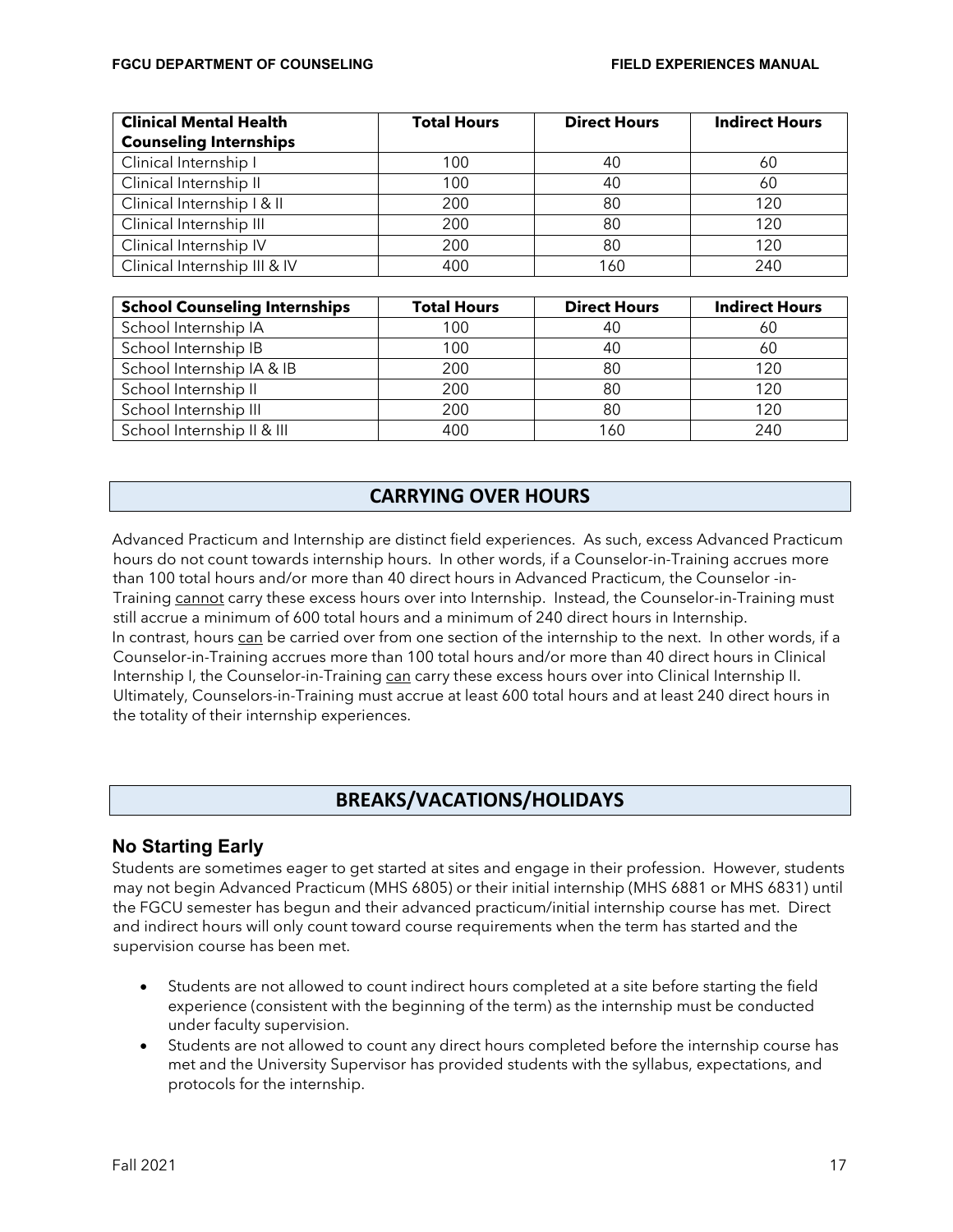### **No Leaving Early**

Likewise, although students may be able to accelerate earning hours at some sites, students are expected to complete internships over the allotted term and may not leave their site early. For example, interns who accrue the total hours for a given semester cannot leave a site before the semester ends because their hours are finished and cannot violate prior agreements made with a site.

### **Holidays and Semester Breaks**

When students do a good job at a site, are behind on their hours, and/or are continuing to the next academic term at the same site, sites sometimes ask if students are available to continue during vacation or non-internship periods. Generally, this is not permitted due to confusing liabilities among the site and University and because the University will not be providing supervision during vacation or interim periods. However, in unusual circumstances, students and sites who wish to make this arrangement must complete, sign and submit a supplemental agreement in Tevera. This is a document that is initiated by the student. Under no circumstances should sites or site supervisors require or pressure FGCU Counselors-in-Training to continue interning on holidays or FGCU semester breaks.

# **TEVERA SUPPLEMENTAL HOURS AGREEMENT**

<span id="page-17-0"></span>If a Counselor-in-Training is behind on their hours and wants to continue doing hours during the break between semesters and the site is willing to continue hosting them between semesters, students may initiate a request in Tevera by submitting a Supplemental Hours Agreement. To do so, students must:

- Ensure that they have completed all Tevera documents assigned in Tevera for their current class (Confirm that all assignments show completed.)
- Add the supplemental agreement form to their documents in Tevera.
	- 1. Go to assignments.
	- 2. Click plus (+) button next to find assignments.
	- 3. Start a form.
	- 4. Type supplemental hours.
	- 5. Complete the form and send to correct persons (Site Supervisor and Dr. Garcia).

NOTE: Doing this generally means that the student will receive a grade of 'incomplete' until their hours are completed. In this scenario, the student must document the rest of their hours in the current timesheet for the class they are currently in (the course for which they receive an incomplete).

# **LOGGING DIRECT AND INDIRECT HOURS**

<span id="page-17-1"></span>Counselors-in-Training are responsible for entering these hours into Tevera daily. Site Supervisors are responsible for reviewing hours in Tevera weekly and for ensuring that they accurately reflect the intern's activities that week. The Site supervisors, the FGCU Faculty supervisors, and the students must all sign the Tevera Hours Report (aka 514 report) in Tevera each semester at the mid and end of the semester. These reports are generated by the students. For instructions on how to do these reports please see the Tevera Hours Report 514 Section of the Manual Under Tevera Instructions.

**Direct Hours** require that the Counselor-in-Training be directly involved in providing counseling services to actual clients. These counseling services may be offered to individuals, couples, families, or groups. Although it is preferred that all counseling services be delivered in a face-to-face modality, some telehealth and/or phone appointments may be counted as direct hours. Telehealth and phone appointments must consist of actual full-length counseling sessions; taking appointments or brief phone calls with clients do not constitute direct hours.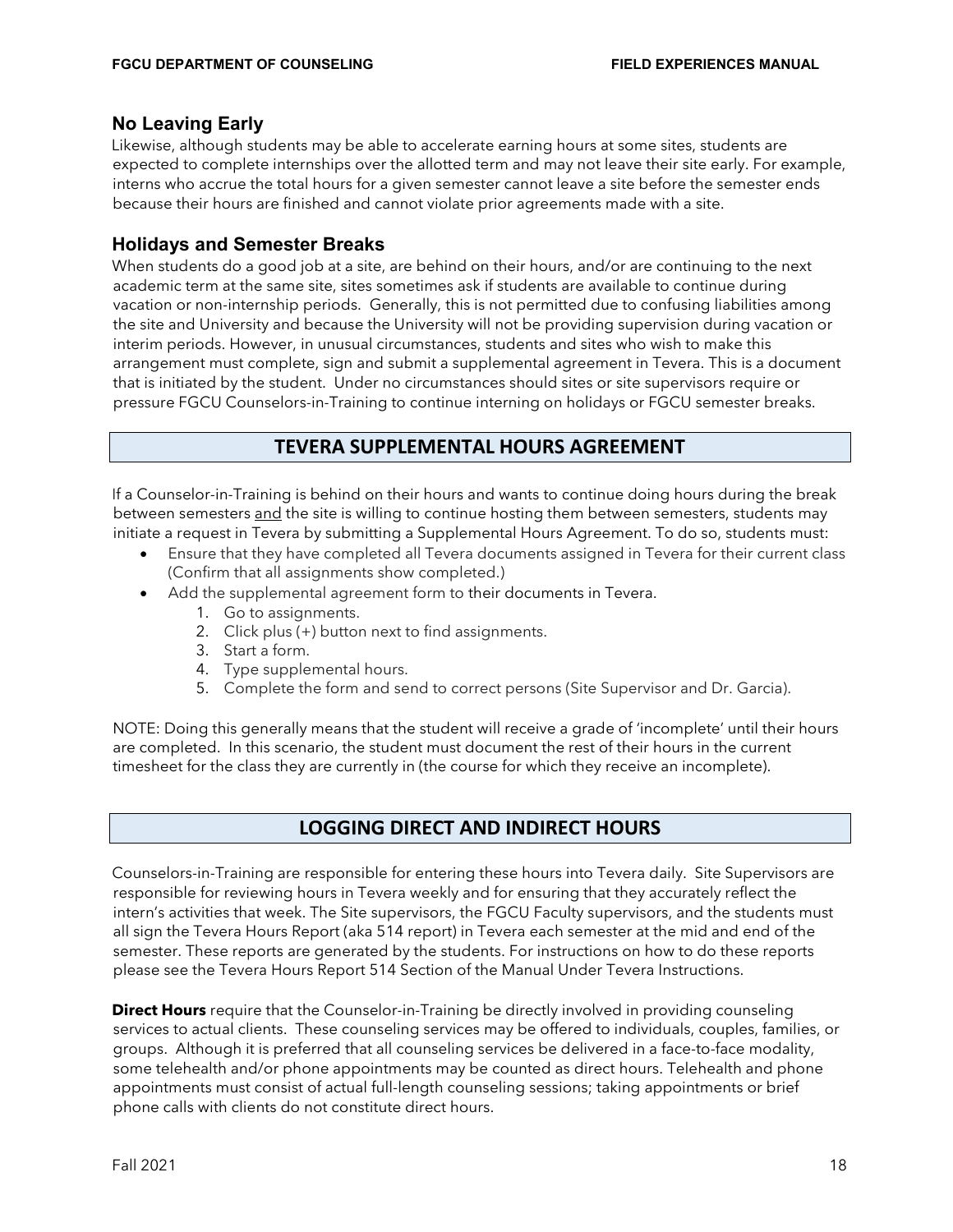**Indirect Hours** consist of all other activities associated with the field experiences. These activities include individual/triadic supervision with the Site Supervisor, group supervision with the University Supervisor, consultation with supervisors and other professionals for guidance related to client issues and/or professional development, session documentation (case notes), preparation for sessions, writing assessment reports, receiving training (beyond FGCU courses), creating a group curriculum, etc. In accordance with CACREP accreditation standards, Counselors-in-Training should receive an average of 1 hour each week of individual/triadic supervision from their Site Supervisor and an average of 1.5 hours each week of group supervision from their University Supervisor.

# **SUPERVISION REQUIREMENTS**

<span id="page-18-0"></span>As stated above, Counselors-in-Training should receive an average of 1 hour each week of individual/triadic supervision from their Site Supervisor and an average of 1.5 hours each week of group supervision from their University Supervisor. These hours count as indirect hours and result in the following number of supervision hours each semester:

| <b>Type of Supervision:</b> | <b>Provided by:</b>   | Fall | <b>Spring</b> | Summer |
|-----------------------------|-----------------------|------|---------------|--------|
| Individual/Triadic          | Site Supervisor       |      |               |        |
| Group                       | University Supervisor |      |               |        |

Counselors-in-Training who have more than one internship site must receive individual/triadic supervision at each site. CACREP offers the following definitions related to supervision:

- Individual Supervision: a tutorial and mentoring relationship between a member of the counseling profession and one counseling student
- Triadic Supervision: a tutorial and mentoring relationship between a member of the counseling profession and two counseling students
- Group Supervision: a tutorial and mentoring relationship between a member of the counseling profession and more than two counseling students. Group supervision of practicum and internship students should not exceed a 1:12 faculty: student ratio
- All the hours spent in supervision will count as indirect clinical hours and must be documented in your Tevera Hour Log Timesheet.
- The internship Site Supervisor is expected to orient the Counselor-in-Training with the site and its personnel, facilitate the Counselor-in-Training's learning experiences, meet once a week with the Counselor-in-Training to discuss progress, participate in a midterm and final evaluation of the Counselor-in-Training, and consult with the University Supervisor about the Counselor-in-Training's progress. Site Supervisors are invited to participate in training sessions orienting them to the expectations of Florida Gulf Coast University and providing them with an opportunity to have input into the preparation of future professionals and their training.
- The University Supervisor is expected to provide individual and group supervision, consult with the internship site about the Counselor-in-Training's progress, assure that all required internship forms are submitted, assure that Counselors-in-Training completes all internship requirements, assess Counselor-in-Training counselor competencies, and submit grades. The University Supervisor will make at least one visit to the site each semester. The Site Visitation Form found in the appendix will document this visit.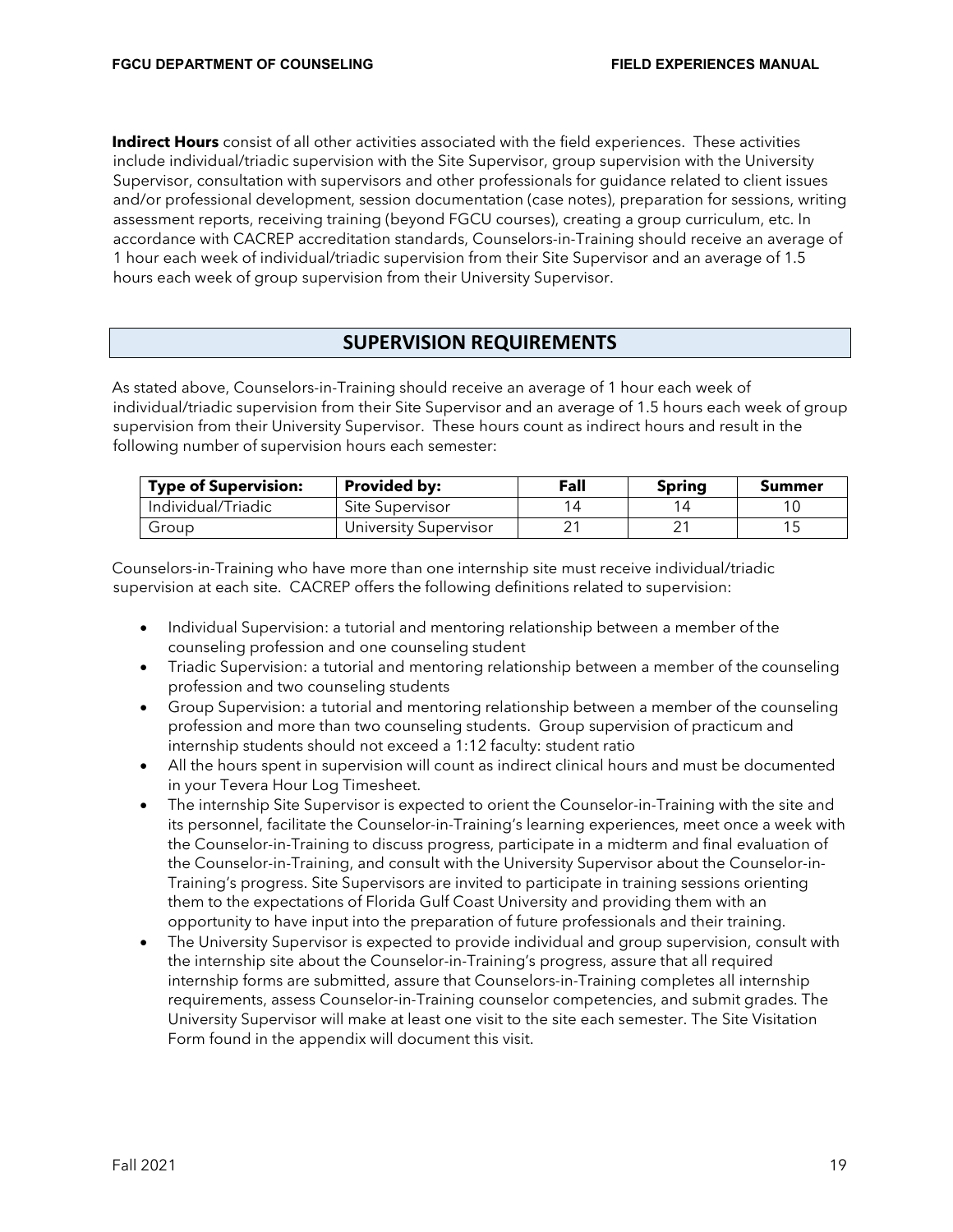# **LOGGING HOURS TIPS**

<span id="page-19-0"></span>Again, Counselors-in-Training are responsible for entering these hours into Tevera daily. The Site Supervisors are responsible for reviewing hours in Tevera weekly and for ensuring that they accurately reflect the intern's activities that week. Because of the complexity of field experience requirements, the following tips are offered to guide Counselors-in-Training as they log their hours into Tevera and to guide Site Supervisors as they confirm the accuracy of these logs.

|                              | <b>Total</b><br><b>Direct</b> |              |          | <b>Indirect Hours include Supervision</b> |             |
|------------------------------|-------------------------------|--------------|----------|-------------------------------------------|-------------|
| <b>Field Experience</b>      | <b>Hours</b>                  | <b>Hours</b> | Total    | Individual/Triadic                        | Group       |
|                              |                               |              | Indirect | Supervision                               | Supervision |
| Clinical Internship I        | 100                           | 40           | 60       | $14/10*$                                  | $21/15**$   |
| Clinical Internship II       | 100                           | 40           | 60       | $14/10*$                                  | $21/15**$   |
| Clinical Internship   & II   | 200                           | 80           | 120      | $14/10*$                                  | $21/15**$   |
| Clinical Internship III      | 200                           | 80           | 120      | $14/10*$                                  | $21/15**$   |
| Clinical Internship IV       | 200                           | 80           | 120      | $14/10*$                                  | $21/15**$   |
| Clinical Internship III & IV | 400                           | 160          | 240      | $14/10*$                                  | $21/15**$   |
| School Internship IA         | 100                           | 40           | 60       | $14/10*$                                  | $21/15**$   |
| School Internship IB         | 100                           | 40           | 60       | $14/10*$                                  | $21/15**$   |
| School Internship IA & IB    | 200                           | 80           | 120      | $14/10*$                                  | $21/15**$   |
| School Internship II         | 200                           | 80           | 120      | $14/10*$                                  | $21/15**$   |
| School Internship III        | 200                           | 80           | 120      | $14/10*$                                  | $21/15**$   |
| School Internship II & III   | 400                           | 160          | 240      | $14/10*$                                  | $21/15**$   |

\* In fall and spring semesters, 1 hour/week of individual supervision equates to 14 hours. In summer, 1 hour/week of individual supervision equates to 10 hours.

\*\* In fall and spring semesters, 1.5 hours of group supervision equates to 21 hours. In summer, 1.5 hours of group supervision equates to 15 hours.

# **SCAFFOLDED LEARNING EXPERIENCES**

<span id="page-19-1"></span>The counseling programs at FGCU require numerous (3 to 5) semesters of field experience. Because of this, the activities and competencies associated with each field experience are scaffolded, with interns expected to demonstrate progressively more advanced skills at each level. The following tables provide guidelines regarding the types of activities associated with each semester of field experience.

| <b>CMHC Field</b><br><b>Experiences</b>                                 | <b>Activities</b>                                                                                                                                                                                     |
|-------------------------------------------------------------------------|-------------------------------------------------------------------------------------------------------------------------------------------------------------------------------------------------------|
|                                                                         |                                                                                                                                                                                                       |
| Clinical Internship I<br>(MHS 6881)                                     | Observation, participation and focus on solution-focused counseling in<br>individual interviews including beginning practice with diagnosis and<br>case conceptualization.                            |
| Clinical Internship II<br>(MHS 6882)                                    | Continuation of above with the addition of assessment and expanded<br>exploration of applied theories.                                                                                                |
| Clinical Internship   & II<br>(MHS 6881 and 6882<br>taken concurrently) | Observation, participation, beginning practice with diagnosis and case<br>conceptualization, assessment and focus on solution-focused and other<br>applied theories in individual and group settings. |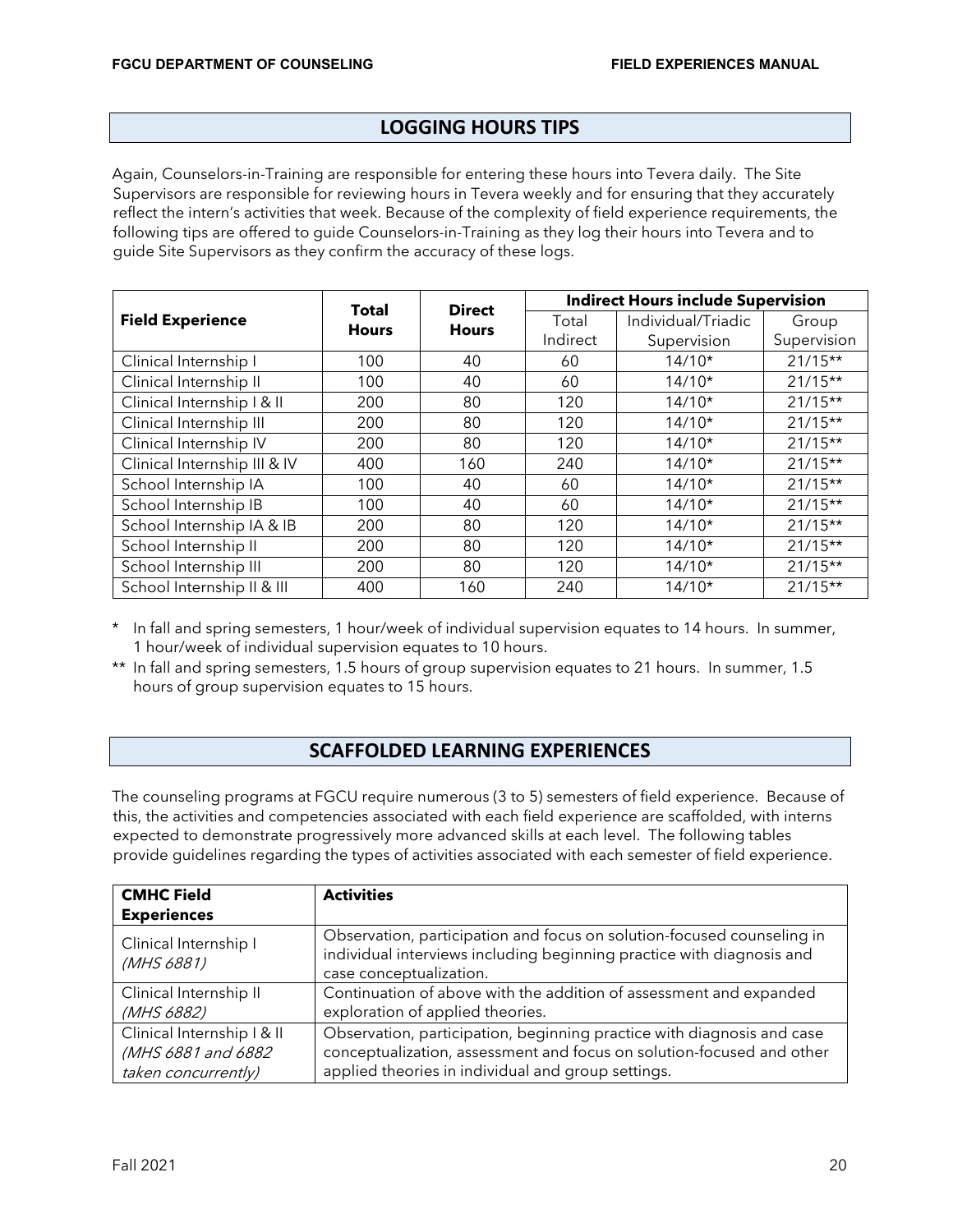| Clinical Internship III<br>(MHS 6883)                                     | Inclusion of all counseling activities and theory applications and<br>beginning facilitation of group activities. At this level, students engage<br>in accountability/impact projects.                                                                                                             |
|---------------------------------------------------------------------------|----------------------------------------------------------------------------------------------------------------------------------------------------------------------------------------------------------------------------------------------------------------------------------------------------|
| Clinical Internship IV<br>(MHS 6888)                                      | Interns function at an emerging professional level including<br>accountability reporting. Inclusion of all counseling and related activities<br>and theory applications appropriate to the clinical setting and<br>population.                                                                     |
| Clinical Internship III & IV<br>(MHS 6883 and 6888<br>taken concurrently) | Interns function at an emerging professional level including<br>accountability reporting. Inclusion of all counseling and related activities<br>and theory applications appropriate to the clinical setting and pop-<br>ulation. At this level, students engage in accountability/impact projects. |

| <b>SC Field Experiences</b>                                                 | <b>Activities</b>                                                          |  |  |  |
|-----------------------------------------------------------------------------|----------------------------------------------------------------------------|--|--|--|
| School Internship IA                                                        |                                                                            |  |  |  |
| (MHS 6831-1 credit)                                                         | Observation, participation and focus on solution-focused counseling in     |  |  |  |
| School Internship IB                                                        | individual interviews including participation in all aspects of the School |  |  |  |
| (MHS 6831-1 credit)                                                         | Counseling Program.                                                        |  |  |  |
| School Internship IA & IB                                                   |                                                                            |  |  |  |
| (MHS 6831-2 credits)                                                        |                                                                            |  |  |  |
|                                                                             | Continuation of above and the addition of consultation (indirect hours)    |  |  |  |
| School Internship II                                                        | with parents and teachers, assessment, small group counseling,             |  |  |  |
| (MHS 6832)                                                                  | classroom guidance, an expanded exploration of applied theories, and       |  |  |  |
|                                                                             | Closing the Achievement Gap projects.                                      |  |  |  |
|                                                                             | Students continue to practice and approximate a comprehensive school       |  |  |  |
| School Internship III                                                       | counseling program as described by the ASCA National Model by              |  |  |  |
| (SDS 6830)                                                                  | practicing all roles and gaining additional competencies in crisis         |  |  |  |
|                                                                             | response, grief counseling, advocacy and accountability.                   |  |  |  |
|                                                                             | Students continue to practice and approximate a comprehensive school       |  |  |  |
|                                                                             | counseling program as described by the ASCA National Model by              |  |  |  |
| School Internship II & III<br>(MHS 6832 and SDS 6830<br>taken concurrently) | practicing all roles and gaining additional competencies in crisis         |  |  |  |
|                                                                             | response, grief counseling, advocacy, and accountability adding            |  |  |  |
|                                                                             | consultation (indirect hours) with parents and teachers, assessment,       |  |  |  |
|                                                                             | small group counseling, classroom guidance, an expanded exploration        |  |  |  |
|                                                                             | of applied theories, and Closing the Achievement Gap projects.             |  |  |  |

# **RESPONSIBILITIES AND PROFESSIONAL DISPOSITIONS**

<span id="page-20-0"></span>The following section lists guidelines and responsibilities for each person involved in the student's internship experience.

# **Responsibilities of Counselors-in-Training**

Students in the professional counseling programs are required to demonstrate program dispositions (i.e., being collaborative, timely, responsible, respectful, ethical, professional, reflective, self-directed, and critical-thinking students) in this class and in all other academic and professional endeavors. Information regarding the demonstration of these dispositions may be communicated to program faculty and used as a component of the department faculty's continuous evaluation of student progress. Counselors-in-Training are expected to: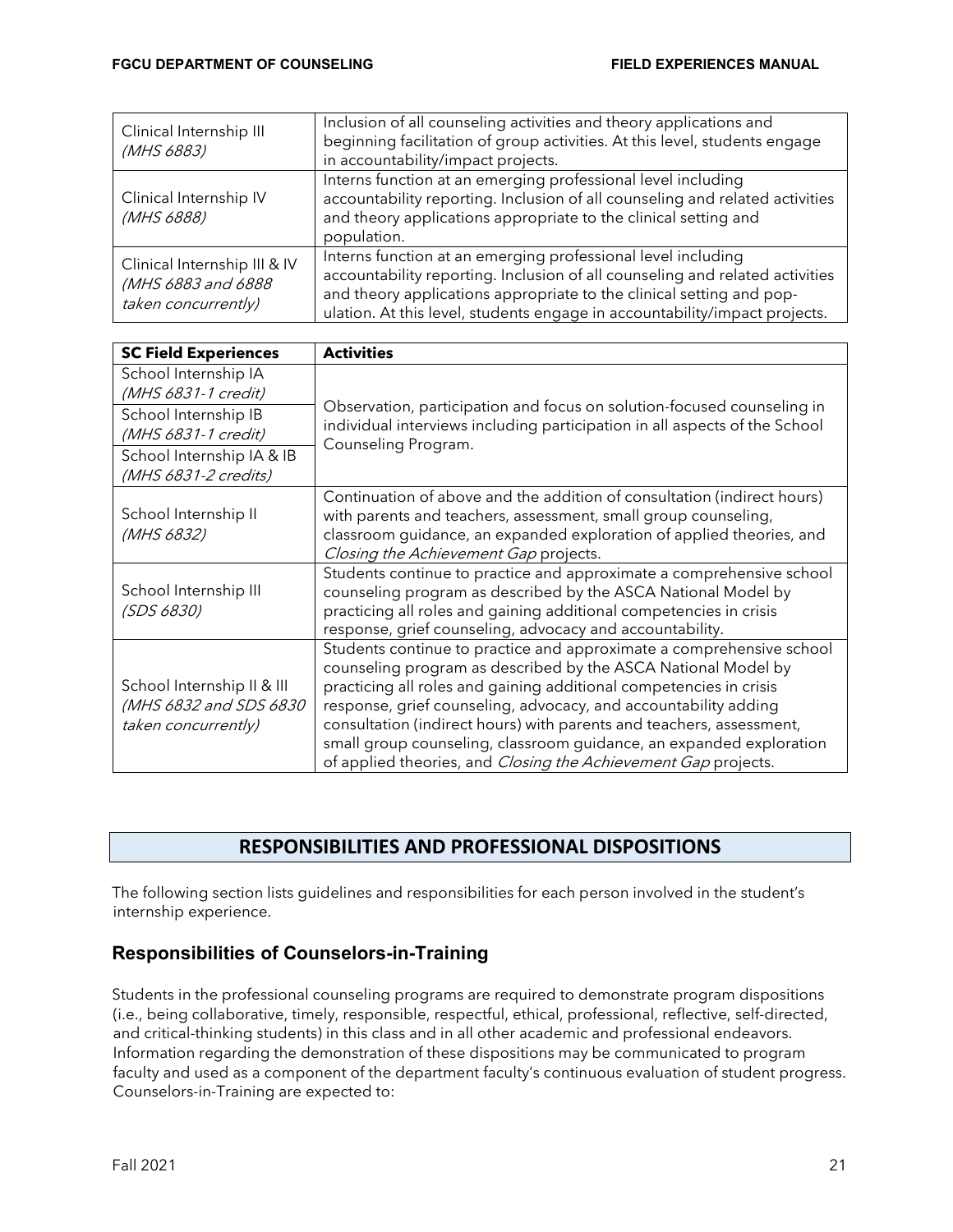### **Maintain Professional Liability Insurance**

• Acquire and provide a copy of liability insurance before they begin their work at practicum or internship sites. Failure to provide a copy of Proof of Insurance by the end of the first week of any field experience term will result in probationary status and students will be restricted from attending their site until documentation is provided. Insurance may be obtained through professional associations (i.e., American Counseling Association, American School Counselor Association, and American Mental Health Counselors Association) or private insurance agents. Many organizations provide insurance as a member benefit. NOTE: Specific school districts and/or agencies may require interns to purchase additional coverage that names them as the insured.

### **Be Professional and Ethical**

- Exhibit professional behavior and demeanor during all pre-internship and internship activities, beginning with the initial conversations about site selection and location. This includes, though is not limited to, dress, communication, responsiveness to site requests or invitations to interview, and communication with program staff and faculty.
- Consistently demonstrate behaviors reflective of the Department of Counseling's Key Professional Dispositions:
	- 1. Students conduct themselves in an ethical manner, displaying honesty, integrity, and adherence to professional standards as outlined by the counseling profession (through ethical codes and statutes) and the university.
	- 2. Students demonstrate professional maturity. Their conduct, attire, written and oral communication, and appearance are professional. They are dependable and reliable and consistently meet deadlines.
	- 3. Students are receptive to feedback. They engage in reflective practice and incorporate feedback from instructors and supervisors to continuously improve performance in class or at field sites.
	- 4. Students develop and maintain positive relationships with supervisors, other staff members, and peers.
	- 5. Students demonstrate the non-judgmental, accepting, and respectful approach to understanding others necessary for multicultural competence.
	- 6. Students demonstrate commitment to professional development and develop the resiliency and self-care skills necessary to sustain productive engagement in the counseling profession.
- Be cooperative with the site and University Supervisors
- Comply with all legal and ethical regulations
- Bring all potential legal and ethical issues to the attention of University Supervisors and Site Supervisors.
- Additionally, Counselors-in-Training are expected to demonstrate the following behaviors and professional dispositions, in addition to those above in the Statement of Professional Conduct and Professionalism, are necessary to complete graduate-level work in the FGCU Counseling Program:
	- 1. Emotional Stability
		- Students must possess the emotional health required for the full utilization of intellectual abilities, the exercise of sound judgment, and the timely completion of responsibilities in their area of study.
		- Students must maintain mature, sensitive, and effective relationships with clients, students, staff, faculty, other professionals, and agency personnel under all circumstances, including highly stressful situations.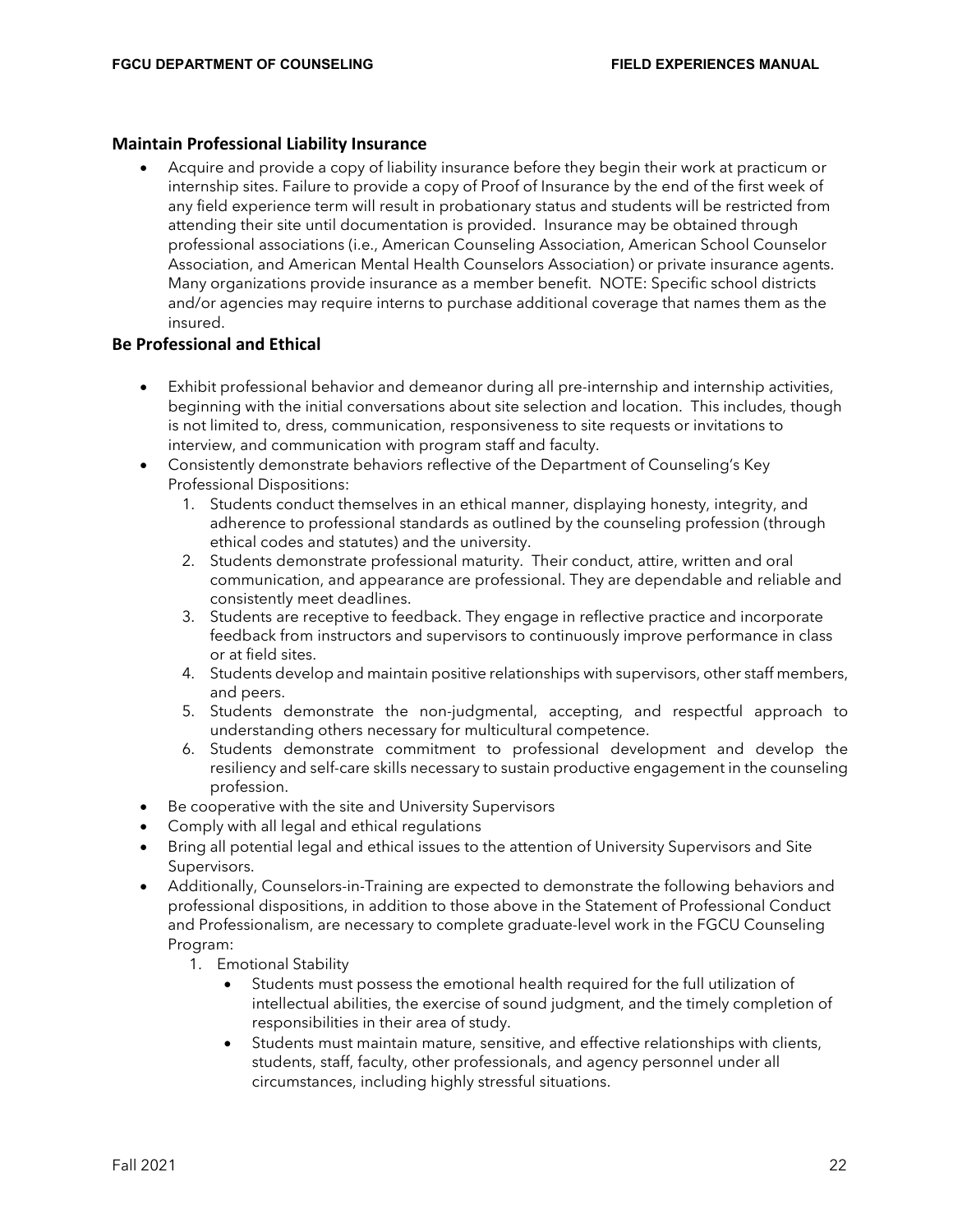- Students must function effectively under stress and adapt to environments that may change rapidly without warning and/or in unpredictable ways as relevant to their programs of study.
- Students must demonstrate empathy for the situations and circumstances of others and appropriately communicate that empathy.
- Students must acknowledge that values, attitudes, beliefs, emotions, and experiences affect their perceptions and relationships with others.
- Students must examine and change behaviors when they interfere with productive individual or team relationships.
- Students must demonstrate effective and appropriate relationships with the diverse academic, professional, and community environments relevant to their chosen programs of study.
- 2. Professional Conduct:
	- Students must use professional decision-making strategies and exhibit good professional judgment as well as engage in the practice of their program of study in an ethical manner.
	- Students must abide by professional standards of practice as well as regulations for professional licensure.
	- Students must demonstrate compassion, honesty, responsibility, and tolerance.
	- Students must abide by the contractual agreement and policies of her or his field placement site.
	- Students must demonstrate timely submission of assignments, prompt and dependable behavior in class and field sites.
	- Students must demonstrate responsible communication with instructors and field supervisors and staff.
	- Students must demonstrate professional demeanor in dress, communication, and collegial and supervisory relationships.
	- Students must demonstrate responsible and collaborative behavior in class and in field sites including being a contributing member of a class or work team.
	- Students must always engage in activities that can be construed as academic honesty, avoid plagiarism with appropriate citations, and represent authorship of individual and teamwork appropriately.
	- Students are responsible for timely communication with Department faculty and staff and site liaisons and supervisors.
	- Students are expected to engage in reflective practice and incorporate feedback from instructors and supervisors to continuously improve performance in class or at field sites.
	- Students are expected to abide by and complete any remediation plan.

### **Honor Agreements with Site, Site Supervisor, and University**

- Schedule and complete interviews with on-site contacts
- Arrange a work schedule with the Site Supervisor
- Adhere to the hours they have established with the site, to any dress or behavioral codes of their site
- Develop goals and objectives for his/her experience in consultation with Site Supervisor and University Supervisors and submit this to their University Supervisor early in the semester
- Perform responsibilities professionally as if a paid employee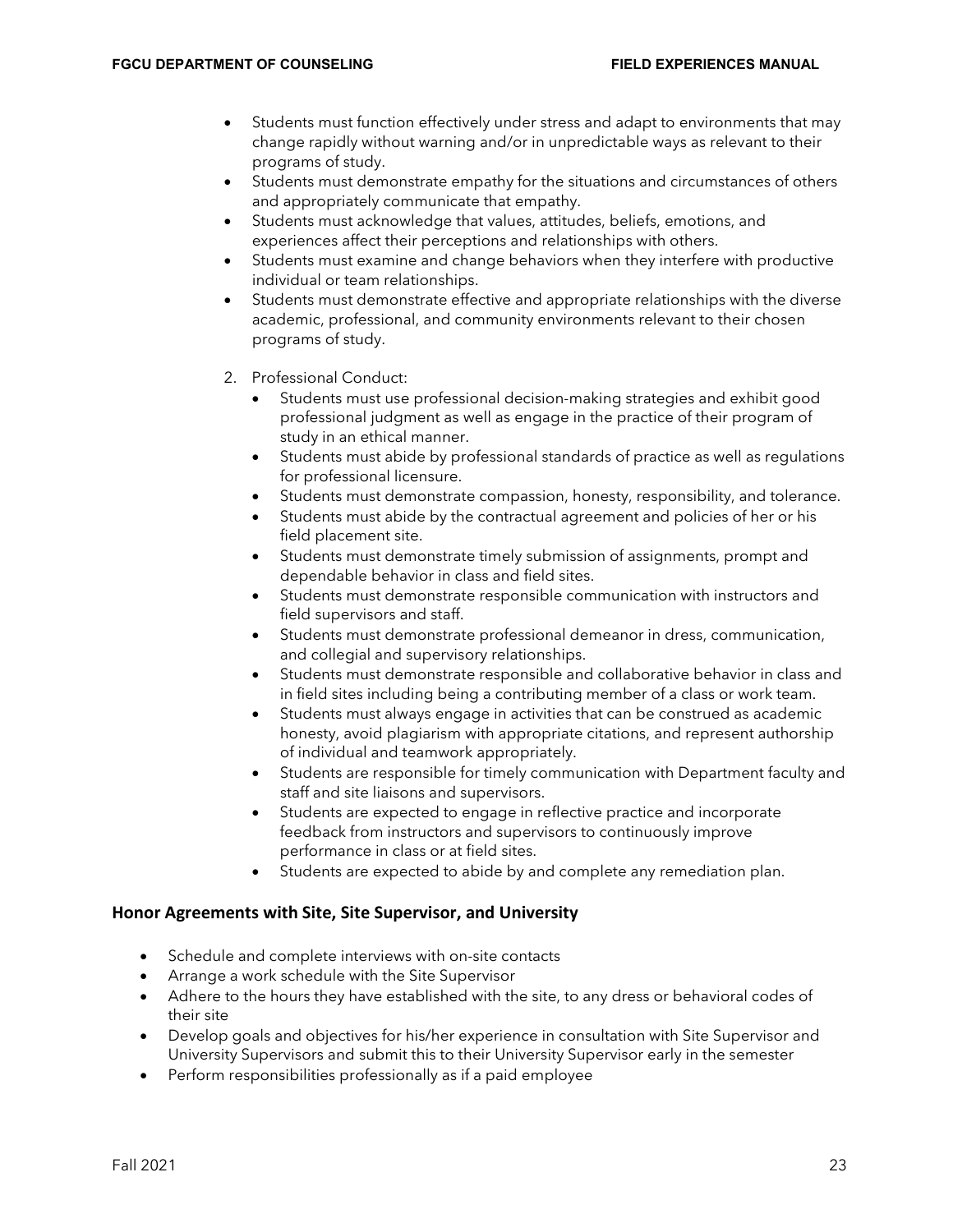### **Embrace the Role of Learner**

- Remember that they are beginners in the counseling field and should seek and accept continual supervision
- Seek immediate supervision to address crises and other potentially high-risk situations
- Recognize they are guests at their sites to learn and develop their skills and not to make substantial changes in the workings of their sites
- Respect that site personnel will give Counselors-in-Training appropriate experiences as warranted by the student's progress, but site staff are primarily obligated to serve their client population
- Attend and be prepared for individual and group supervision sessions, taking an active role in the process, and attend other on-campus meetings.

### **Maintain Communication**

- Maintain consistent and frequent contact with FGCU Clinical Placement Coordinator via Email, Phone, Zoom, and/or In-Person meeting
- Have weekly contact with FGCU University supervisor
- Be open and honest with Site Supervisors and University Supervisors

### **Acquire and Use Tevera**

- Purchase TEVERA and utilize it during the entire field experience starting with advanced practicum: [https://fgcu.tevera.app](https://fgcu.tevera.app/)
- Use Tevera to propose internship placements each term and especially when special arrangements are being sought
- Keep an accurate daily log in Tevera of intern activities
- Competently complete course requirements and assignments
- Provide audio or video recordings of sessions or make transcriptions of sessions when due
- Arrange for site visit(s) from the University Supervisor
- Return all paperwork on time

### **Monitor Wellness and Boundaries**

- Recognize that, as emerging professionals, they are obligated to monitor themselves for impairment which includes although is not limited to legal and illegal substance use/abuse, especially on-site, before or while on site. Such behaviors are grounds for immediate dismissal from the site and potentially the program
- Take responsibility for having health insurance. Please note that Counselors-in-Training are responsible for costs associated with any medical treatment needed due to accidents/injuries that happen during field placements
- Maintain appropriate roles and boundaries at all times at the site and in the community
- Understand that they may have their privileges revoked at any time. However, this seldom happens as Site Supervisors and the university have regular communication with the sites. Counselors-in-Training who have questions or concerns at any time about their work on-site should contact their Site Supervisor first and then their University Supervisor or the Clinical Placement Coordinator.
- Visit other agencies and/or schools/grade levels to broaden experience and learn about referral resources

### **Meet Student Responsibilities**

• Read and adhere to course syllabus for Advanced Practicum and Internship Courses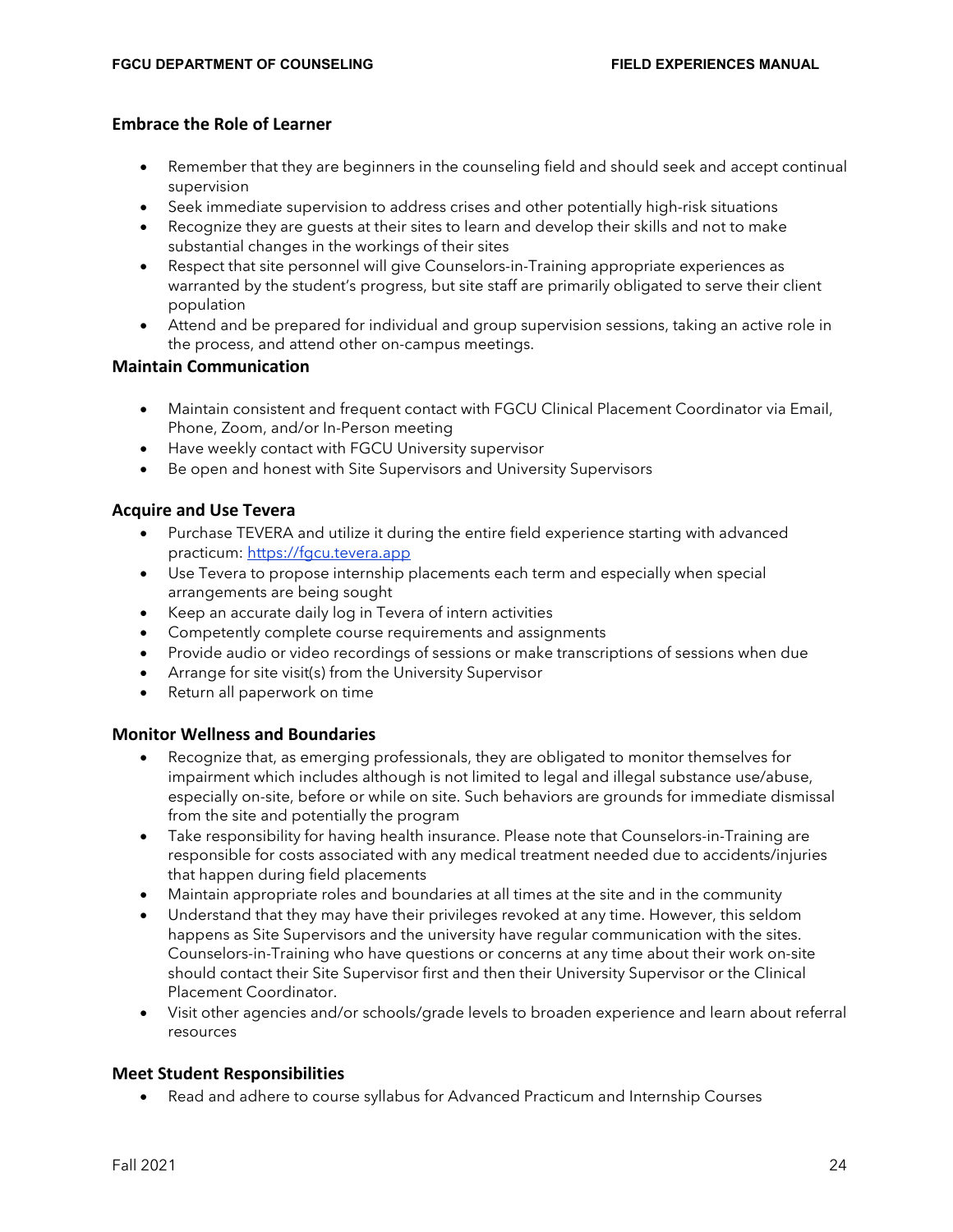### **Have Transportation**

• Counselors-in-Training must have access to reliable transportation for field work. Field placements are an extremely important part of your degree preparation, and punctuality and reliability are critical. Please plan for this.

### **Engage in Professional Development Activities**

• Every Counselor-in-Training will complete professional development activities such as readings, workshops, conferences, and orientation. Students are encouraged to seek ideas for their professional development from the site and University Supervisors.

# **On-Site Contact Person**

(Note: Sometimes the Site Supervisor is also the on-site contact.)

- Interviews prospective interns after having been assigned by the Clinical Placement Coordinator and indicates preferences among those students for site placement, without discrimination in relation to race, religion, gender, age, national origin, disability, or sexual orientation
- Informs interviewed students regarding their internship placement. Note that the number and assignment of trainees will be mutually agreed upon between the site and the Clinical Placement Coordinator
- Assigns accepted students to qualified on-Site Supervisors who meet all of the following qualifications:
	- 1. A minimum of a master's degree, preferably in counseling, or a related profession
	- 2. Relevant certifications and/or licenses
	- 3. A minimum of two years of pertinent professional experience in the specialty area in which the student is enrolled
	- 4. Knowledge of the program's expectations, requirements, and evaluation procedures for students
	- 5. Relevant training in counseling supervision
- Helps ensure that the Counselor-in-Training will have an adequate workspace, technology, access to a telephone, and any necessary supplies and equipment for the student

# **Responsibilities of Site Supervisors**

(Note: Sometimes the Site Supervisor is also the on-site contact.)

Site Supervisors have multiple responsibilities. They must balance their responsibilities to protect clients' well-being while simultaneously promoting supervisee's professional development.

To assist Site Supervisors in understanding their responsibilities and FGCU requirements, Site Supervisors are invited to attend an orientation (live or online) and appreciation activity on at least an annual basis. Site Supervisors whose schedules preclude attendance at this event are provided with orientation materials including a PowerPoint presentation and handbook for their review on an individual basis. As a follow-up, the Clinical Placement Coordinator (or faculty designee) meets with individual Site Supervisors at least once during active student internships. During these meetings, Site Supervisors are provided with orientation materials, handbooks, manuals, and program requirements are reviewed, especially as they pertain to internship requirements. The following identifies many of the Site Supervisor's responsibilities: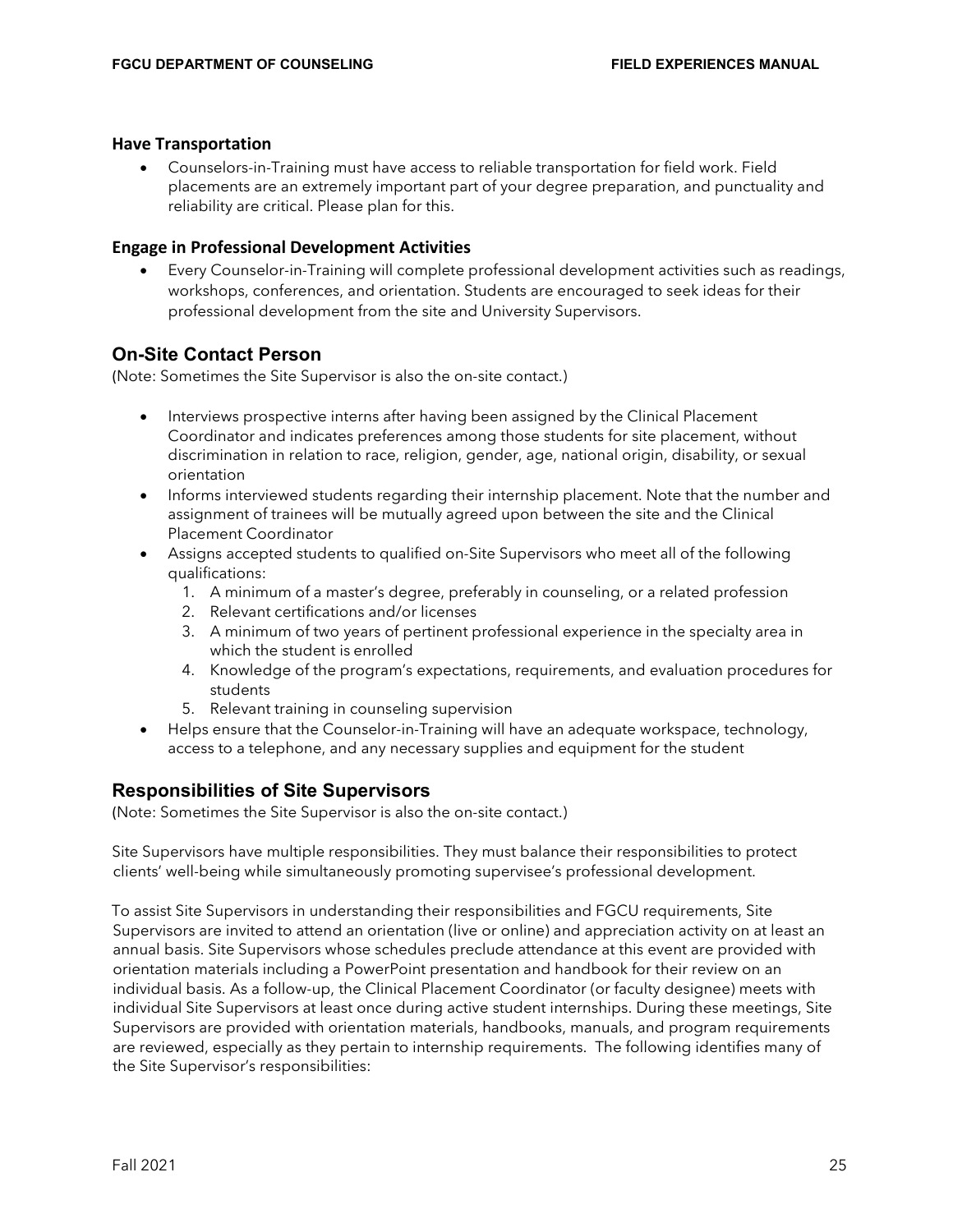### **Meet Minimum Requirements**

- All Site Supervisors must meet the following requirements:
	- 1. A minimum of a master's degree, preferably in counseling, or a related profession
	- 2. Relevant certifications and/or licenses
	- 3. A minimum of two years of pertinent professional experience in the specialty area in which the student is enrolled
	- 4. Knowledge of the program's expectations, requirements, and evaluation procedures for students
	- 5. Relevant training in counseling supervision
- School counselor Site Supervisors must also have completed the required FDOE training in supervision or collegial coaching.

### **Understand FGCU Requirements for Field Experiences in Counseling**

- Site Supervisors participate in site supervisor training provided by the University.
- Site Supervisors are familiar with the FGCU Department of Counseling Field Experiences Manual.
- Site Supervisors contact the FGCU Department of Counseling Clinical Placement Coordinator, Dr. Yaro Garcia, with any questions about expectations.

### **Orient the Counselor-in-Training**

- Site Supervisors orient the Counselor-in-Training to the mission, goals, and objectives of the site, as well as to internal operating procedures.
- Site Supervisors negotiate with students to establish their site-specific internship schedule and responsibilities consistent with internship requirements.
- Early in each semester, Site Supervisors assist the Counselor-in-Training in identifying goals and objectives for their experience.
- Site Supervisors inform supervisees about professional and ethical standards and legal responsibilities.

### **Arrange for Experiences**

- Site Supervisors ensure that the Counselor-in-Training has appropriate experience(s) during the placement based on the student's goals and objectives.
- Site Supervisors should be competent to assess supervisees' skills and restrict supervisees' activities to those that are commensurate with their current level of skills. At the same time, supervisors must be able to appropriately challenge supervisees in developing additional skills.

### **Closely Monitor**

- Site Supervisors make every effort to monitor consumer welfare, supervisee performance (actions and inactions) and professional development, and supervisee compliance with relevant legal, ethical, and professional standards of care.
- Actively supervises and is present and available while the intern is on-site performing their duties. Arrangements may be made during special circumstances for the Site Supervisor to delegate this to an appropriate professional or task supervisor who will then be present and available on-site.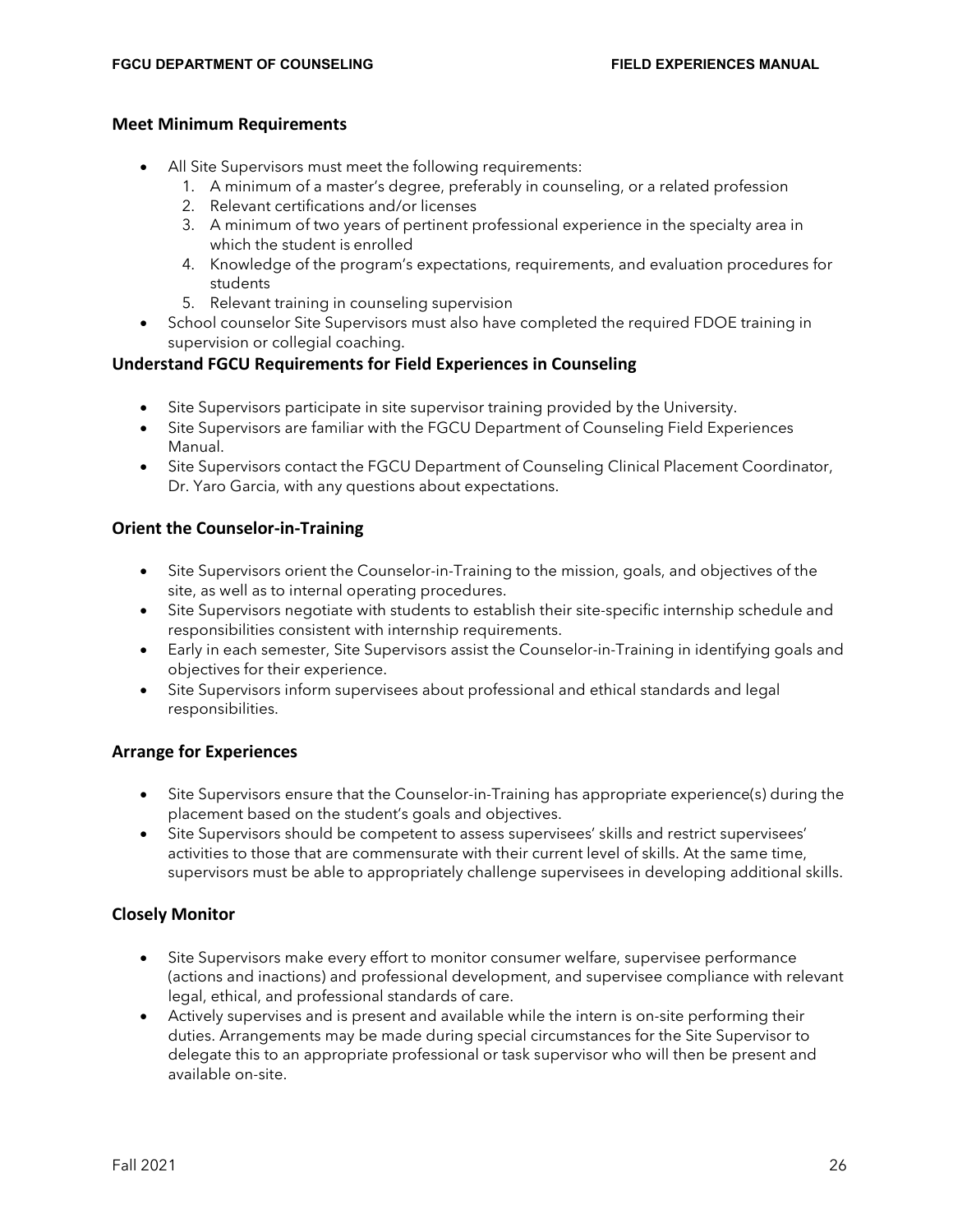• Site Supervisors Engages in ongoing assessment of the student's performance and communicates with the University Supervisor about any problems with the student's performance. If problems continue, the Site Supervisor, in consultation with the student and faculty/University Supervisor, will develop a remediation plan.

### **Provide Individual/Triadic Supervision**

- Site supervisors provide Counselors-in-Training with at least 1 hour/week of individual or triadic supervision. Ideally, this should be an uninterrupted hour.
	- Individual Supervision is defined as a tutorial and mentoring relationship between a member of the counseling professional and one counseling student
	- Triadic Supervision is defined as a tutorial and mentoring relationship between a member of the counseling profession and two counseling students
- To assist in monitoring both consumer welfare and supervisee development, supervisors should meet regularly in face-to-face sessions with their supervisees. Actual work samples (via recording or live observation) in addition to case notes should be reviewed by supervisors as a regular part of the ongoing supervisory process.
- Site Supervisors encourage and assist supervisees in defining their own theoretical orientation toward their work, in establishing supervision goals for themselves, and in learning to monitor and evaluate their own progress toward meeting these goals.
- Site Supervisors maintains appropriate confidentiality (except for the University Supervisor) regarding information obtained during supervision with the student.

### **Use Tevera**

- Site Supervisors create and use a Tevera account. To log into TEVERA go t[o](https://fgcu.clinicaltm.com/) [https://fgcu.tevera.app](https://fgcu.tevera.app/)
- Site Supervisors use Tevera to provide weekly verification/approval of the hours completed by the Counselor-in-Training at their site.
- Site Supervisors use Tevera to complete evaluations of the student's performance at midsemester and the end of the placement.

### **Collaborate and Communicate with University**

- Site Supervisors maintain contact with the Clinical Placement Coordinator (Dr. Garcia) and the University Supervisor (varies by semester) for assistance and consultation relating to student's progress.
- Site Supervisors are available to meet with the University Supervisor at least once per semester.

### **Responsibilities of University Supervisors**

The University Supervisor is the faculty member in whose class the Counselor-in-Training is enrolled. This can vary from semester to semester. Responsibilities of the University Supervisor include:

### **Communicate and Collaborate with Site Supervisors**

• University Supervisors explain the requirements of the experience and provide pertinent information.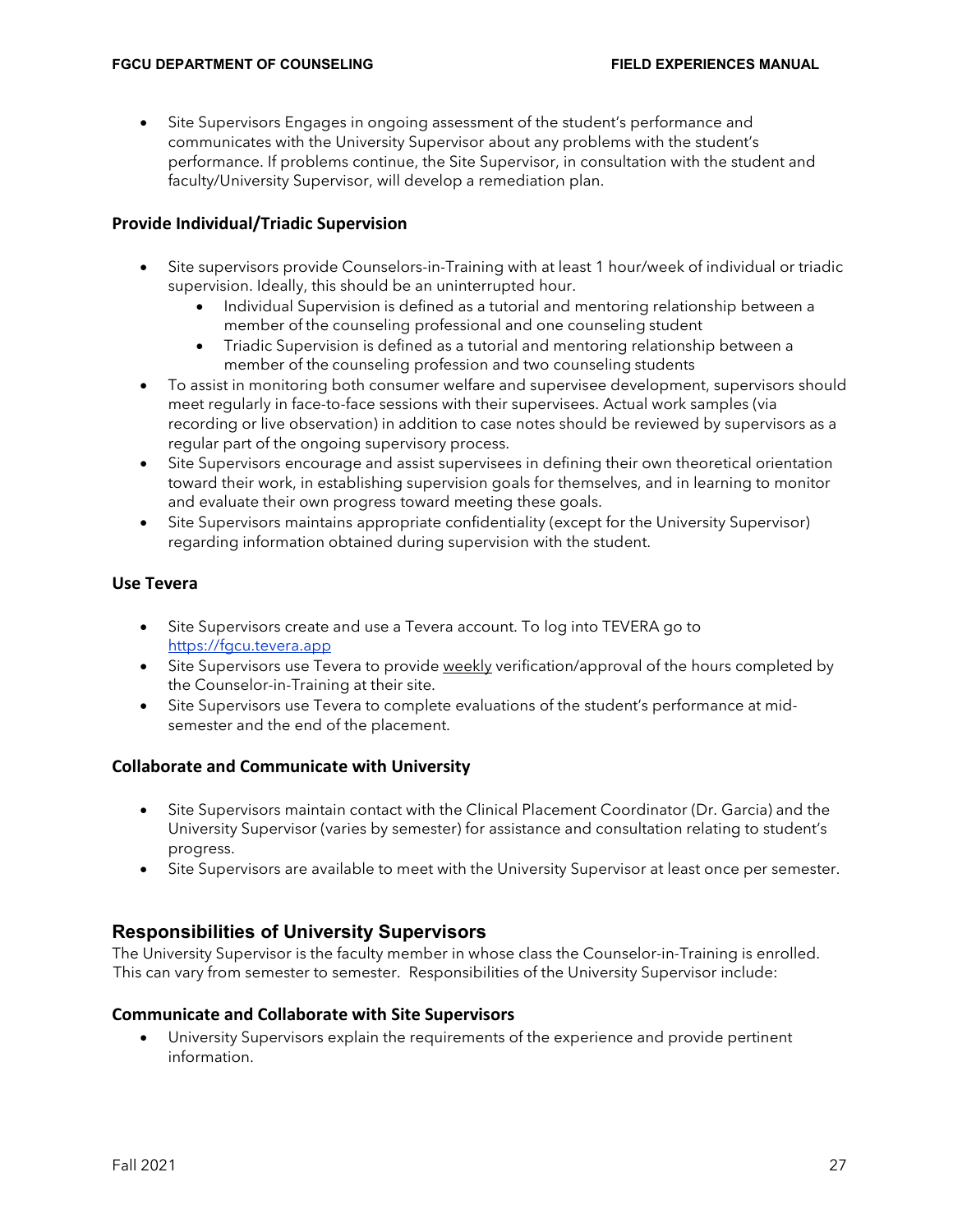- University Supervisors Consult with Site Supervisor about the student's progress and encourages Site Supervisors to contact the University Supervisor for assistance and consultation during the semester.
- University Supervisors plan a follow-up conference with the Site Supervisor for final assessment of the student's progress.

### **Provide Group Supervision to Counselors-in-Training**

- University Supervisors explain the requirements of the field experience and provide a syllabus for the advanced practicum or internship course.
- University Supervisors approve student's goals and objectives for the semester.
- University Supervisors provide group supervision to the students in a classroom setting. This group supervision should average 1.5 hours/week.
- University Supervisors review work samples (audio/video recordings) of the student's fieldwork and/or coordinates live observations with the site or Site Supervisor.
- University Supervisors appropriately maintain confidentiality about information obtained during supervision.

### **Use Tevera**

- University Supervisors create and use a Tevera account. To log into TEVERA go t[o](https://fgcu.clinicaltm.com/) [https://fgcu.tevera.app](https://fgcu.tevera.app/)
- University Supervisors use Tevera to provide weekly verification/approval of the hours completed by the Counselor-in-Training at their site.
- University Supervisors use Tevera to complete evaluations of the student's performance at midsemester and the end of the placement.

### **Evaluate and Grade**

- University Supervisors collects logs and verifies completion of all course requirements.
- University Supervisors collect supervisor evaluations from each Counselor-in-Training.
- University Supervisors complete a written evaluation of each s Counselor-in-Training.
- University Supervisors assign grades to students for the advanced practicum and internship experience.

# **Responsibilities of the Clinical Placement Coordinator**

Dr. Yaro Garcia serves as the Clinical Placement Coordinator in the Department of Counseling at Florida Gulf Coast University. She:

- University Supervisors offer an orientation meeting with Site Supervisors at the beginning of the student's internship experience to provide guidance and assistance to the Site Supervisor.
- Is available to students for consistent and frequent contact via email, phone, Zoom, and/or inperson meetings
- Is available to students for required meetings to initiate, continue, and finish the process of selecting and participating in field experiences
- Acts as the primary liaison among students, faculty, and internship site personnel
- Coordinates the application review and approval process
- Coordinates with sites regarding the numbers of students to be placed at each site and with each supervisor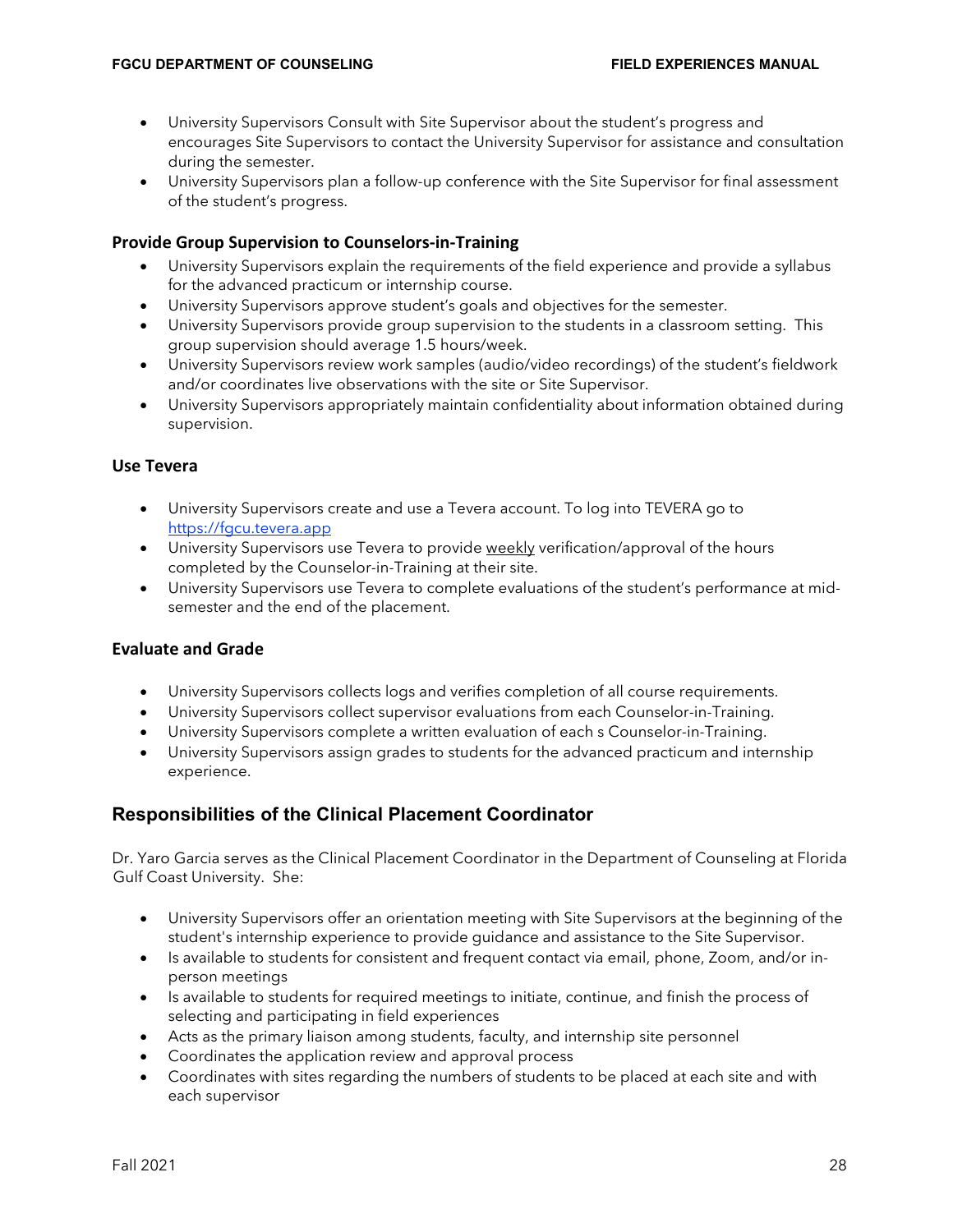- Maintains appropriate contacts throughout the process with student, advisor, and faculty/university and Site Supervisors
- Consults as needed with site and faculty/University Supervisors regarding problems with the student's placement and performance
- Coordinates Site Supervisor training
- Takes responsibility for helping students secure a site
- Works as a liaison between the counseling program, the faculty/University Supervisor, the student, and the internship site should problems arise
- Maintains comprehensive student's internship files in an organized and easily accessible manner
- Visits and reviews potential new sites for approval as an internship site
- <span id="page-28-0"></span>• Ensures that counseling Site Supervisors receive FGCU fee waivers when applicable

# **EVALUATIONS**

The University Supervisor and on-Site Supervisor will collaborate in the evaluation of the Counselor-in-Training. All evaluations are completed in Tevera.

# **Supervisor Evaluations**

Faculty/University Supervisors, Site Supervisors, and Internship Students work collaboratively throughout the semester to assess the student's performance and monitor his/her progress. Feedback to students is a continuous process and student progress is documented in final semester evaluations in Tevera.

### **Mid-Point Evaluations**

At the mid-point of the advanced practicum or internship semester, supervisors and students will be expected to evaluate students' progress and make any necessary adjustments to the goals and objectives that were developed at the start of the field experience. All evaluations are completed in Tevera.

### **Final Evaluations**

Each professional providing supervision to Counselors-in-Training must complete evaluation forms at the end of the semester. Site Supervisors are expected to review their evaluations with students before submitting the evaluation form to the Faculty/University Supervisor via Tevera. It is strongly recommended that students use this same evaluation process to compare self-ratings and supervisors' ratings. Site Supervisors are also encouraged to write specific strengths and weaknesses in the space provided since this gives University Supervisors areas where they can intervene for improvement. All evaluations are completed in Tevera.

# **Grading**

Field experiences are graded on a satisfactory/unsatisfactory basis. Specific course requirements and grading criteria are articulated in the syllabus.

Note: Any Counselor-in-Training who fails to adhere to the laws governing the counseling profession, the counseling ethical code[s \(](http://www.counseling.org/Resources/CodeOfEthics/TP/Home/CT2.aspx)[ACA](http://www.counseling.org/Resources/CodeOfEthics/TP/Home/CT2.aspx), [AMHCA](http://www.amhca.org/code/), [ASCA\)](http://www.schoolcounselor.org/content.asp?contentid=173), [Florida Standards for Professional Practice](http://www.fldoe.org/edstandards/code_of_ethics.asp), and the policies and regulations of FGCU, the Marieb College of Health & Human Services, and the Counseling Department may be dismissed from the internship site, receive an unsatisfactory grade for the internship experience, and may be dismissed from his or her program.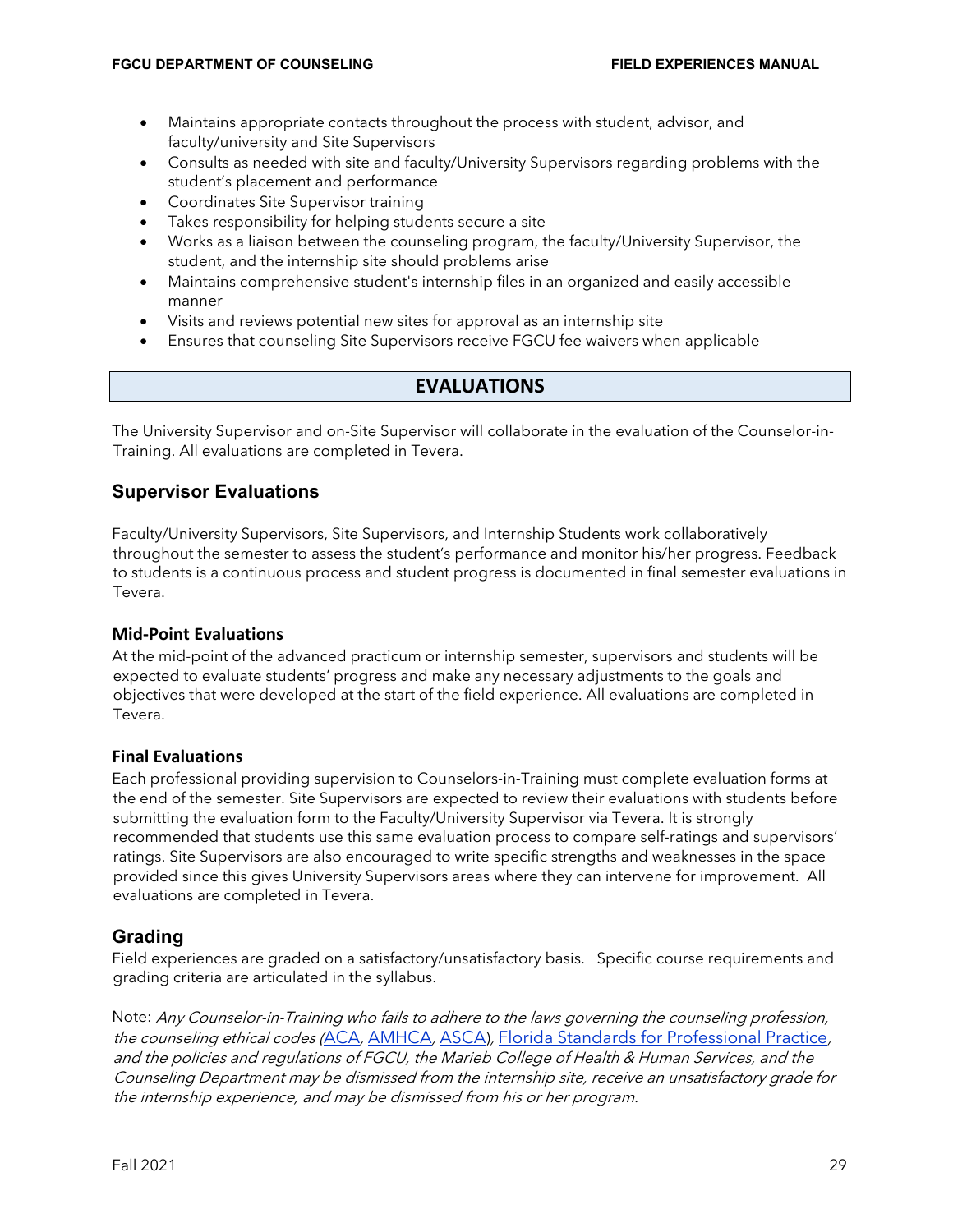# **GATEKEEPING RESPONSIBILITIES**

<span id="page-29-0"></span>Supervisors are simultaneously facilitators of their supervisees' growth and gatekeepers for the profession. They need to give supervisees every possible opportunity to succeed in their field placements and employment, to keep them informed of their progress, and to dismiss from the site or work settings supervisees who are unable to counsel effectively. They must be fair to supervisees whose performance is inadequate and help them improve, but also act as gatekeepers to the profession. Students are expected to adhere to the highest professional and competency standards as well as ethical and professional behaviors throughout their field experiences.

# **Evaluation**

- Site and University Supervisors clearly state to supervisees the levels of competency expected, appraisal methods, and timing of evaluations.
- Site and University Supervisors, through ongoing supervisee assessment and evaluation, should be aware of any personal or professional limitations of supervisees that are likely to impede future professional performance.
- Site and University Supervisors provide supervisees with ongoing performance appraisal and evaluation feedback.
- Site and University Supervisors may provide feedback about counseling skills, competencies, professional dispositions or behaviors, and any other site-based or supervision-based activity.

# **Remediation and Dismissal**

- Site and University Supervisors have the responsibility of recommending to and securing remedial assistance for supervisees who are unable to provide competent professional services and/or who display questionable ethical or professional judgment or behaviors. These recommendations should be clearly and professionally explained in writing to the supervisees.
- Site and University Supervisors should not endorse a supervisee for certification, licensure, completion of their academic training program, or continued or future employment if the supervisor believes that the supervisee is not qualified for the specific tasks associated with employment or are impaired in any way that would interfere with the performance of their duties.
- Site and University Supervisors take reasonable steps to assist students or supervisees who are not certified for endorsement to become certified.
- Site and University Supervisors seek professional consultation and document their decision to dismiss or refer students and supervisees for assistance. Supervisors assure that supervisees have recourse to address such decisions.

# **Remediation Plans**

Site Supervisors must engage in ongoing assessment of the student's performance. If there are any problems with the student's performance, the site supervisor is expected to communicate this to the student, his or her faculty/University Supervisor, and the Clinical Placement Coordinator. This will generally result in the faculty implementing its Student Review Policy & Procedures as outlined in the FGCU Department of Counseling Student Handbook.

This may result in the development of a remediation plan will be developed by the supervisor and student and submitted to the student's instructor. If a remediation plan is developed, the university/University supervisor should be provided with verbal and/or written feedback from both the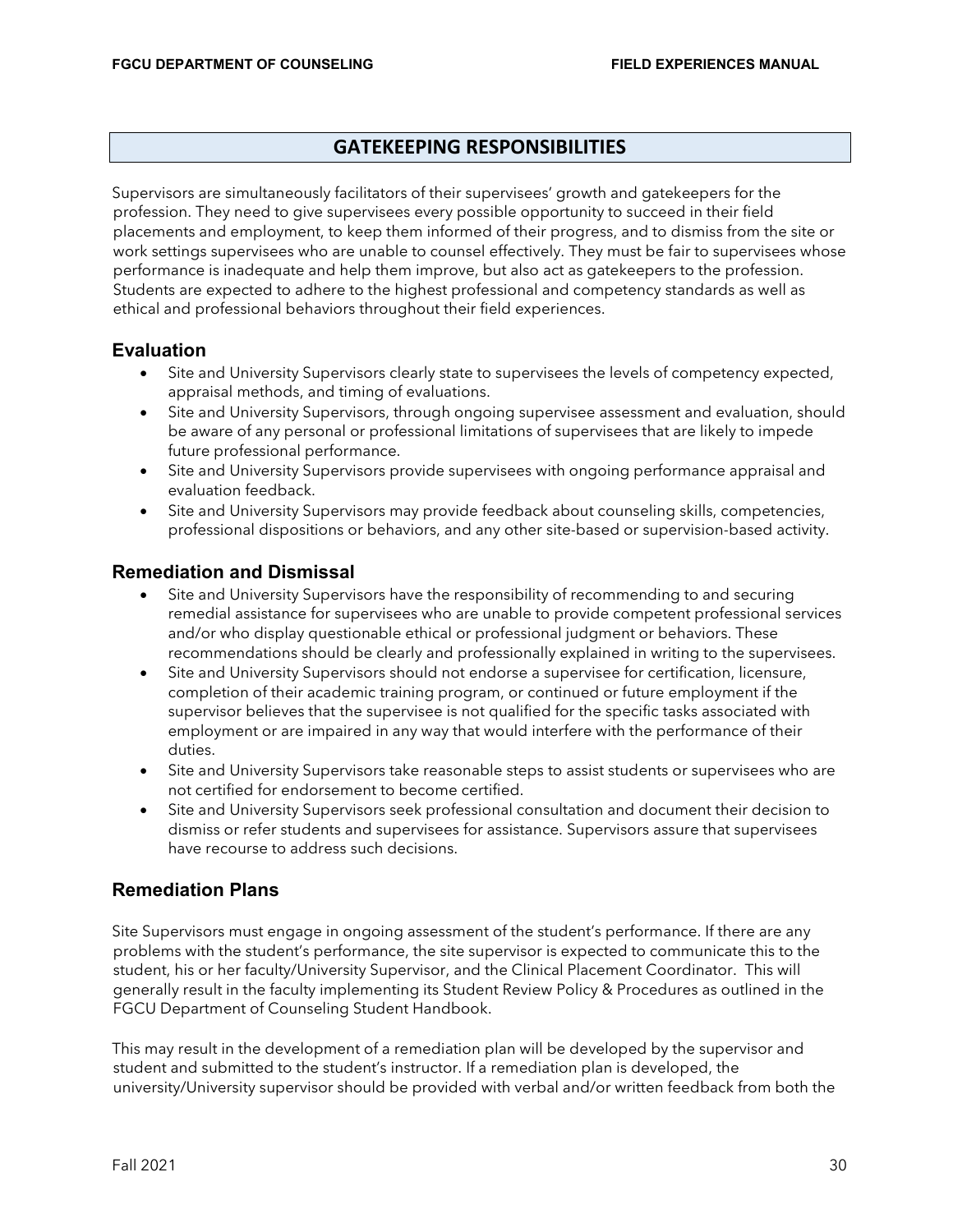student and Site Supervisor regularly as to the student's progress. Forms for evaluation of students midway through the semester and after Advanced Practicum and internship are found in Tevera.

Sometimes, a student's remedial plan may include a recommendation for personal counseling. In those situations, counseling faculty require only that the counselor report on the student's attendance and overall progress. Students who wish to enter counseling using the services FGCU provide can do this at Counseling and Psychological Services (CAPS). Also, as a safeguard, CAPS has a confidentiality policy that precludes counseling interns from counseling students in their academic departments. This policy promotes good practices and avoidance of multiple relationships. This is consistent with the Department of Counseling policy that current students are not permitted to counsel other students currently in the department as part of any site-based field experience.

# **TEVERA INSTRUCTIONS**

<span id="page-30-0"></span>Tevera is a single platform for field experiences for all students. This platform allows for the electronic tracking of field experience hours, completion of required forms, and logging of any other related field experience activity or requirement. Site Supervisors will electronically approve all hours and provide feedback and evaluation electronically. All forms and documentation needed for practicum and internship are completed electronically in Tevera.

Students will purchase Tevera on a one-time basis when they begin field experiences in the program. The license for Tevera will follow the student for life after graduation and becomes a platform for application for license or certification thereafter. The link to access the FGCU Tevera is [https://fgcu.tevera.app.](https://fgcu.tevera.app/)

# **Applying for a Field Placement**

Reminders: As explained in the Steps for Field Experience Site Selection section of this manual, all students must meet with Dr. Garcia before starting the Site Placement Process in Tevera. Students may not contact a site or start the site placement process in Tevera before meeting with Dr. Garcia.

Once a site placement is confirmed and before the field placement begins, students must complete all the site placement documents in Tevera. Students must carefully read the signature lines of every document in Tevera to ensure documents are being sent to the correct person for signature. For example, the student supervision agreement document needs to be signed by the Student, the Site Supervisor, and the University Supervisor. The University Supervisor is the faculty member teaching your section of Advanced Practicum or internship. This may or may not be Dr. Garcia.

HINT: A good way to determine if you have successfully completed this step is to check to see if your site appears in your timesheet. If it does not, then you have not completed the site placement process correctly or in its entirety.

This process must be repeated for each new Field Experience Placement. Students must complete all these steps anytime they start at a new site, add an additional site, or change sites.

Many students commit to completing their internships for all year; fall, spring, and summer term. While not a requirement, some sites prefer this commitment of at least 2 semesters as it allows interns to be oriented and learn the operation of the site in much greater depth and provides more progressive responsibilities with clients as time moves on. Generally, students will move to a different site or a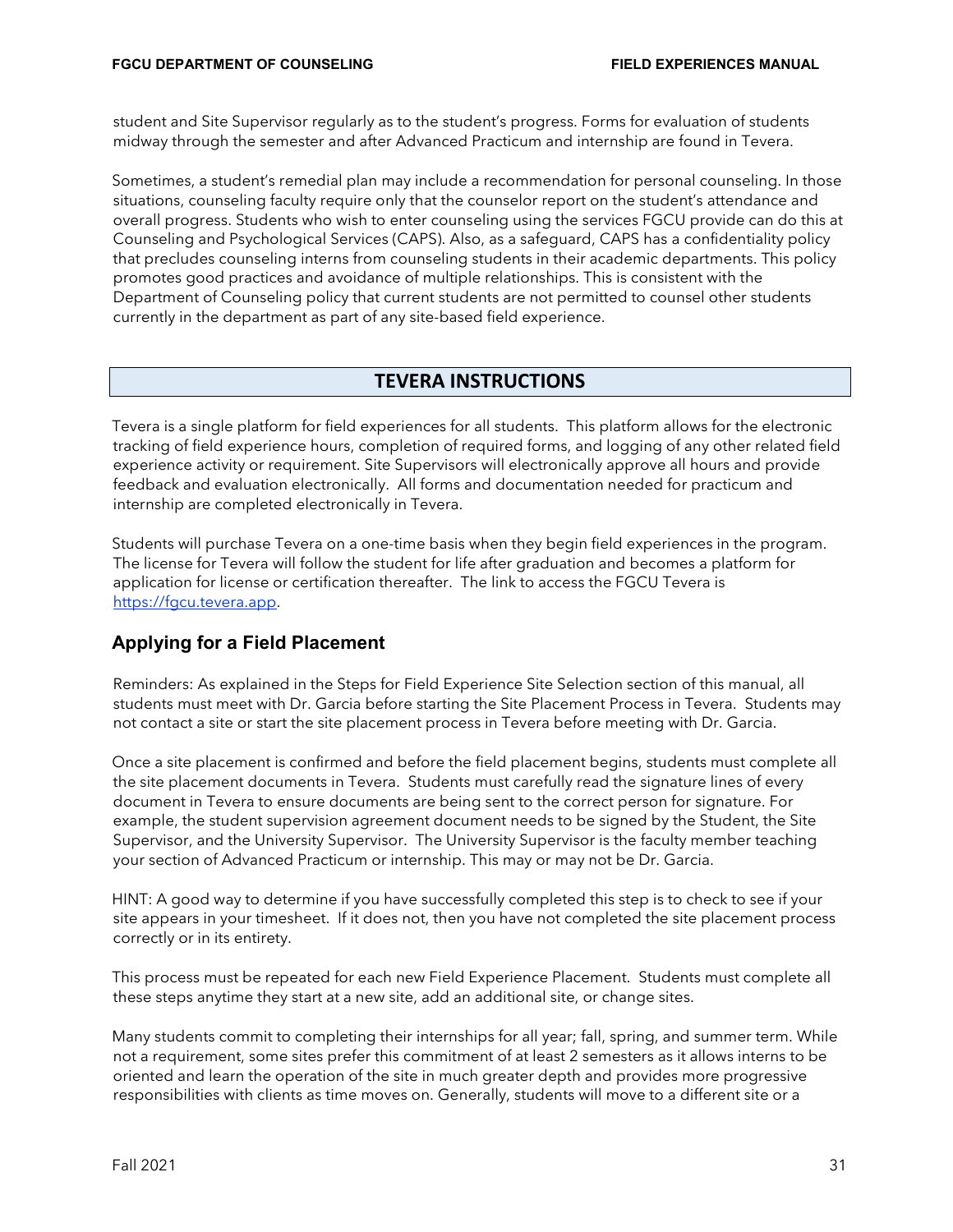different program at a larger site for the following year's internship. Students can only switch sites when they have met their time commitment at the original site. Sometimes, adding a site, leaving a site, or switching programs at a site is necessary before the original agreement expires. Such proposals require consultation with the sites and Clinical Placement Coordinator as well as faculty advisors as well as a thoughtful approach to a rationale.

# **Applying for a Placement Extension**

There is a Placement Extension process in place Counselors-in-Training to request permission to extend their time at their current site. This involves completing a Student Supervision Agreement. This will map new, updated dates for their site and supervisor association.

However, Counselors-in-Training can only extend with their site *before* their current placement expires...before their currently mapped placement dates are due. If they do not extend their placement before the dates hit, they should probably create another preference list. Then you approve their site placement for their site again and have them complete those forms again to add that placement back. Here is a [video](https://drive.google.com/file/d/1FFSXCxxxwCtL4fCICS--xMSJDMIcKQzL/view) on how to extend placement time from one semester to the other.

# **Using Correct Timesheets**

When logging hours, Counselors-in-Training must ensure that they are using the correct timesheet. Each field experience (e.g., Advanced Practicum, Clinical Internship I, Clinical Internship II) has its own timesheet. The hour log timesheets that students use in Tevera must match the field experience course they are in.

An example of using an incorrect timesheet would be if someone logged log hours for Internship II on the Internship I hour log. Any student who documents hours under the wrong timesheet will have to reenter all the hours in the correct timesheet manually.

# **Generating a Tevera Hours Report (514)**

The Tevera Hours Report FGCU uses is also known as the 514. This is the report that pulls all the hours you have documented on your Tevera Track Hour Log. The 514 Hours Report is the report students pull for their mid and end-of-the-semester assignments in Tevera. This report must be signed by the Student, the Site Supervisor, and the FGCU University supervisor (NOT Dr. Garcia).

Counselors-in-Training can pull hours reports at any time in Tevera. A professor may require that students pull more hours reports than what is required in Tevera in your assignments. When a student wants to pull a report to see their progress or when a professor requires additional 514 Hours Reports, the students must follow these directions:

Log into your Tevera,

- Go to your assignments.
- Click on the + button next to find assignments
- Click Run a Report
- Type of the search box 514
- Select 514 Track Hour Log
- Click Open
- Fill out the necessary fields
- Send the report for signature or if not needed submit to obtain a PDF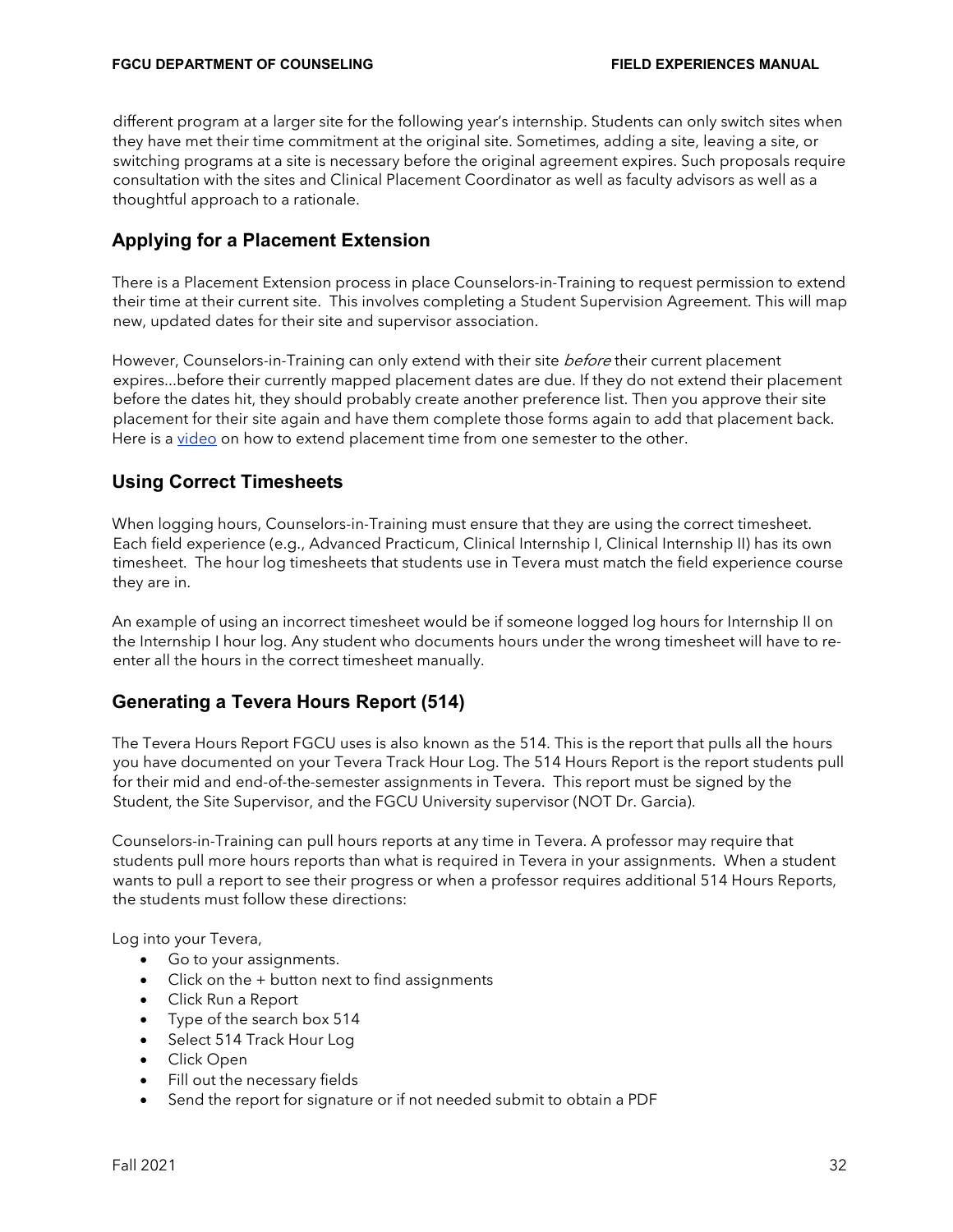### **Completing Assignments in Tevera**

Every assignment in Tevera must be completed by the end of the semester for you to meet the program's standards. When and if an assignment in Tevera does not pertain to a student, the student must communicate with the field experience professor to force mark that assignment as Completed in Tevera. All students in a field experience class must go to Tevera and complete all assignments due at the beginning, mid, and end of the semester. If you have an assignment from the beginning of the semester that does not have a green checkmark, please complete it immediately. Here are some instructions on how to fully complete an assignment in Tevera:

- Log into your Tevera.
- Go to your assignments.
- If you do not have a **Green Completed mark** next to an assignment, it is not completed. You need to click on the assignment, start it, upload or submit what it requires (sometimes you need to complete a form, read a document, review a document or upload a required document).

# **MEDICAL INSURANCE**

<span id="page-32-0"></span>It is highly recommended all students carry personal medical health insurance. It is important to remember that neither an internship site nor FGCU is responsible for covering you should a medical need occur. Contact student health services on campus for additional information.

# **ETHICAL ISSUES IN COUNSELOR SUPERVISION**

<span id="page-32-1"></span>Violation of these policies is considered a breach of ethical behavior and may result in dismissal from the program.

### **Informed Consent**

Supervisors have a responsibility to incorporate the principles of informed consent as these relate to their supervisees and the clients they serve.

- Supervisors adequately discuss with supervisees expectations, roles, and rules related to the supervisory relationship.
- Supervisees should be aware of procedures for contacting their supervisors, or an alternate supervisor, in cases of crisis situations.
- Supervisees and supervisors should review expectations of performance (e.g., what the supervisees' work assignments/responsibilities will entail), evaluation criteria and procedures, and due process and appeal procedures of their institution.
- Supervisors must be sure that clients are aware that their counselors are being supervised, the parameters of that supervision, and how this influences confidentiality (e.g., that recordings will be reviewed by the supervisor and a supervision group).

### **Confidentiality**

Supervisors make every effort to safeguard confidentiality within both the therapeutic and supervisory relationships.

• Supervisors work to ensure supervisees' awareness of and respect for clients' rights to privacy and confidentiality in their working relationship and the information resulting from it (e.g., case notes, test results).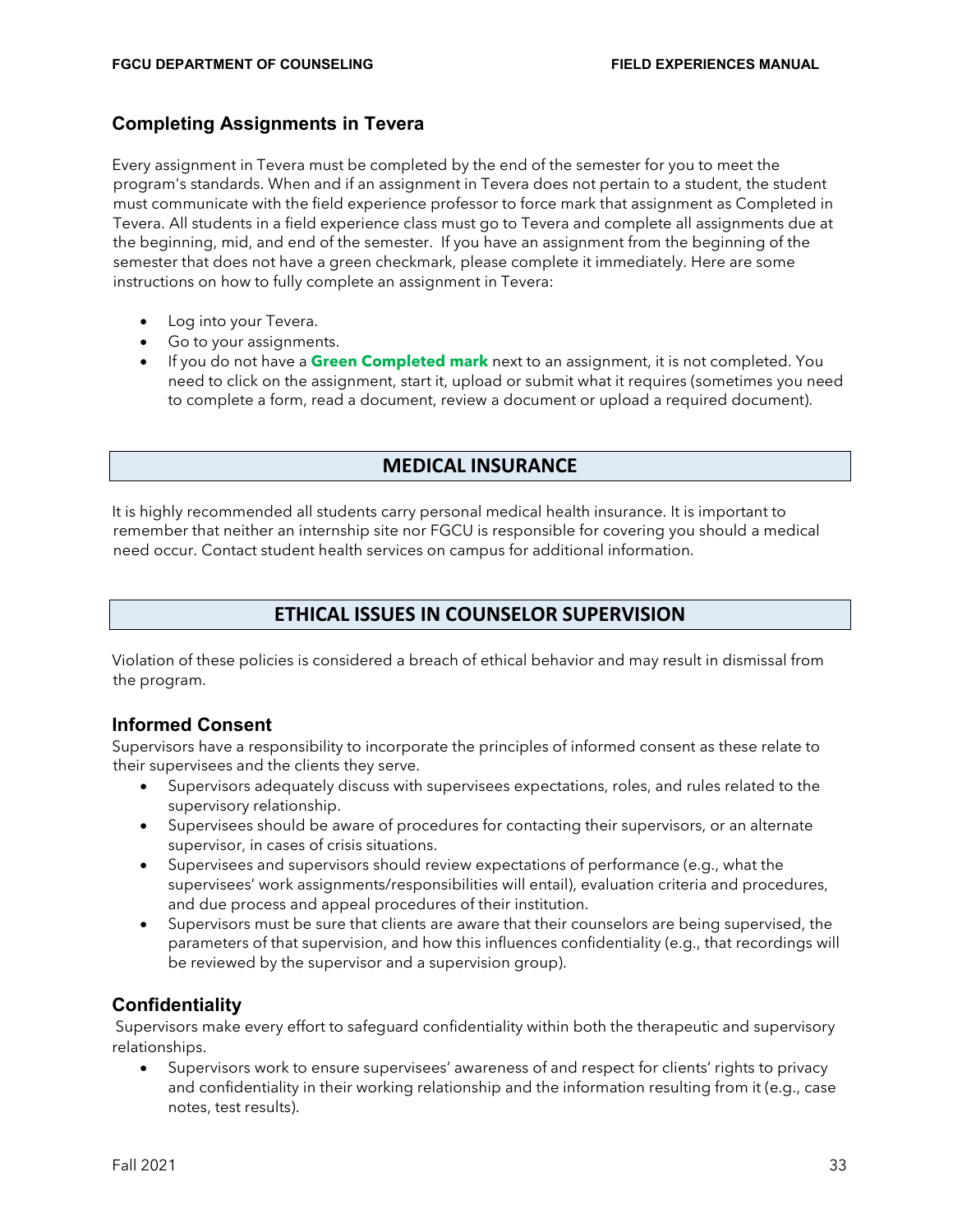- Faculty discuss performance or issues that may be getting in the way of success. These discussions are confidential for supervisees when generalized issues are discussed amongst and with the faculty.
- Supervisors help supervisees differentiate between confidentiality, privacy, and privileged communication.
- Supervisors are responsible for protecting supervisees' right to privacy and confidentiality. Supervisors and supervisees need to review the limits of confidentiality within the supervision relationship.
- In the case of working with minors, interns should understand the legal and ethical standards for working with minors including the rights of parents/guardians.

# **Ethical Considerations**

- Supervisees need to be aware of agency/school policies regarding procedures for obtaining clients' consent for the release of information.
- Supervisees should understand when confidentiality must be breached and how this should be done.
- Counselors-in-Training do not discuss the events or contents of the supervision sessions outside the confines of the group or individual supervision sessions.
- Counselor wellness. In recognition of the physical and emotional strain that often occurs in the process of practicing a new role that is stressful for even the experienced practitioner, attention is consistently given to the student counselor's health and wellness. Accomplishments are recognized and praised. Areas of deficiency are regarded as opportunities to learn and improve. It is the responsibility of both the faculty instructor and students to ensure that individual and group supervision are safe environments in which to process what one does as a counselor-in-training and what it feels like. We promote Work/Relaxation balance. If personal issues interfere with the student's role as a counselor, personal counseling and/or a Leave of Absence are commonly suggested interventions
- Counselors-in-Training maintain professional relationships with all university and Site Supervisors and avoid dual relationships.

# **Multiple Relationships/Boundary Issues**

Despite the inherent duality in the supervisory relationship, supervisors are responsible for creating and maintaining appropriate relationship boundaries with supervisees.

### **Social and Sexual Relationships**

- Supervisors clearly define and maintain ethical, professional, and social relationship boundaries with their supervisees. They are aware of the differential in power that exists and the supervisee's possible incomprehension of that power differential.
- Supervisees are required to report any violations to the university faculty.
- Supervisors should not engage in social contact or interaction that would compromise the supervisor-supervisee relationship. Dual relationships (boundary violations) with supervisees that might impair the supervisor's objectivity and professional judgment must be avoided and/or the supervisory relationship terminated. Supervisees are required to report any violations to the university faculty or other appropriate office.
- Supervisors do not engage in sexual relationships with supervisees and do not subject them to sexual harassment. Supervisees are required to report any violations to the university faculty.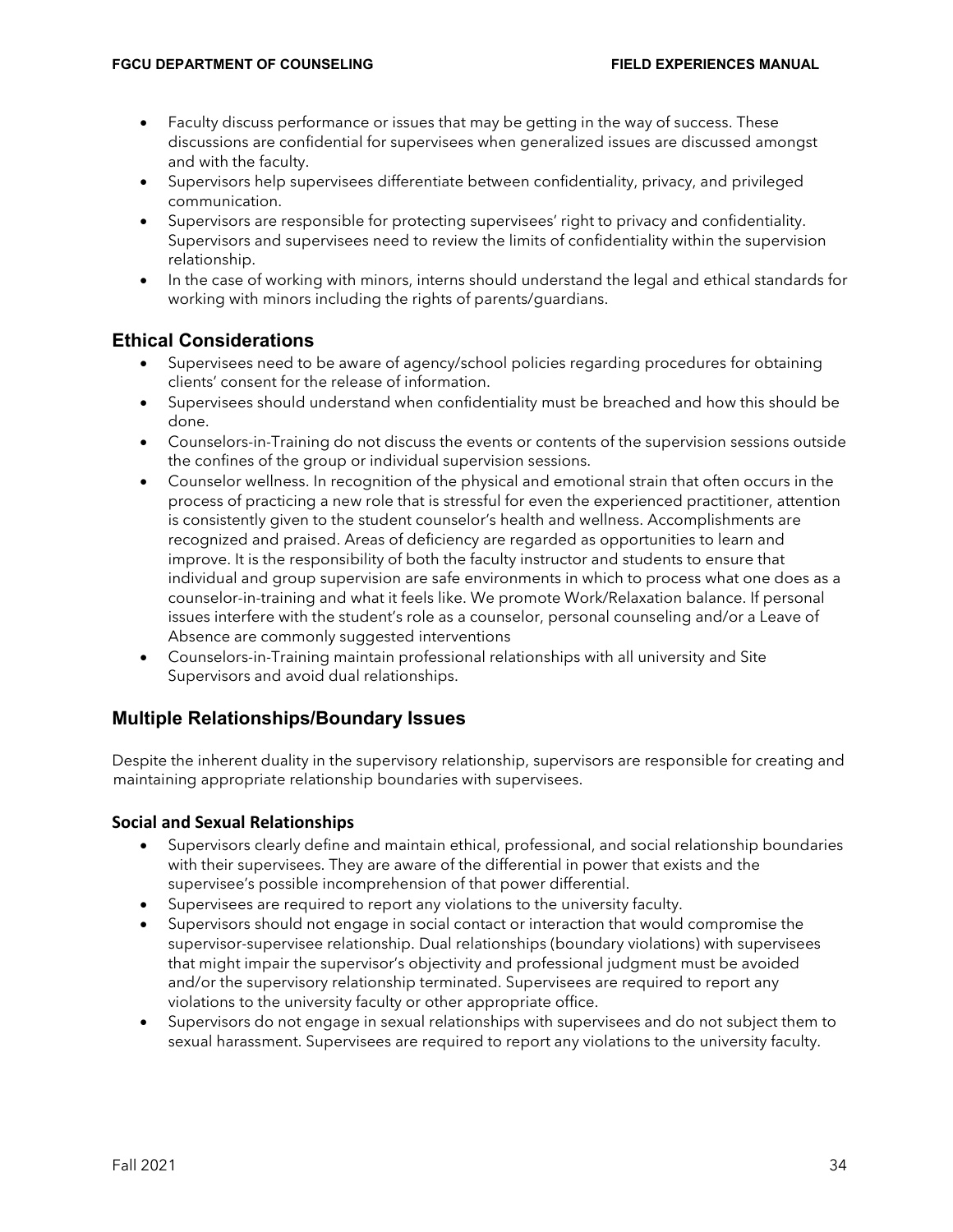### **Counseling Practicum/Internship Students**

- Supervisors cannot establish a psychotherapeutic relationship as a substitute for supervision.
- Personal issues should be addressed in supervision only in terms of the impact of these issues on clients and on professional functioning.
- If supervisees request counseling, supervisors provide them with acceptable referrals.
- Supervisors do not serve as counselors for supervisees over whom they hold administrative, teaching, or evaluative roles.
- Supervisors do not accept close relatives as supervisees.

### **Multiple Supervisory Roles**

• Supervisors who have multiple roles with supervisees should minimize potential conflicts. When supervisors function in more than one role (e.g., clinical supervisor, administrative supervisor), the roles should be divided among different supervisors when possible. When this is not possible, it is important to carefully explain to supervisees the expectations and responsibilities associated with each supervisory role.

# **VISITING INTERNSHIPS**

<span id="page-34-0"></span>The FGCU counseling internships are reserved only for current students enrolled in one of its master's degrees or postmaster's certificates. In very rare cases, students who are from other counseling degree programs who seek to take an internship under FGCU supervision are limited by available resources and such students must demonstrate that they have and can meet the same curricular and performance standards that students in FGCU's counseling programs must meet. Such requests are to be made at least six months in advance of the beginning of the term requested must include, at a minimum, documentation of certification, transcripts, recommendations from current faculty/field experience supervisors, and relevant experience. Preference will be given to students enrolled in or graduates of CACREP accredited programs and those that meet Florida DOE approval standards. These requests will be reviewed by faculty and can only be honored with prior faculty approval and if space is available for placement and supervision.

# **TELEHEALTH/DISTANCE/ONLINE COUNSELING**

<span id="page-34-1"></span>Defined as counseling using the internet or other technology that allows clients to be counseled without having to be present face to face.

To become approved for intern telehealth/distance/online counseling (Online Counseling), the site has been engaged in this kind of counseling as an established practice for at least a year and has:

- Established protocols, guidelines, documentation, and private/dedicated technology to conduct online counseling at the site including
- Confidentiality safeguards,
- Client safety safeguards,
- Electronic transfer of information protocols,
- Informed consent procedures that outline the risks and benefits of online counseling and that highlight the differences between face and Online counseling
- Intern training protocols to use online or telephonic technology
- Ensured that Online counseling is within the laws and regulations of the state in which the client is currently residing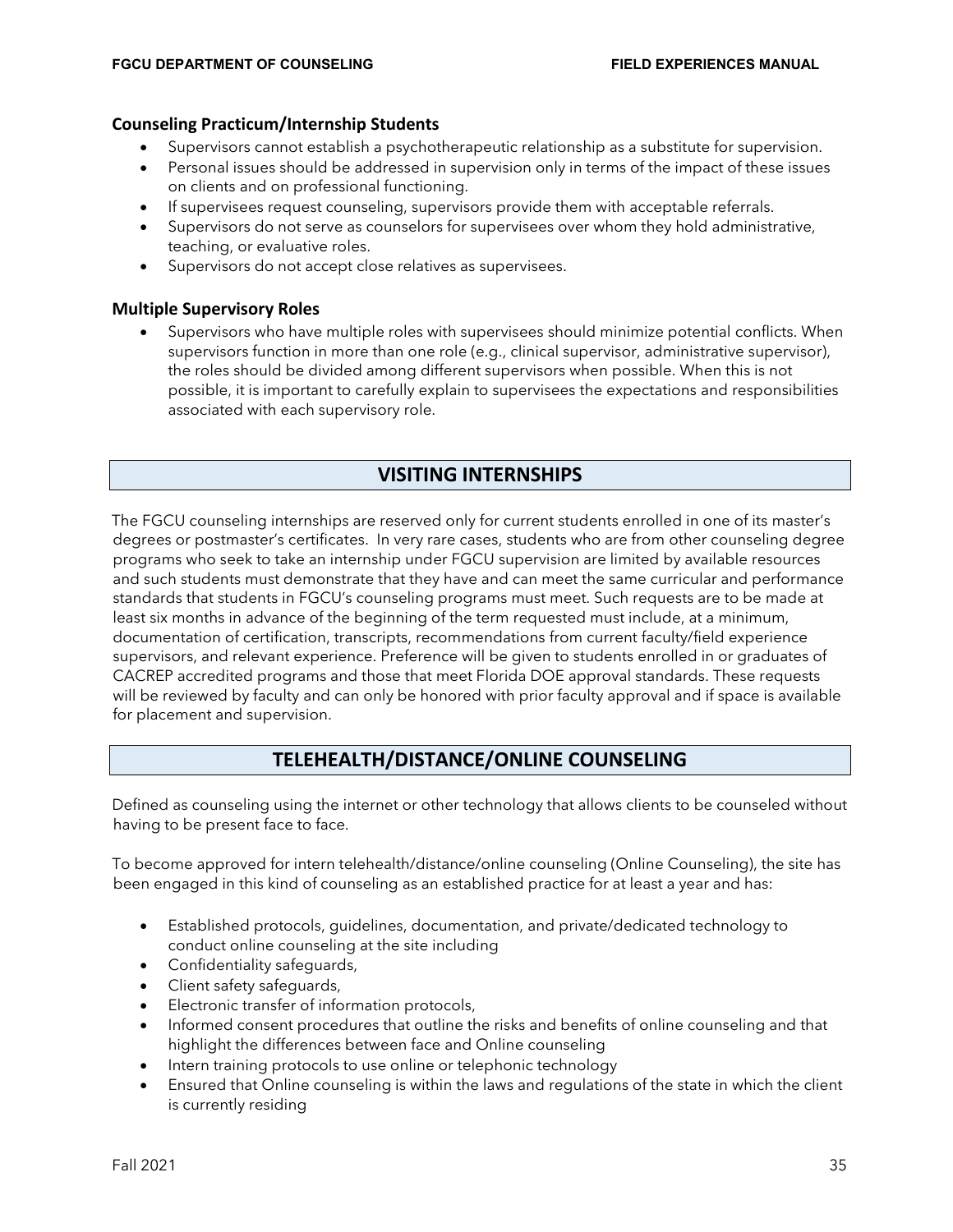Additionally, for each intern at an approved site that conducts Online counseling, the site must:

- Indicate their awareness that the intern will be conducting some of their counseling using online counseling platforms as part of their internship activities.
- Indicate which Online counseling platforms are available for the intern with protocols for each among (telephone, audio, or video counseling.)

The FGCU Department of Counseling approves site and student for Telehealth counseling before engaging in the activity to ensure that students are prepared to engage in this activity. Student requirements for any online counseling while in advanced internships include:

- Successful enrollment and progress during and after Internship II (School Counseling) or Clinical Internship III (Clinical Mental Health Counseling) courses.
- Always being present at the site with a supervisor present when conducting Online counseling (similar to counselors who are conducting face to face counseling)
- Having a supervisor who is experienced with Online counseling and who is prepared to supervise others using online counseling.
- Digital voice recording ALL Online counseling sessions for site or University Supervisor review.

# **PROGRAM ACCREDITATION AND APPROVAL**

<span id="page-35-0"></span>

The Clinical Mental Health Counseling and School Counseling programs are accredited by the Council for Accreditation of Counseling and Related Educational Programs [\(CACREP\).](http://www.cacrep.org/) CACREP accreditation provides recognition that the content and quality of the education offered by our programs has been evaluated extensively and meets standards set by and for the profession.



The School Counseling program is also approved by th[e Florida Department of](http://www.fldoe.org/) [Education.](http://www.fldoe.org/)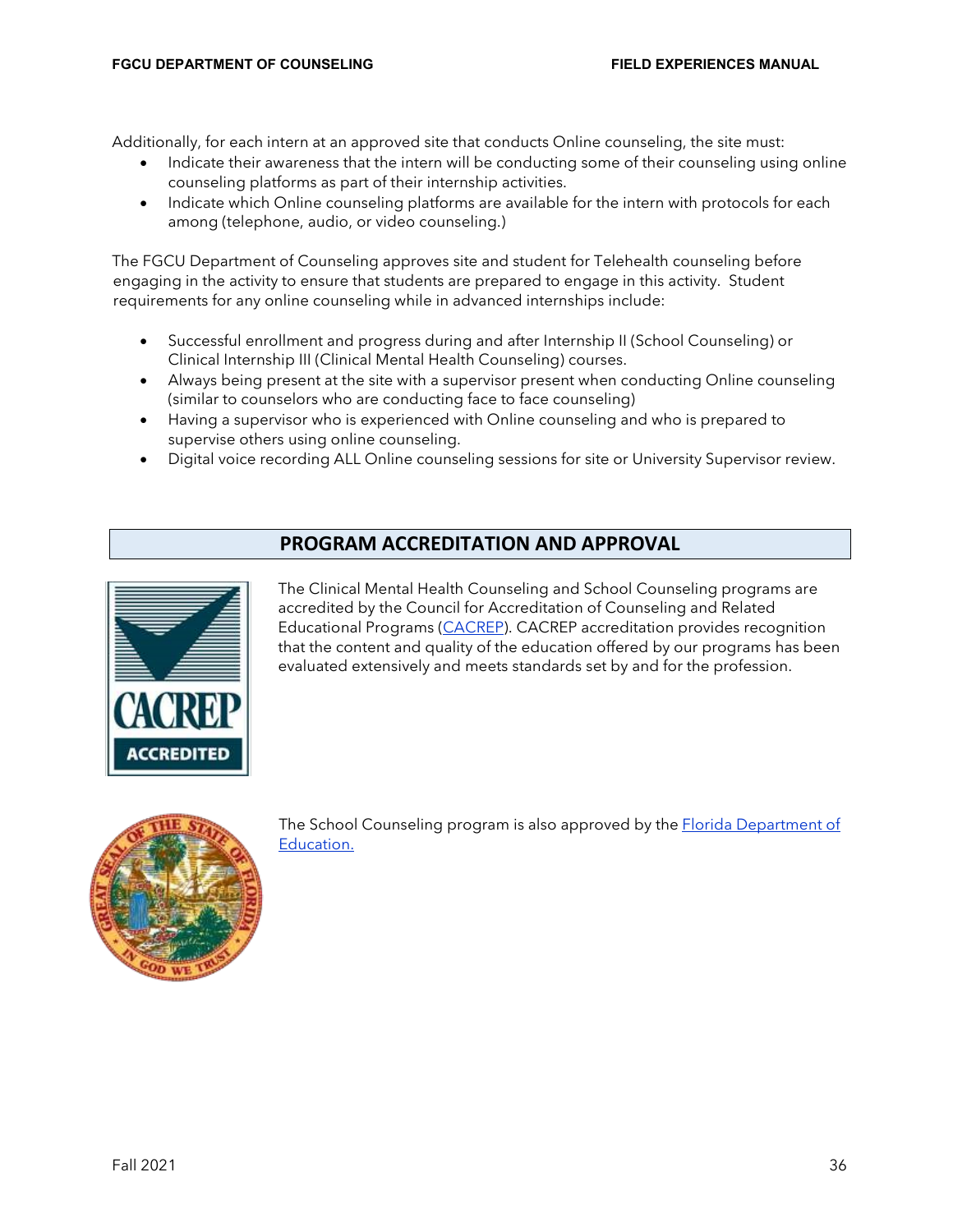# **FINAL COMMENTS: HINTS FOR SUCCESS**

<span id="page-36-0"></span>The key to a successful field placement is involvement with clients, students, staff, supervisors, and peers. Counselors-in-Training are encouraged to take calculated risks and try new professional behaviors. This is an opportunity for professional growth and experimentation while under intensive and expert supervision. What the student gains is directly proportional to the amount of work that they put into the field experience. Counselors-in-Training will be expected to prepare case presentations regarding their clients, and to review literature about the issues that they bring to the counseling sessions. They will also be working as a professional and colleague in a work setting. It is the intern's responsibility to fit into that workplace and to deliver necessary counseling services. The counseling student's site and University Supervisors are available for consultation outside of the regularly scheduled meetings.

Each site placement is unique so the hints that follow may not apply to every placement or experience. The rule of thumb for the reader is common sense. Although these suggestions may appear to be obvious, these are the areas where Counselors-in-Training have historically experienced challenges. Please follow the below to improve your success:

- Be in continuing contact throughout the process and experience with the program, your supervisor on-site and at the University, and any site personnel by using your phone and Eagle mail.
- Plan in advance to have the appropriate supports and activities which will allow focus and balance. Graduate school can be stressful, especially during terms in which field experiences are being conducted.
- Notify and discuss with faculty or advisors any current or anticipated personal or other issues that may interfere with their successful participation at the site or in the program. A faculty member or advisor is the best person to help determine a plan for addressing these issues and ensure that appropriate boundaries are maintained.
- Be professional at all times, dress appropriately and in accordance with existing dress codes within the site setting. This is considered an important part of professional demeanor and development. It is not the site's obligation or responsibility to accommodate personal preferences or needs regarding self-expression.
- Be respectful and courteous and call the site when delayed or absent. Be on time for meetings with clients, students, staff, and the site in general. Being treated as a professional requires that students act accordingly. Consider that dress and behavior reflect not only on the Counselor-in-Training counselor but also upon the university and future Counselors-in-Training.
- Select a site that closely resembles the setting of the vision of a future workplace. The advantages are twofold: students will discover if they do want to work in such a setting and if so, they will make important career contacts.
- Select a site early to avoid last-minute, unsatisfactory placement. In doing so, students will also reduce the risk of not meeting program approval. In addition, some sites require interviews and background checks that may take time to be completed.
- Arrange to go to the site at least a week before the placement officially commences. Take that time to become acquainted with co-workers and the institution's procedures, learn the way around and select and/or arrange office space as well as secure needed permission forms. In essence, arriving ahead of schedule will permit the extra time to attend to many details before actually facing the task of counseling clients/students.
- Take advantage of co-worker's expertise; these are built-in resources and but often it requires initiative in making the best use of these internship experiences.